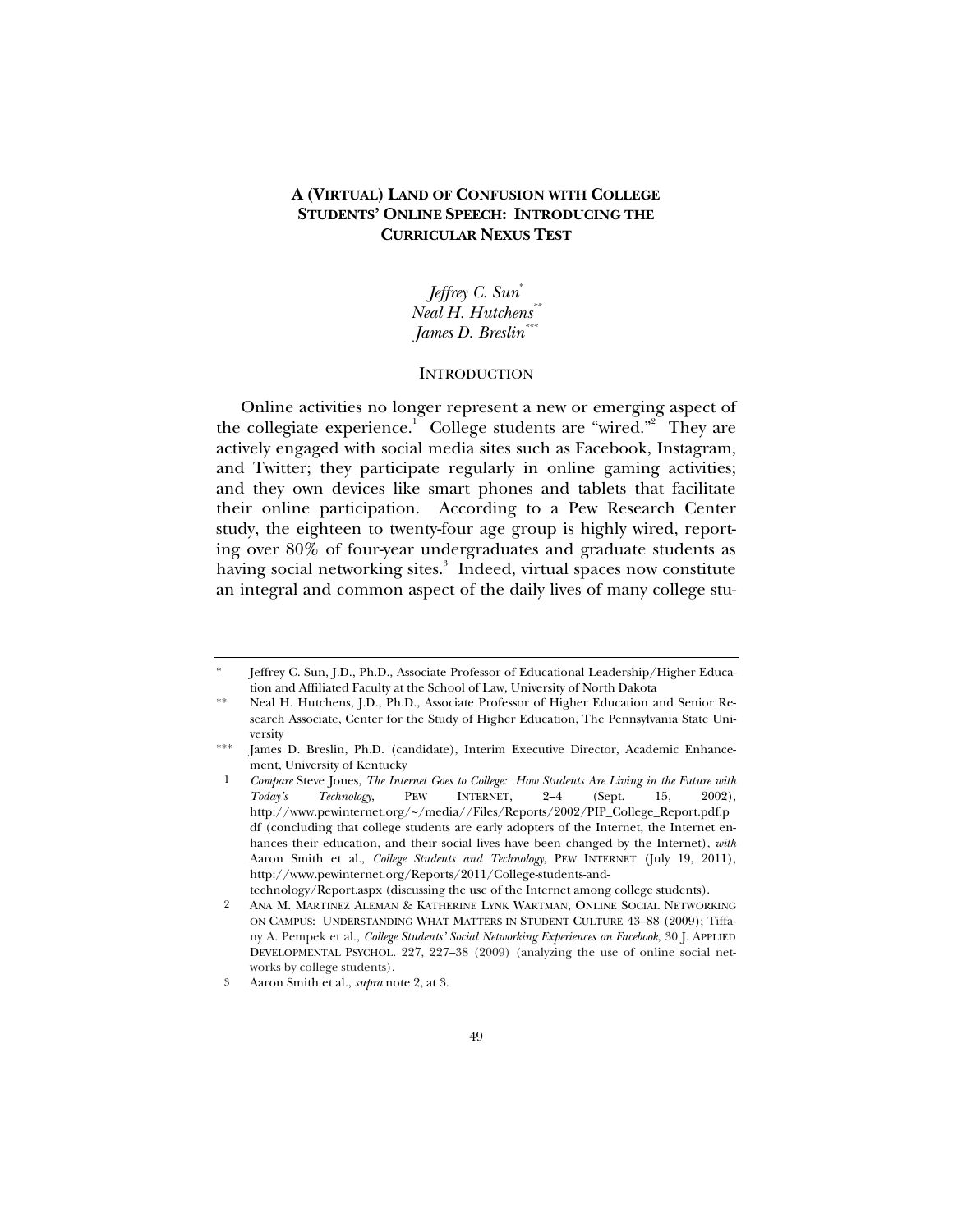dents.<sup>4</sup> Along with personal online activity not directly connected to their academic endeavors, students' participation in online environments extends increasingly to formal instructional contexts, with many courses now taught wholly or partially online.<sup>5</sup> A study commissioned by the U.S. Department of Education reported significant increases in online education.<sup>6</sup> During the 1999–2000 academic year, only 8% of undergraduate students enrolled in at least one online course.<sup>7</sup> By the  $2007-2008$  academic year, that percentage rose to 20%.<sup>8</sup> Suffice it to say, virtual spaces reflect a dimensional component of higher education. Further, college professors use Internetbased capacities, such as social media, to enhance on-campus instruction.<sup>9</sup>

Even as student speech and expression have become increasingly characterized by an online dimension, colleges and the courts are struggling to "catch up" in terms of the legally permissible limits over student online speech and expression, both in and out of formal curricular settings.<sup>10</sup> For colleges, the reverberating quality of online speech can preserve and magnify harmful and negative attention re-

<sup>4</sup> Throughout this Article, we use the term "college" to refer to advanced postsecondary education, and it applies to both college and university.

<sup>5</sup> Jered Borup et al., *The Influence of Asynchronous Video Communication on Learner Social Presence: A Narrative Analysis of Four Cases*, 34 DISTANCE EDUC. 48 (2013) (assessing the impact of asynchronous video communication on the learning of different types of students); Alendra Lyons et al., *Video Lecture Format, Student Technological Efficacy, and Social Presence in Online Courses*, 28 COMPUTERS IN HUM. BEHAV. 181 (2012) (assessing the effect of adding social presence cues to online video lectures); Leyla Zhuhadar et al., *The Impact of Social Multimedia Systems on Cyberlearners*, 29 COMPUTERS IN HUM. BEHAV. 378 (2013) (applying social learning analytics to assess the impact of Social Media Systems on college students taking online courses).

<sup>6</sup> ALEXANDRIA WALTON RADFORD, U.S. DEP'T OF EDUC., LEARNING AT A DISTANCE: UNDERGRADUATE ENROLLMENT IN DISTANCE EDUCATION COURSES AND DEGREE PROGRAMS 4 (2011). In postsecondary education practice, the term "distance education" may include programs delivered in-person but off-site from the main campus. Here, the report specifically excludes that type of delivery, and it defines "distance education" as "delivered using live, interactive audio or videoconferencing, pre-recorded instructional videos, webcasts, CD-ROM or DVD, or computer-based systems delivered over the Internet." *Id.* at 2.

<sup>7</sup> *Id.* at 6.

<sup>8</sup> *Id.*

<sup>9</sup> MIKE MORAN ET AL., TEACHING, LEARNING, AND SHARING: HOW TODAY'S HIGHER EDUCATION FACULTY USE SOCIAL MEDIA 11–14 (2011), *available at*  http://www.babson.edu/Academics/Documents/babson-survey-research-group/teaching-learning-and-sharing.pdf.

<sup>10</sup> Issues with student online speech are certainly not confined to the higher education realm. Especially at the secondary level, schools and courts have struggled over the appropriate legal standards that should apply to student online speech.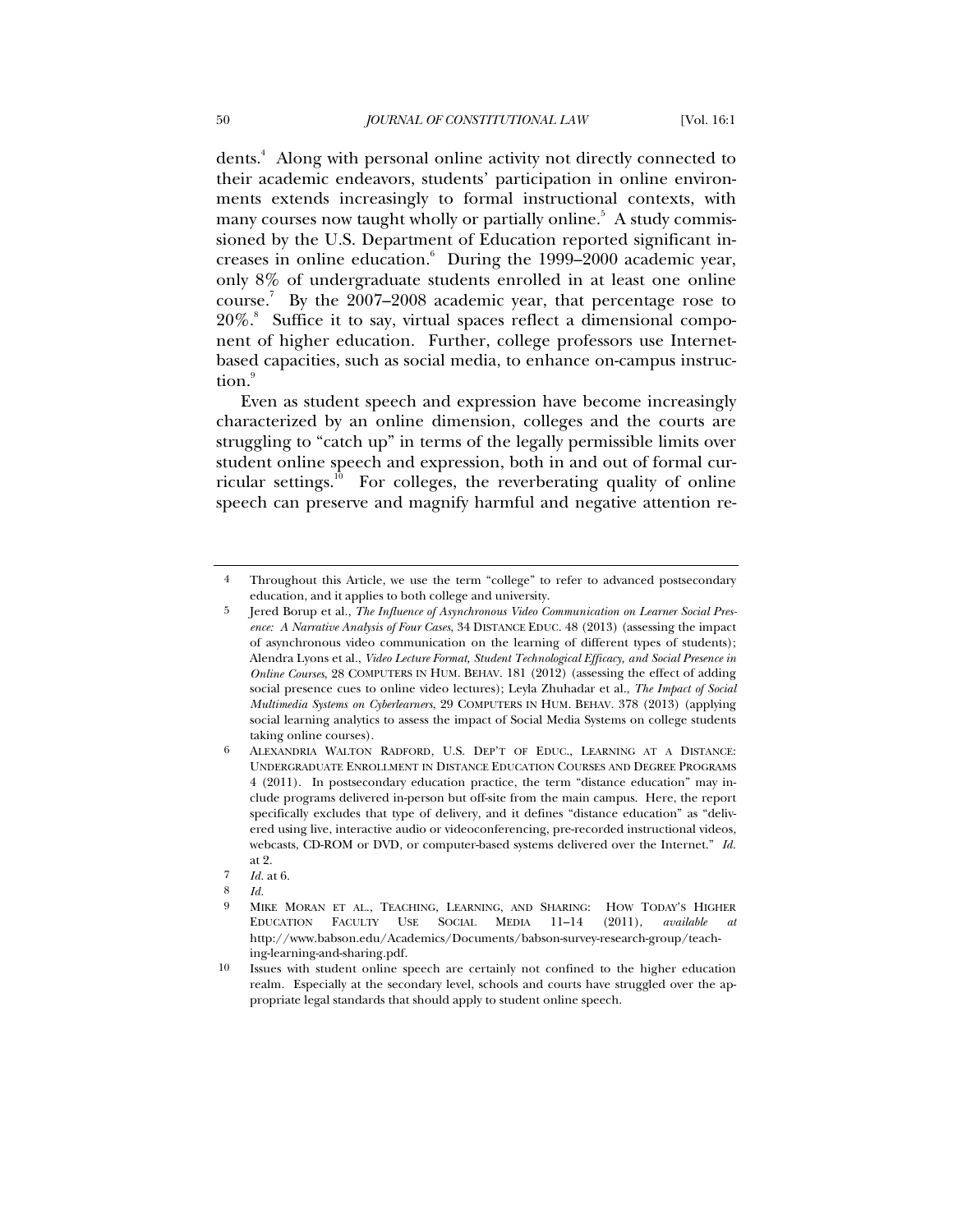sulting from online activities.<sup>11</sup> For instance, an image posted on Instagram can be passed along, re-imaged, and archived as to continue the expression beyond what the original messenger may have initially intended. Further, these social media exchanges may attract attention from individuals outside of campus, the media, and other interested parties.<sup>12</sup> The technology has presented challenges for the courts as well. A legal stumbling block encountered in online speech cases, taking place in higher education contexts, involves the judiciary's previous overreliance on legal standards largely derived from the elementary and secondary education setting in determining college students' speech rights. Several higher education online speech cases reveal legal inconsistency and disagreement on the part of courts in terms of which legal framework to use. $^{13}$ 

In this Article, we explore the challenges facing colleges and the courts regarding student online speech and other expressive conduct that emerge within collegiate learning spaces, such as in courses or student practicums and internships. Our analysis leads us to propose a refined framework, which we call the "Curricular Nexus Test," to address this inconsistently analyzed area of law.<sup>14</sup> The proposed

<sup>11</sup> Jack Stripling, *Panelists Debate How Far Colleges Should Go to Monitor Online Behavior*, CHRON. HIGHER EDUC., Feb. 7, 2011, http://chronicle.com/article/Panelists-Debate-How-Far/126298.

<sup>12</sup> *See, e.g.*, DANIEL J. SOLOVE, THE FUTURE OF REPUTATION: GOSSIP, RUMOR, AND PRIVACY ON THE INTERNET 71 (2007); Kashmir Hill, *Dear College Students, Please Stop Taking Photos of Your Inappropriately-Themed Frat Parties*, FORBES (Feb. 6, 2013), http://www.forbes.com/sites/kashmirhill/2013/02/06/dear-college-students-please-stoptaking-photos-when-you-hold-inappropriately-themed-frat-parties/.

<sup>13</sup> *See*, *e.g.*, Feine v. Parkland Coll. Bd. of Trs., No. 09-2246, 2010 WL 1524201, at \*11 (C.D. Ill. Feb. 25, 2010) (holding that a professor did not violate his student's free speech rights by disciplining him for posts made to a class message board); Harrell v. S. Or. Univ., No. 08-3037-CL, 2009 WL 3562732 (D. Or. Oct. 30, 2009), *aff'd*, 381 F. App'x 731 (9th Cir. 2010) (holding that the university did not violate a student's free speech rights for comments made on an online class message board); Murakowski v. Univ. of Del., 575 F. Supp. 2d 571, 592 (D. Del. 2008) (holding that the university violated a student's First Amendment rights when it disciplined him for postings he made to a Web site hosted by the University).

<sup>14</sup> This test is distinguishable from the test put forth in arguments that accept *Hazelwood School District v. Kuhlmeier*, 484 U.S. 260 (1988), but do not fully contextualize and define the properties and dimensions of such acceptance. *See, e.g.*, Jessica Golby, Note, *The Case Against Extending* Hazelwood v. Kuhlmeier*'s Public Forum Analysis to the Regulation of University Student Speech*, 84 WASH. U. L. REV. 1263, 1282–85 (2006) (presenting a simplified forum analysis based on distinguishing extracurricular and curricular speech, thus preserving the *Hazelwood* standard in a seemingly more defined and limited context). At the same time, our test is largely consistent with concerns about the fit between K–12 speech and higher education speech cases. *See* Edward L. Carter et al., *Applying* Hazelwood *to College Speech: Forum Doctrine and Government Speech in the U.S. Courts of Appeals*, 48 S. TEX. L. REV. 157, 160 (2006) (concluding that, based on an analysis of appellate cases using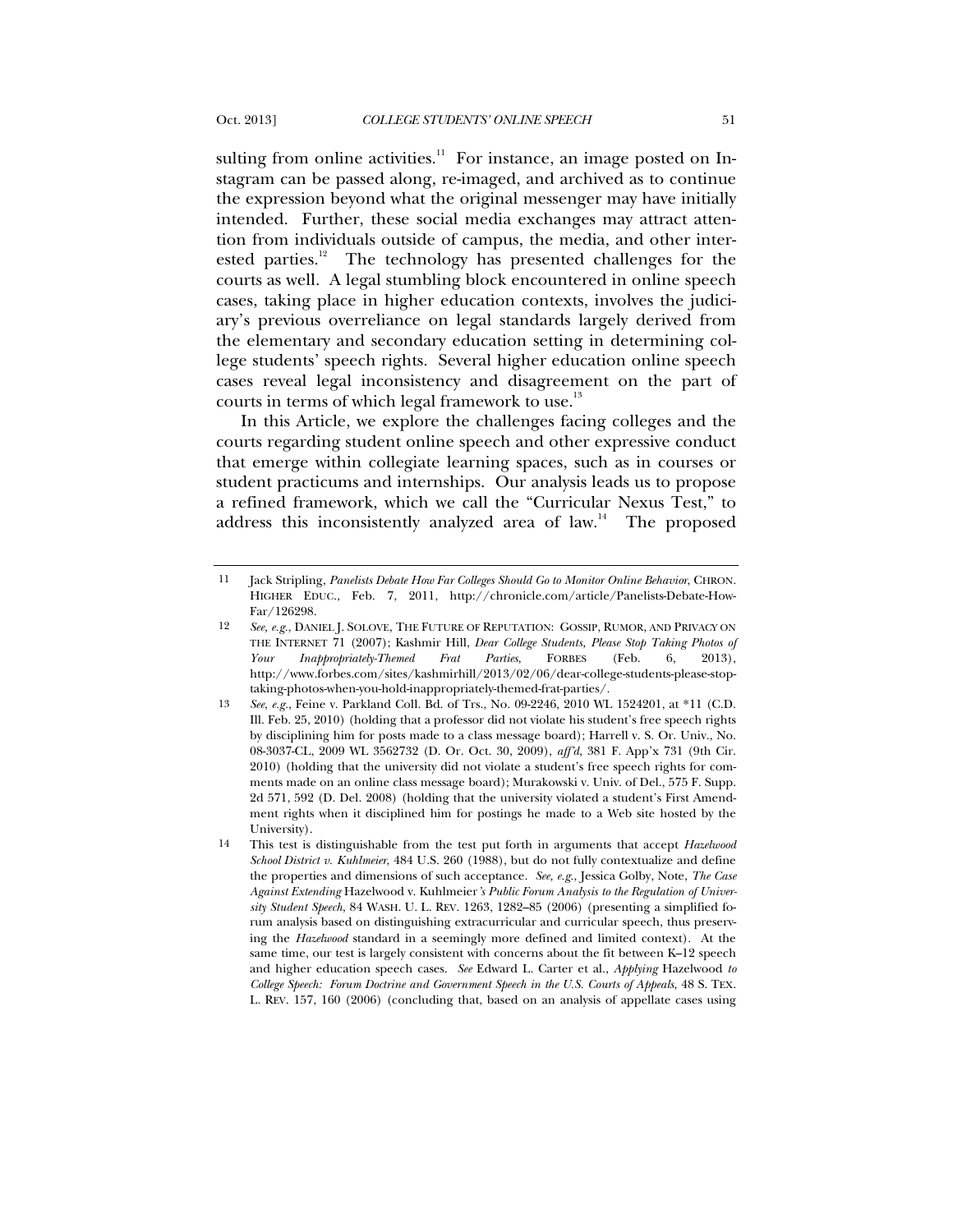framework applies to cases within one area of college students' online speech controversies that have been marked by particular legal confusion, namely, when students engage in *independent* speech (as opposed to *school-sponsored* speech) pertaining or connected to a collegiate learning space. $15$  That is, we focus on instances when college officials may regulate and restrict students' independent online speech on academic grounds. To that end, the Article addresses independent student speech arising from, or in direct relation to, formal instructional contexts as well as speech occurring outside of a class setting, but still connected with the collegiate learning space. For speech taking place in a formal instructional context, while believing that colleges need sufficient leeway to regulate the class environment, we contend that colleges should be required to demonstrate a legitimate curricular or pedagogical justification to restrict independent student speech. While acknowledging that standards articulated in previous cases, especially *Hazelwood School District v. Kuhlmeier*, are certainly not without application in regards to college students' independent in-class speech, we argue that courts should be more careful in defining what constitutes a legitimate curricular or pedagogical justification in a college setting versus overreliance on logic more appropriate for elementary and secondary education contexts. With speech occurring outside of an instructional setting, we argue that a sufficient curricular nexus should exist in such instances to subject student speech to institutional authority on academic grounds.

To situate our discussion in a broader legal context, Part I of the Article presents three factors that have shaped the way student free speech cases have been analyzed. These factors introduce leading legal cases and principles concerning free speech and expression that are generally associated with student speech rights in higher education. The Part also explores problems resulting from courts failing to differentiate student speech in higher education from that in elementary or secondary education contexts. In Part II, the Article examines legal decisions specifically dealing with online speech to identify the frameworks that have been applied. Building on our examination of these cases, we propose, in Part III, standards that

*Hazelwood* in the college student speech context, principles from K–12 education cases do not fit higher education cases). However, this Article builds on prior criticisms and responds to them with a functional approach.

<sup>15</sup> While our Article focuses on college students' independent online speech, the legal principles and standards we advocate are not confined solely to online speech in many instances.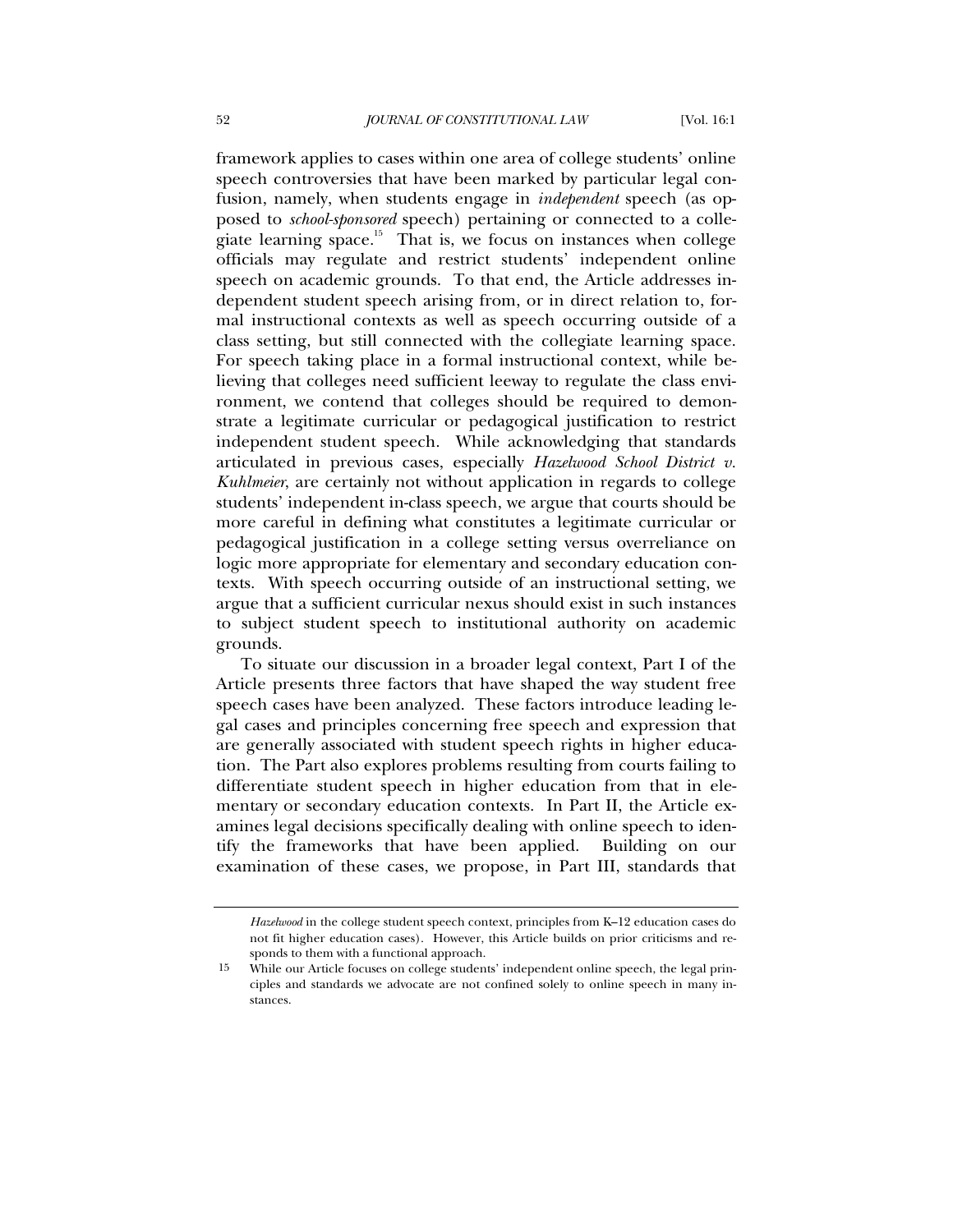provide legal clarification regarding when institutions may restrain or restrict college students' independent online speech on academic grounds, both in and out of class. Finally, in Part IV, the Article summarizes problems created by failing to distinguish between rights in higher education and elementary or secondary school. It also recaps the legal standards that we propose to help remedy the practical problem colleges and courts face in understanding institutional authority to regulate student speech for academically based reasons.

# I. FACTORS SHAPING COLLEGE STUDENTS' SPEECH RIGHTS WITHIN THE COLLEGIATE LEARNING SPACE

This Part traces the contours and discusses problems that have arisen in relation to legal standards commonly applied by courts to college students' independent speech in what we have termed the "collegiate learning space." Three major factors are considered. First, Subpart A examines over-reliance by courts on the K–12 student speech cases to construct First Amendment policies that extend to higher education students. While college students should enjoy greater degrees of freedom based on age, maturity, and educational purpose, these cases make few distinctions between the K–12 and higher education case analyses. Second, Subpart B presents a limiting frame in which these college student speech cases often operate. Specifically, these cases have used physical location to construct what falls within the curricular learning space, and such a line of demarcation presents problems for online student speech. Third, Subpart C illustrates how the differences in factual scenarios in which colleges and K–12 institutions try to regulate speech regarding curricular matters are not limited to physical location. Taking these three Subparts together, the problems with analyzing college students' speech rights within the collegiate learning space, especially online speech, begin to unfold.

#### *A. Courts' Over-reliance on K–12 Student Speech Cases*

A complicating factor in untangling the tension between college students' independent speech rights and institutional authority over academic matters rests with the available legal frameworks and analytic approaches. Courts have drawn significantly on K–12 student speech cases as the bases for the framework for and analytic approach to college student speech cases. $16$  In particular, two Supreme Court

<sup>16</sup> *See* discussion *infra* Parts II.B and III.B.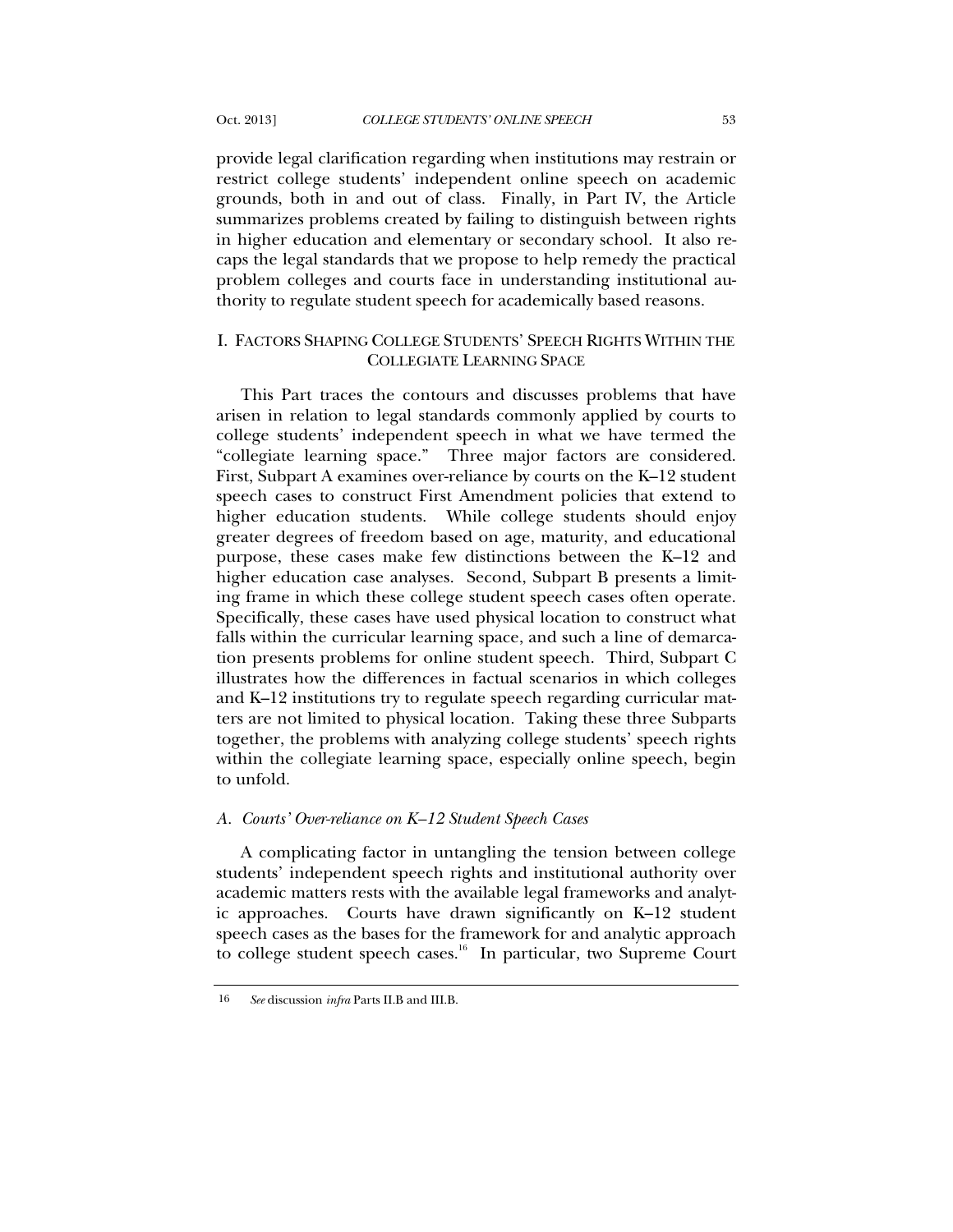cases dealing with secondary students, *Tinker v. Des Moines Independent*  Community School District<sup>17</sup> and *Hazelwood School District v. Kuhlmeier*,<sup>18</sup> have played significant roles in shaping the legal framework for how many courts handle public college students' speech claims.

In *Tinker*, one of the foundational student speech cases, the Supreme Court denied the authority of high school officials to prohibit a group of students from wearing armbands as a form of silent protest of American military involvement in Vietnam.<sup>19</sup> The Court stated that school officials cannot restrict student speech unless it substantially interferes with the educational environment or impairs the rights of other students.<sup>20</sup> The students' expressions, via the armbands, neither substantially interfered with the educational environment nor impaired the rights of other students.<sup>21</sup> An important aspect of *Tinker* involves reliance by courts on the decision to evaluate student speech as coming independently from students, rather than deemed as school-sponsored or taking place in connection with some type of formal instructional undertaking.<sup>22</sup>

While *Tinker* presented an issue of students' independent speech, a subsequent case, *Hazelwood School District v. Kuhlmeier,* brought forward a challenge involving an instructional environment in the context of a journalism class to introduce a framework for schoolsponsored speech.<sup>23</sup> In *Hazelwood*, the Court upheld a principal's authority to censor articles appearing in a student newspaper, produced as part of a journalism course.<sup>24</sup> According to the Court, the *Tinker* standards proved inapplicable to the student speech at issue in *Hazelwood* because the case dealt with speech arising from curricular matters rather than speech sprouting independently from students and not involving an instructional dimension.<sup>25</sup> The Court deemed this

<sup>17</sup> 393 U.S. 503 (1969).

<sup>18</sup> 484 U.S. 260 (1988).

<sup>19</sup> *Tinker*, 393 U.S. at 508–10.

<sup>20</sup> *Id.* at 506 ("First Amendment rights, applied in light of the special characteristics of the school environment, are available to teachers and students. It can hardly be argued that either students or teachers shed their constitutional rights to freedom of speech or expression at the schoolhouse gate.").

<sup>21</sup> *Id.* at 509.

<sup>22</sup> *See* discussion *infra* Parts II.B and III.B.

<sup>23</sup> *Hazelwood*, 484 U.S. at 262–63.

<sup>24</sup> *Id*. at 262–63, 266.

<sup>25</sup> *Id.* at 270–271. The Hazelwood School Board Policy indicated that "[s]chool sponsored publications are developed within the adopted curriculum and its educational implications in regular classroom activities." *Id.* at 268. This policy supported the Court's analysis that the school newspaper fell within a curricular space grounded in educational purposes and not a public forum. *Id.* at 268–69.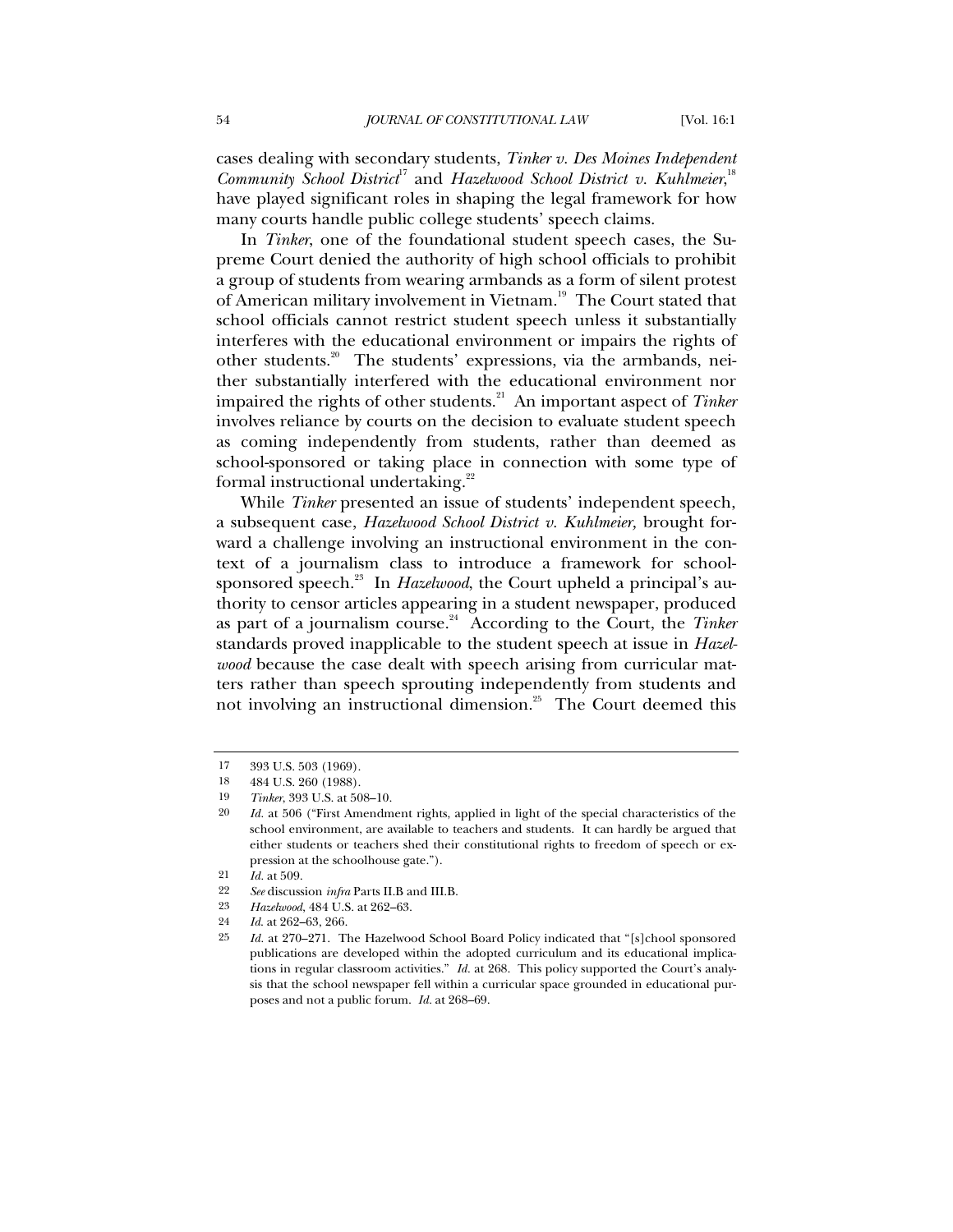speech to be school-sponsored speech tied to the curriculum<sup>26</sup> and, setting a new framework, it held that school officials possessed greater authority over such school-sponsored speech.<sup>27</sup> In such instances, held the Court, school officials can limit student expression when such a restriction is reasonable—that is, when the school acts with a legitimate pedagogical purpose.<sup>28</sup> While the policy argument for this framework is grounded largely in response to the custodial responsibilities of educators in elementary and secondary schools, $29$  importation of the *Hazelwood* standards to adults in the higher education setting has generated criticism from legal commentators $\delta$ <sup>0</sup> and several

a school must be able to take into account the emotional maturity of the intended audience in determining whether to disseminate student speech on potentially sensitive topics, which might range from the existence of Santa Claus in an elementary school setting to the particulars of teenage sexual activity in a high school setting.

*Id.* at 272. The Court perceived education as a social institution that is responsible for a child's development, stating that "the schools would be unduly constrained from fulfilling their role as 'a principal instrument in awakening the child to cultural values, in preparing him for later professional training, and in helping him to adjust normally to his environment,'" if they were not allowed to discipline such speech. *Id.* (quoting Brown v. Bd. of Educ., 347 U.S. 483, 493 (1954)).

<sup>26</sup> *Id.* at 272–73.

<sup>27</sup> *Id.*

<sup>28</sup> *Id*. at 273.

<sup>29</sup> *See id.* at 271 ("Educators are entitled to exercise greater control over this second form of student expression to assure that participants learn whatever lessons the activity is designed to teach, that readers or listeners are not exposed to material that may be inappropriate for their level of maturity."). School administrators may weigh other factors in decision-making. For instance,

<sup>30</sup> *See, e.g.*, Richard M. Goehler, Hosty *Is a "Recipe for Confusion and Conflict*,*"* 23 COMM. LAW. 21, 24 (2005) (criticizing a Seventh Circuit opinion applying *Hazelwood* to college students' speech); Gregory C. Lisby, *Resolving the* Hazelwood *Conundrum: The First Amendment Rights of College Students in* Kincaid v. Gibson *and Beyond*, 7 COMM. L. & POL'Y 129, 156 (2002) (predicting "dire consequences" if *Hazelwood* is applied to college students' speech); Mark J. Fiore, Comment, *Trampling the "Marketplace of Ideas": The Case Against Extending* Hazelwood *to College Campuses*, 150 U. PA. L. REV. 1915, 1948, 1950–51, 1965 (2002) (arguing that applying *Hazelwood* to college students' speech would reject precedent, close the distinction between college students and secondary school students, and could curb the tenor of colleges as a "marketplace of ideas"); Karyl Roberts Martin, Note, *Demoted to High School: Are College Students' Free Speech Rights the Same as Those of High School Students?*, 45 B.C. L. REV. 173, 199 (2003) (arguing that *Hazelwood* should not be applied to college students and asserting the use of *Tinker*'s material and substantial disruption test); Chris Sanders, Note, *Censorship 101: Anti-*Hazelwood *Laws and the Preservation of Free Speech at Colleges and Universities*, 58 ALA. L. REV. 159, 160 (2006) (advocating for anti-*Hazelwood* statutes to protect student free expression in colleges, particularly student publications). *But see* Christopher N. LaVigne, Note, Hazelwood v. Kuhlmeier *and the University: Why the High School Standard Is Here to Stay*, 35 FORDHAM URB. L.J. 1191, 1197 (2008) (suggesting that federal courts will continue to apply *Hazelwood* to college students' speech).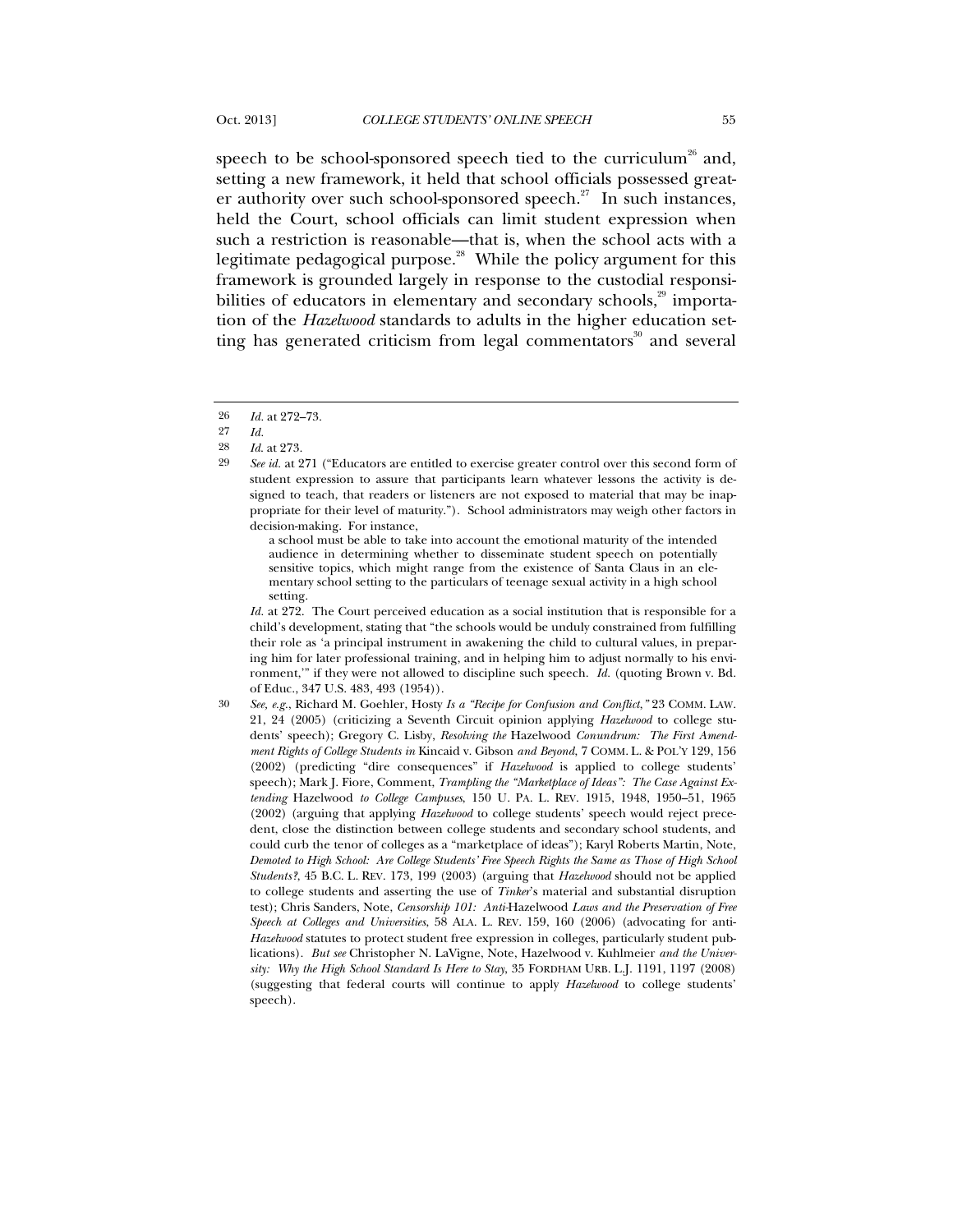legal opinions.<sup>31</sup> Despite these critiques, courts routinely look to the decision in cases involving college students.<sup>32</sup>

#### *B. Importance of Physical Location*

In many instances, First Amendment speech protections available to public college students<sup>33</sup> turn upon the context in which the

<sup>31</sup> *See, e.g.*, McCauley v. Univ. of the V.I., 618 F.3d 232, 248 (3d Cir. 2010) (indicating distinctions between speech rights of K–12 students and college students as the basis for not using the K–12 cases as firm rules in deciding college student speech cases); Kincaid v. Gibson, 236 F.3d 342, 346 (6th Cir. 2001) (en banc) (indicating that the *Hazelwood* framework was inappropriate for analyzing the rights of college students to express content in a yearbook); Tatro v. Univ. of Minn., 816 N.W.2d 509, 518 (Minn. 2012) (concluding that the *Hazelwood* framework is an inappropriate standard for analyzing whether a student's Facebook posts are entitled to First Amendment protection from a university's disciplinary sanctions).

<sup>32</sup> *See, e.g.*, Axson-Flynn v. Johnson, 356 F.3d 1277, 1826 (10th Cir. 2004) (applying *Hazelwood* to a play performed by college students); Bishop v. Aronov, 926 F.2d 1066, 1075 (11th Cir. 1991) (holding that restrictions on a college professor's religious references in class were permissible). Notably, one case that has generated a significant amount of criticism is the decision of *Hosty v. Carter* (*Hosty II*), 412 F.3d 731 (7th Cir. 2005) (en banc)*.* In *Hosty II*, students on the staff of the state university newspaper printed unflattering comments about an administrator. *Id.* at 732–33. When challenged about the accuracy of certain statements, the student journalist declined to retract any information or print the administration's response to the matter. *Id.* at 733. Soon after, another administrator required that all subsequent papers be cleared by the administration prior to printing. *Id.* The students alleged that the administrators halted the newspaper printing, required prior approval for future publications, and threatened to suspend the newspaper's allocation. Hosty v. Governors State Univ., 174 F. Supp. 2d 782, 784 (N.D. Ill. 2001). Among the claims, the students challenged the university under First Amendment speech rights. *Id.* The trial court granted summary judgment to all the defendants except for one, the dean who halted production and required prior approval before printing. *Hosty II*, 412 F.3d at 733. On interlocutory appeal, the federal appellate court made clear that *Hazelwood* was the wrong framework. Hosty v. Carter (*Hosty I*), 325 F.3d 945, 949 (7th Cir. 2003). Circuit Judge Terence T. Evans explained that "*Hazelwood*'s rationale for limiting the First Amendment rights of high school journalism students is not a good fit for students at colleges or universities." *Id.* at 948. He clarified that "[t]he differences between a college and a high school are far greater than the obvious differences in curriculum and extracurricular activities. The missions of each are distinct reflecting the unique needs of students of differing ages and maturity levels." *Id*. The Dean filed a petition for rehearing en banc, and the petition was granted. *Hosty II*, 412 F.3d at 733. In a 7-4 decision, the majority decided that *Hazelwood* was the appropriate framework. *Id.* at 734. In dicta, the court posed a discussion that weakened the curricular versus extracurricular distinction, pointing out times when a university may have a publication involving extracurricular activities of students but nonetheless fall outside the public forum sphere. *Id.* at 734–35.

<sup>33</sup> At both public and private colleges, standards derived from contract represent a source of standards relevant to charting students' First Amendment rights. While courts are often resistant to depict the student/college relationship as simply contractual in nature, contract standards are routinely looked to in determining the legal rights of students. *See, e.g.*, DeJohn v. Temple Univ., 537 F.3d 301, 304 n.1 (3d Cir. 2008) (noting that one of the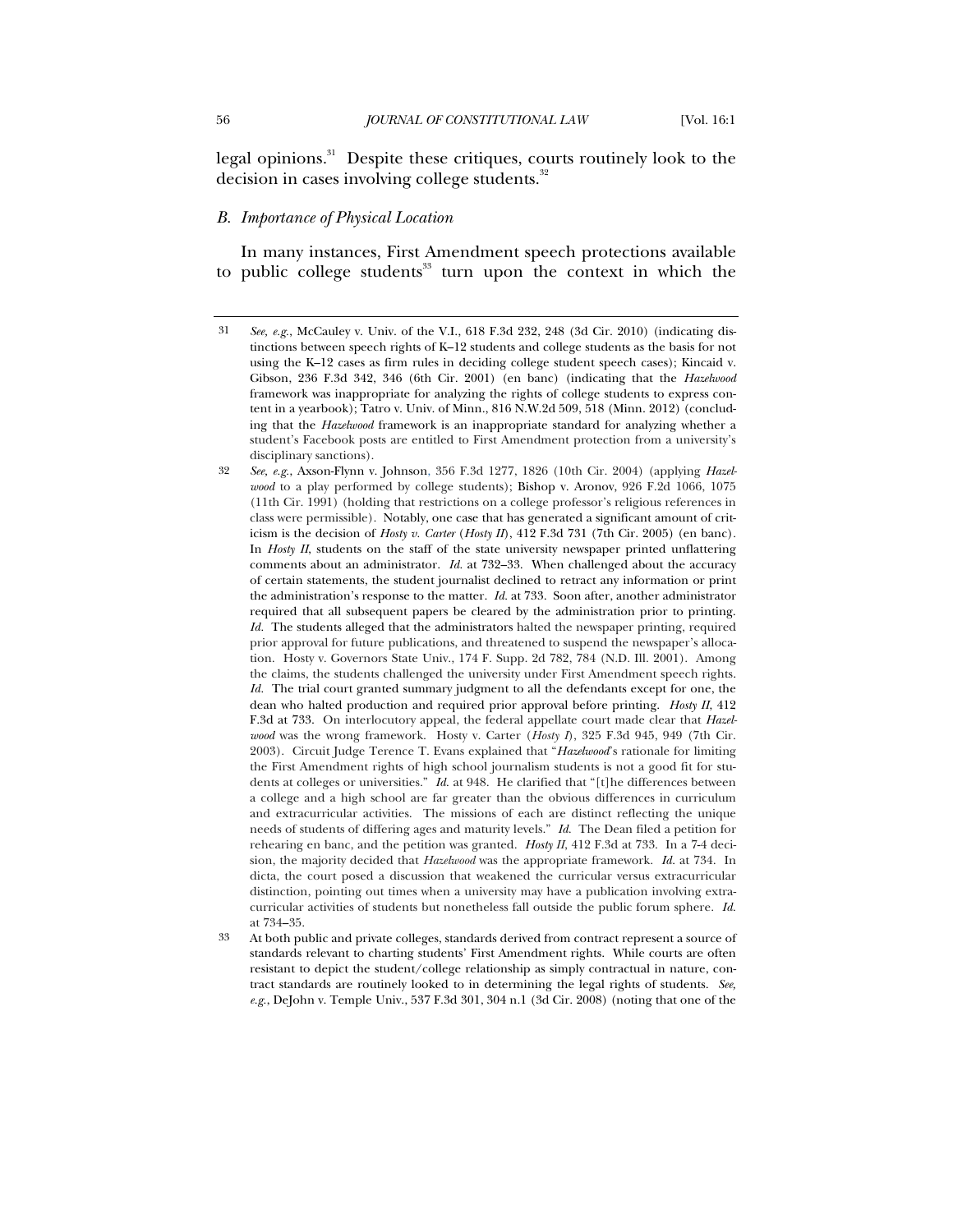speech takes place. $34$  Courts typically afford public colleges greater legal leeway in placing limits on student speech occurring in formal instructional contexts, such as the classroom. In contrast, institutional authority often diminishes in relation to student speech taking

initial claims asserted in a student's challenge of the sexual harassment policy included a state contract claim); Mangla v. Brown Univ., 135 F.3d 80, 83 (1st Cir. 1998) (recognizing student handbooks as terms of the contract between the college and student); Goodman v. President & Trs. of Bowdoin Coll., 135 F. Supp. 2d 40, 55–56 (D. Me. 2001) (offering a discussion about various courts' recognition of contractual relationships as a legal source for students to pursue). Under these standards, institutions must abide by the rules and standards that have been established to guide student conduct. Such standards are potentially of special relevance at private institutions, where they establish the speech protections available for students. Along with contractual standards, some state courts have also imposed a common law duty on private colleges to not treat students in a capricious or arbitrary manner and provided protections analogous to due process protections available to public higher education students. *See, e.g.*, Knelman v. Middlebury Coll., 898 F. Supp. 2d 697, 710 (D. Vt. 2012) (stating that under Vermont law, a private college's breach of contract with a student as derived from the terms in the student handbook requires a showing that the "disciplinary action at issue is fundamentally unfair, arbitrary, or capricious" (internal citation omitted)). At least one state, California, has enacted a law requiring secular private colleges to provide students with the same First Amendment rights that are available at public institutions. Yu v. Univ. of La Verne, 126 Cal. Rptr. 3d 763, 770–72 (Ct. App. 2011) (discussing California's Leonard Law, which prohibits private colleges and universities from disciplining students for off-campus speech when that speech would otherwise be protected under the First Amendment or the state constitution).

<sup>34</sup> While the *Hazelwood* decision discussed the school's sponsorship of the newspaper, the Court emphasized the locus of the speech, namely that the student newspaper was created and edited by students enrolled in a journalism class. 484 U.S. at 271 ("[S]choolsponsored publications, theatrical productions, and other expressive activities that students, parents, and members of the public might reasonably perceive to bear the imprimatur of the school . . . may fairly be characterized as part of the school curriculum, whether or not they occur in a traditional classroom setting, so long as they are supervised by faculty members and designed to impart particular knowledge or skills to student participants and audiences."). *See also* Head v. Bd. of Trs. of the Cal. State Univ., 315 F. App'x 7, 8 (9th Cir. 2008) (determining that a state university student failed to state a First Amendment violation based on the university's program that required students to take a "multicultural" course, which he claimed was counter to his conservative positions); *Axson-Flynn*, 356 F.3d at 1285–86 (holding that state university faculty may require a student to perform a play that includes words the student feels uncomfortable saying as the program presented justifications that were reasonably related to legitimate pedagogical concerns); Brown v. Li, 308 F.3d 939, 941 (9th Cir. 2002) (holding that a state university student did not have a First Amendment right to submit a nonconforming thesis or to have a hearing regarding the disapproval of the nonconforming thesis); Salehpour v. Univ. of Tenn., 159 F.3d 199, 208 (6th Cir. 1998) (finding that a state university student had no protectable protest rights when he failed to comply with the rule barring first-year dental students from sitting in the last row of the classroom and that college administrators had the authority to discipline him for the violation); O'Neal v. Falcon, 668 F. Supp. 2d 979, 986–87 (W.D. Tex. 2009) (determining that barring a public college student from presenting on a controversial topic, which might interfere with students' ability to focus on speech mechanics rather than the subject matter, presents a legitimate pedagogical concern).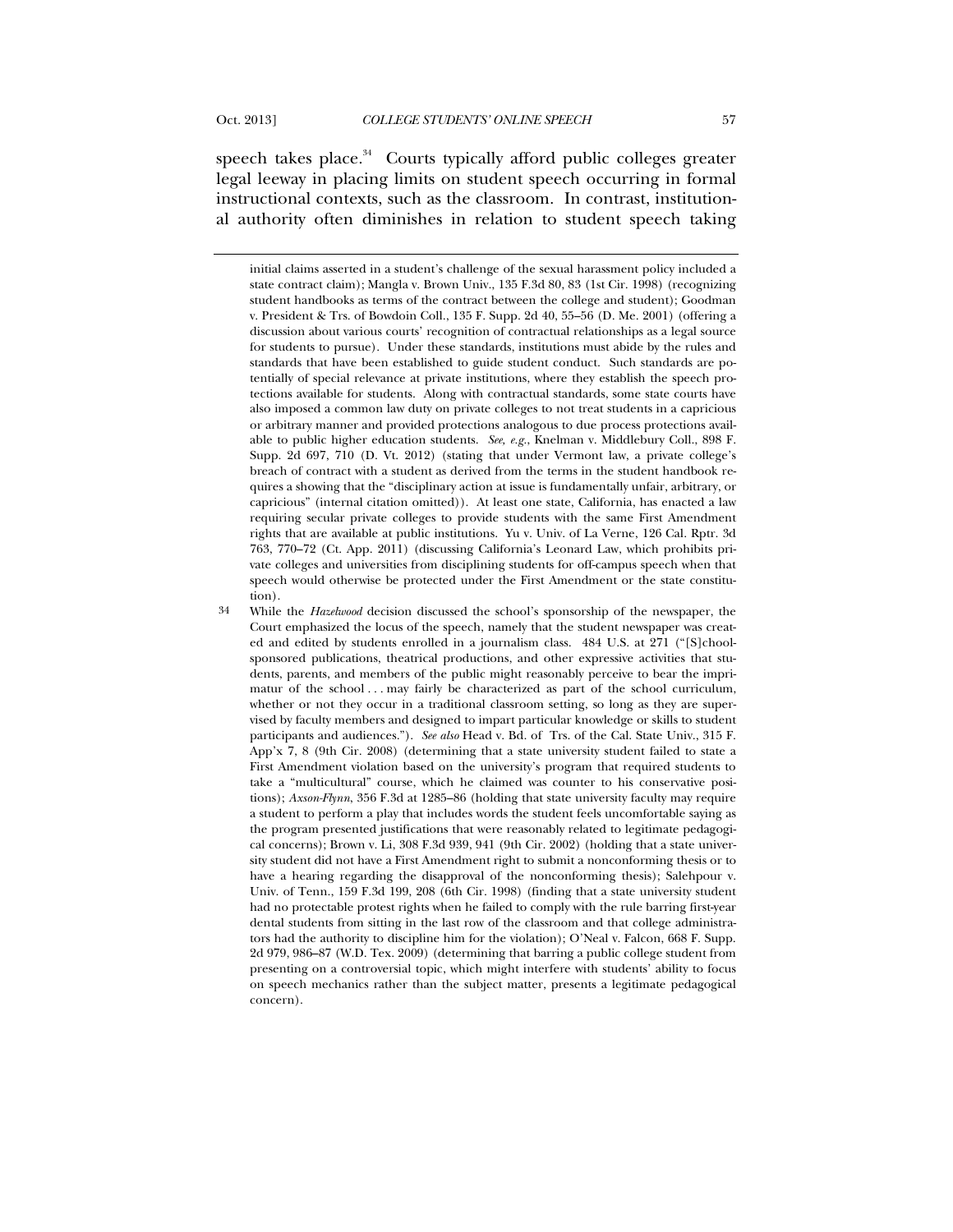place outside of formal instructional situations.<sup>35</sup> Apart from special circumstances, such as speech of a threatening or harassing nature, student speech, if it occurs outside of a curricular context, generally receives substantially more constitutional protection than if it occurs in an instructional setting.<sup>36</sup> This distinction proved more easily discernible in a pre-Internet age, as courts could often rely on physical location (e.g., student speech taking place in a classroom) in helping to distinguish between instructional and non-instructional settings in evaluating student speech claims.<sup>37</sup> Indeed, this application of "location" is consistent with *Hazelwood*, in which the U.S. Supreme Court integrated a forum analysis to determine that the classroom setting did not fall within a public forum.<sup>38</sup> Similarly, other First Amendment cases, outside of the online speech context, have determined that the educational place presents an analytical element.<sup>39</sup>

As shown in several decisions involving online speech, physical location breaks down as a proxy or determinative factor to categorize independent speech as taking place in an instructional or a noninstructional context.<sup>40</sup> As the Court emphasized in *Tinker*, "First

<sup>35</sup> *See, e.g.*, Crue v. Aiken, 370 F.3d 668, 688 (7th Cir. 2004) (striking down a state university chancellor's preclearance policy that banned students and university employees from contacting prospective student athletes on grounds of infringement of free speech); Khademi v. S. Orange Cnty. Cmty. Coll. Dist., 194 F. Supp. 2d 1011, 1023, 1034 (C.D. Cal. 2002) (striking down a public college's student free speech policy on invalid prior restraint and overbreadth grounds). *Cf.* Burnham v. Ianni, 119 F.3d 668, 681 (8th Cir. 1997) (finding that professors and students' photographic display communicating a political and historical message, located in the public corridor next to the state university's classrooms, was protected speech).

<sup>36</sup> *See* Erwin Chemerinsky, *Unpleasant Speech on Campus, Even Hate Speech, Is a First Amendment Issue*, 17 WM. & MARY BILL RTS. J. 765, 770 (2009) (arguing that a university's prohibition of the expression of hate would constitute a content-based restriction that violated the First Amendment).

<sup>37</sup> Professor Zick suggests a new approach to examine "place" within speech cases, and he considers cyber-speech, but suggests that it might fall within an existing speech topography he identifies. *See* Timothy Zick, *Space, Place, and Speech: The Expressive Topography*, 74 GEO. WASH. L. REV. 439, 481–84 (2006) [hereinafter Zick, *Space, Place, and Speech*]; Timothy Zick, *Speech and Spatial Tactics*, 84 TEX. L. REV. 581, 619 n.252 (2006).

<sup>38</sup> *Hazelwood*, 484 U.S. at 267–70.

<sup>39</sup> *See, e.g.*, Hosty v. Carter, 412 F.3d 731, 734 (7th Cir. 2005) (stating that the differences between high school and university students presents an important analytical distinction); Smith v. Tarrant Cnty. Coll. Dist., 694 F. Supp. 2d 610, 613–14 (N.D. Tex. 2010) (finding that a college administration could not prevent students from wearing empty holsters in classrooms as a form of protest, even if they allowed them to do so in designated "free speech zones").

<sup>40</sup> *See, e.g.*, Feine v. Parkland Coll. Bd. of Trs., No. 09-2246, 2010 WL 1524201, at \*6 (C.D. Ill. Feb. 25, 2010) (finding that mean-spirited expressions attacking classmates through a public community college's online course did not rise to the level of protected speech); Harrell v. S. Or. Univ., No. 08-3037-CL, 2009 WL 3562732, at \*2 (D. Or. Oct. 30, 2009), *aff'd*, 381 F. App'x 731 (9th Cir. 2010) (supporting state university's actions regulating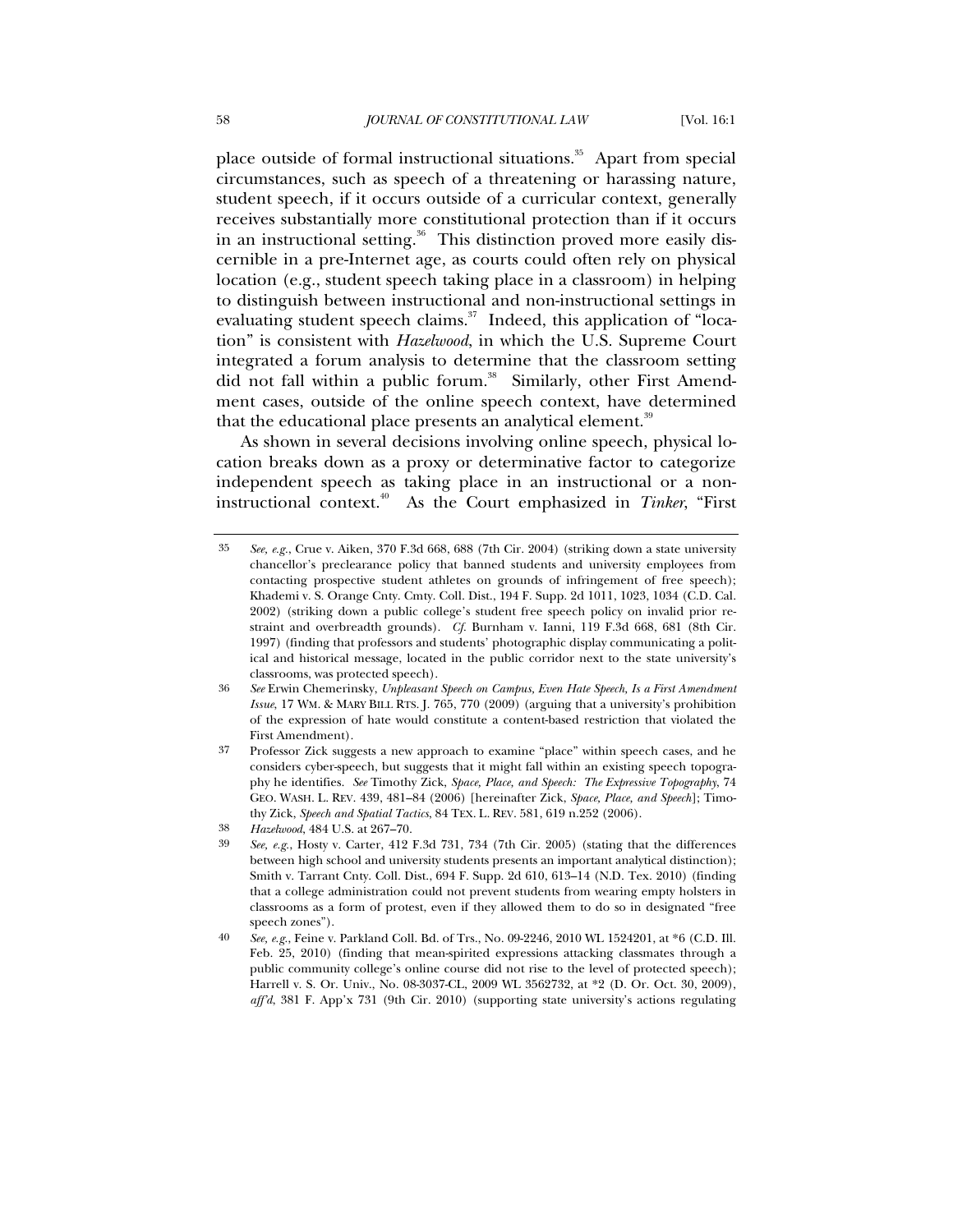Amendment rights, applied in light of the special characteristics of the school environment, are available to teachers and students" and they do not "shed their constitutional rights to freedom of speech or expression at the schoolhouse gate."<sup>41</sup> But, the emergence of online environments has created difficulty for courts in defining where the schoolhouse gate should begin and end in relation to students' online expression. Nonetheless, courts have routinely relied on physical location in efforts to define students' speech rights.

#### *C. Faculty Authority over Curricular Matters*

While often playing a lesser and poorly articulated role in relation to the *Hazelwood* standards, faculty authority to regulate independent student speech taking place in an instructional setting or occurring out of class, but involving a curricular dimension, has been bolstered by Supreme Court decisions dealing with judicial deference to genuine academic decisions.<sup>42</sup> In *Board of Curators of the University of Missouri v. Horowitz*, the Supreme Court stated that the types of due process requirements often necessary in student disciplinary matters, such as a formal hearing, are not the same as those required in the context of academic decision-making.43 Similarly, in *Regents of the University of Michigan v. Ewing*, the Court announced that the judiciary should "show great respect for the faculty's professional judgment" when reviewing a truly academic decision and intervene only when an institution shows a "substantial departure from accepted academic

43 435 U.S. at 86.

speech within an online classroom). Cases involving school-aged students, particularly at the junior high and high school levels, also import the use of "location." The school law cases rely much more on *Tinker* for their legal reach of school authority. *See, e.g.*, D.J.M. v. Hannibal Pub. Sch. Dist. No. 60, 647 F.3d 754, 765 (8th Cir. 2011) (finding that a high school student's online discussions presented a true threat and were not protected speech); Kowalski v. Berkeley Cnty. Schs., 652 F.3d 565, 567 (4th Cir. 2011) (holding that the school had the authority to discipline a student for cyberbullying). *But see* Layshock v. Hermitage Sch. Dist., 650 F.3d 205, 207 (3d Cir. 2011) (en banc) ("[U]nder the circumstances, the First Amendment prohibits the school from reaching beyond the schoolyard to impose what might otherwise be appropriate discipline."); J.S *ex rel.* Snyder v. Blue Mountain Sch. Dist., 650 F.3d 915, 930–31 (3d Cir. 2011) (en banc) (granting greater rights to public school students for off-campus speech that enters campus discussions).

<sup>41</sup> Tinker v. Des Moines Indep. Cmty. Sch. Dist., 393 U.S. 503, 506 (1969).

<sup>42</sup> *See, e.g*., Regents of the Univ. of Mich. v. Ewing, 474 U.S. 214, 225 (1985) ("When judges are asked to review the substance of a genuinely academic decision . . . they should show great respect for the faculty's professional judgment."); Bd. of Curators of the Univ. of Mo. v. Horowitz, 435 U.S. 78, 86 (1978) (holding that the procedural requirements of an academic dismissal are not stringent); *see also* Grutter v. Bollinger, 539 U.S. 306, 328 (2003) ("The Law School's educational judgment that such diversity is essential to its educational mission is one to which we will defer.").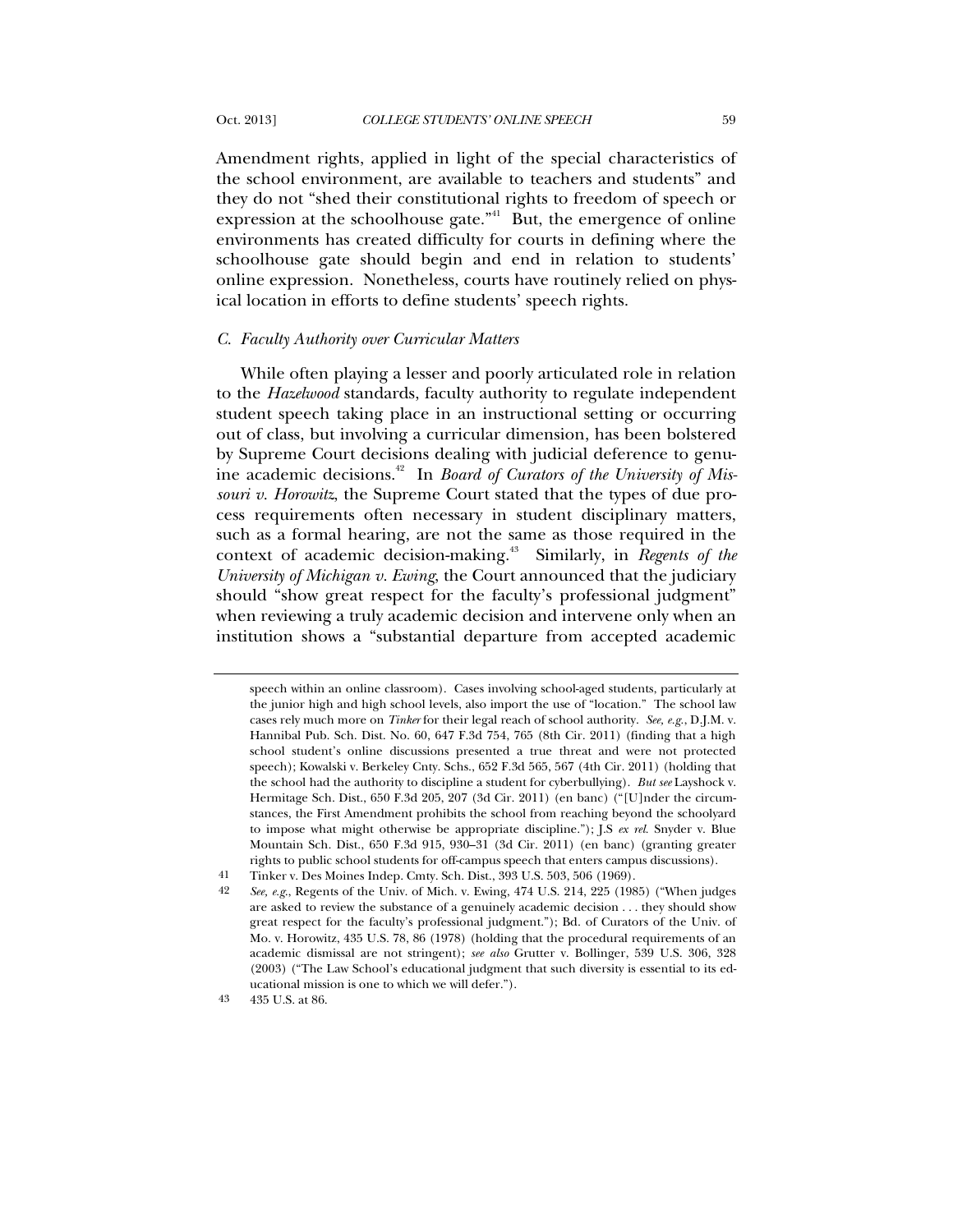norms as to demonstrate that the person or committee responsible did not actually exercise professional judgment."<sup>44</sup>

Courts have looked to *Ewing* and *Horowitz* as secondary sources of authority along with the primary reliance often given to *Hazelwood* to bolster arguments for judicial deference to institutional authority to regulate higher education student speech with some type of curricular connection or implicating pedagogical concerns.<sup>45</sup> For instance, a recent decision from the Eleventh Circuit, *Keeton v. Anderson-Wiley*,<sup>46</sup> illustrates how the application of *Ewing* and *Horowitz* can be relied on by courts as a justification bolstering institutional authority to regulate student speech with a curricular nexus. In *Keeton*, the Eleventh Circuit agreed with the district court in denying a graduate student's request for a preliminary injunction to prohibit her dismissal from a counselor education program.<sup>47</sup> The student, Jennifer Keeton, was dismissed from the program after she refused to complete a remediation program as a condition of participation in the program's clinical practicum.<sup>48</sup> The faculty imposed the remediation plan requirement based on Keeton's comments made in and out of class that demonstrated her unwillingness to abide by relevant professionalism standards for the counselor education program in her future interactions with clients.<sup>49</sup> In reviewing Keeton's First Amendment speech and religion claims, the Eleventh Circuit looked to the *Hazelwood* standards and also relied on the principles articulated in *Horowitz* and *Ewing* regarding the need for courts to show deference to academic decisionmaking.<sup>50</sup> According to the court, forcing the university to let Keeton participate in the practicum course threatened to "interfere" with the program's "control over its curriculum."51 In looking to *Hazelwood*, however, the court was relying on legal standards for schoolsponsored speech when Keeton's speech, even though implicating curricular concerns, was clearly independent student speech.

As a case such as *Keeton* illustrates, neither the line of cases addressing student speech in public schools nor the line of cases ad-

<sup>44</sup> 474 U.S. at 225.

<sup>45</sup> *See, e.g.*, Ward v. Polite, 667 F.3d 727, 732 (6th Cir. 2012) (crafting the decision around a deferential standard to academic decision-making, though not specifically identifying *Ewing* and *Horowitz* by name); Brown v. Li, 308 F.3d 939, 962 (9th Cir. 2002) (explaining the deferential standard afforded to the academic environment).

<sup>46</sup> 664 F.3d 865 (11th Cir. 2011).

<sup>47</sup> *Id*. at 880.

<sup>48</sup> *Id*. at 868–69.

<sup>49</sup> *Id*. at 869–70.

<sup>50</sup> *Id*. at 875–76.

<sup>51</sup> *Id.* at 875.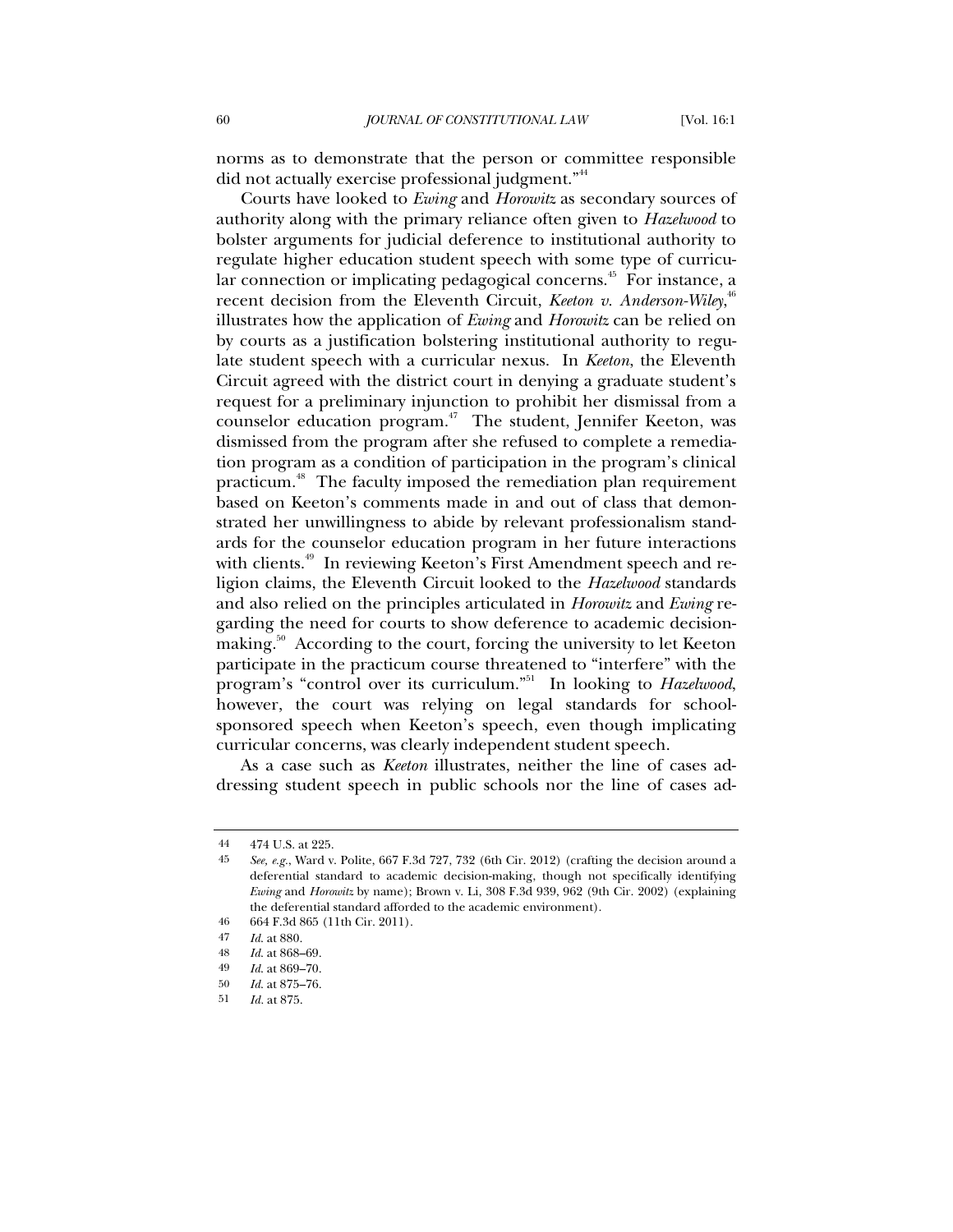dressing student due process rights in academic grievances have established a clear framework for challenges emerging from independent student speech that potentially implicates legitimate curricular concerns. As we develop in Part IV, several cases with online facets have especially served to highlight the limitations of this current approach to defining college students' speech rights.

## II. CONTINUUM OF HIGHER EDUCATION STUDENT SPEECH CASES

As discussed in the previous Part, while often failing to articulate speech standards specific and appropriate to higher education students, courts have looked to *Tinker* and *Hazelwood* and, secondarily, to *Horowitz* and *Ewing* in defining college students' speech rights in relation to institutional authority based on academic or curricular concerns. Decisions have followed a basic fault line where institutional authority is typically at a maximum in formal instructional settings and often diminishes markedly in relation to independent student speech occurring outside of such contexts.<sup>52</sup> While the in-class/outof-class distinction has failed to create a tidy legal boundary and has increasingly become frayed because of the proliferation of online speech,<sup>53</sup> we loosely follow this general division in organizing our discussion of cases in this Part. First, Subpart A provides an overview of higher education student speech cases taking place in noninstructional contexts and not characterized as triggering curricular concerns. Then, Subpart B examines decisions originating in instructional (i.e., class) settings or in some way implicating curricular considerations.

## *A. Speech Outside of an Instructional Context*

Several Supreme Court cases involving public college student speech outside of a formal instructional setting have dealt with stu-

<sup>52</sup> As discussed later, speech that threatens individuals is, however, subject to more intensive institutional regulation.

<sup>53</sup> *See, e.g*., Yoder v. Univ. of Louisville, No. 3:09-CV-00205, 2012 WL 1078819, at \*6 (W.D. Ky. Mar. 30, 2012) (holding that a college student had no First Amendment right to blog about a live birth she witnessed as part of a course on child bearing); *see also* Yoder v. Univ. of Louisville, No. 3:09-CV-205-S, 2011 WL 5434279 (W.D. Ky. Nov. 9, 2011) (finding that an online posting by a college student in state university's nursing program was not protected speech when the student described details of the birthing process experienced from a clinical course); Tatro v. Univ. of Minn., 816 N.W.2d 509, 511 (Minn. 2012) (holding that state university sanctions on a student for posts to social networking site did not violate the student's free speech rights when the postings violated professional program rules). These cases are discussed *infra* Part III.B.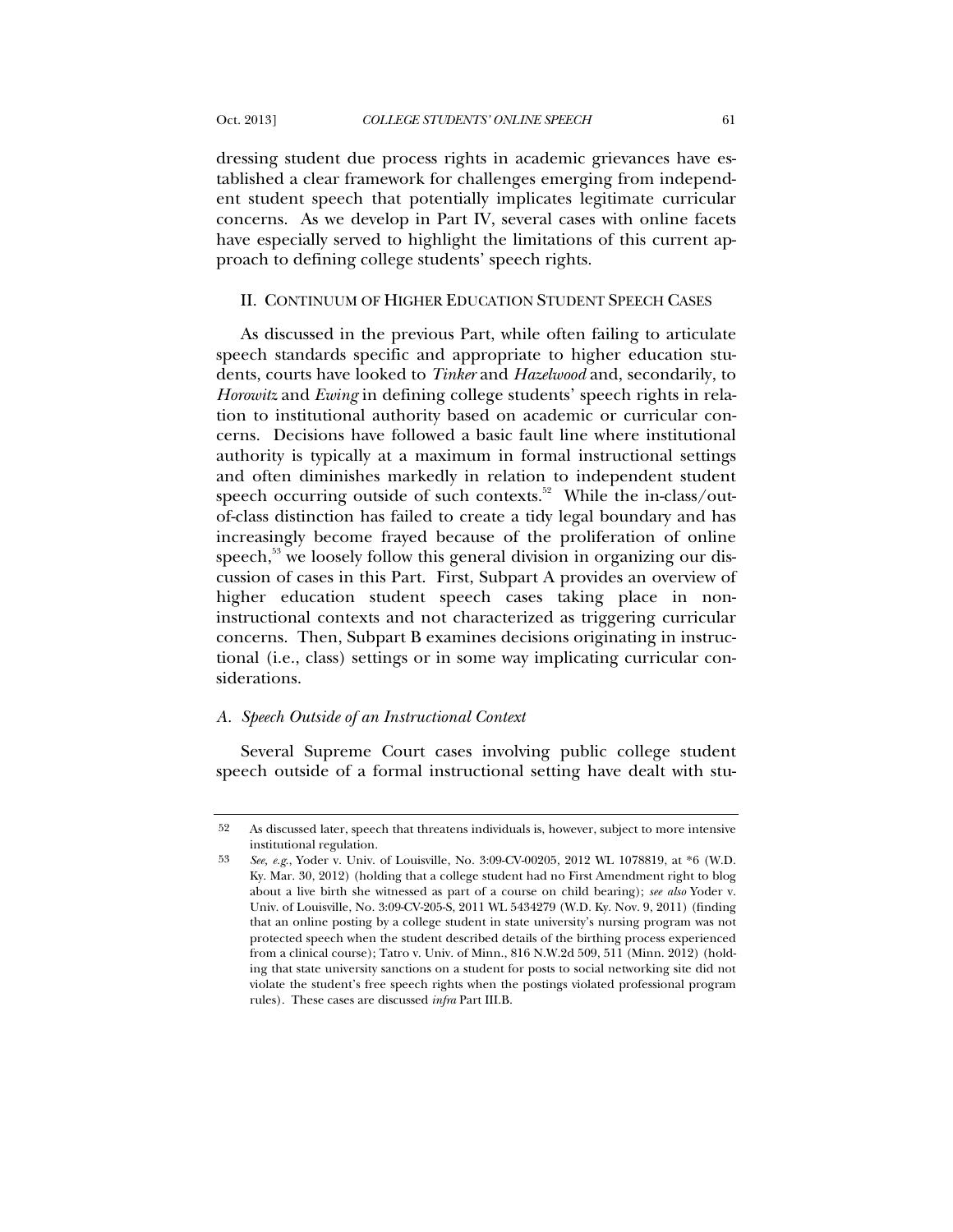dents engaged in speech or expression in campus settings generally open to students or student groups. These cases have crafted judicial standards expanding college students' free speech rights following the *Tinker* standards and forum analysis.

In the formative case of *Healy v. James*, <sup>54</sup> the Supreme Court, applying the principles articulated in *Tinker*, declared that First Amendment protections apply to public college students' speech.<sup>55</sup> The Court rejected arguments that a group of students suffered no First Amendment deprivation when they were denied access to use campus facilities in the same way as other students because they could still meet off campus.<sup>56</sup> According to the opinion, while the university could require students to adhere to "reasonable campus rules" to ensure that speech activities did not interfere with the educational opportunities of other students, it could not seek to silence students on the basis of expressing views disfavored by institutional officials.<sup>57</sup>

Just a year later, the Court addressed another set of expressive activities that university officials disfavored. The case, *Papish v. Board of Curators of the University of Missouri*, also relied on the *Tinker* analysis.<sup>5</sup> In that case, a state university expelled a graduate student, calling into question the decency of a political cartoon and choice of words, when she titled an article "M——f——" (i.e., Motherfucker), which was part of an organization's name involved in the news story.<sup>59</sup> Upon finding that the expressions were not obscene, $60$  the Court concluded that the university disapproved of the content as the basis for the student's expulsion.<sup>61</sup> Thus, the university violated the student's constitutional rights when it failed to justify its actions based on reasonable rules governing conduct in a nondiscriminatory manner, but instead discriminated based on the speech content.<sup>62</sup>

<sup>54</sup> 408 U.S. 169 (1972).

<sup>55</sup> *Id.* at 180–81, 189–91.

<sup>56</sup> *Id.* at 183.

<sup>57</sup> *Id.* at 189.

<sup>58</sup> 410 U.S. 667, 670 (1973) (per curiam).

<sup>59</sup> *Id.* at 667–68.

<sup>60</sup> *Id.* at 670 ("We think *Healy* makes it clear that the mere dissemination of ideas—no matter how offensive to good taste—on a state university campus may not be shut off in the name alone of 'conventions of decency.' . . . [I]t is equally clear that neither the political cartoon nor the headline story involved in this case can be labeled as constitutionally obscene or otherwise unprotected.").

<sup>61</sup> *Id.* ("[T]he facts set forth in the opinions below show clearly that petitioner was expelled because of the disapproved *content* of the newspaper rather than the time, place, or manner of its distribution.").

<sup>62</sup> *Id.* at 671. In one of the dissenting opinions, Justice Burger questioned the conclusion of the Court that the university could not exercise authority to expel Papish. *Id.* at 672 (Burger, J. dissenting) ("[I]t is not unreasonable or violative of the Constitution to sub-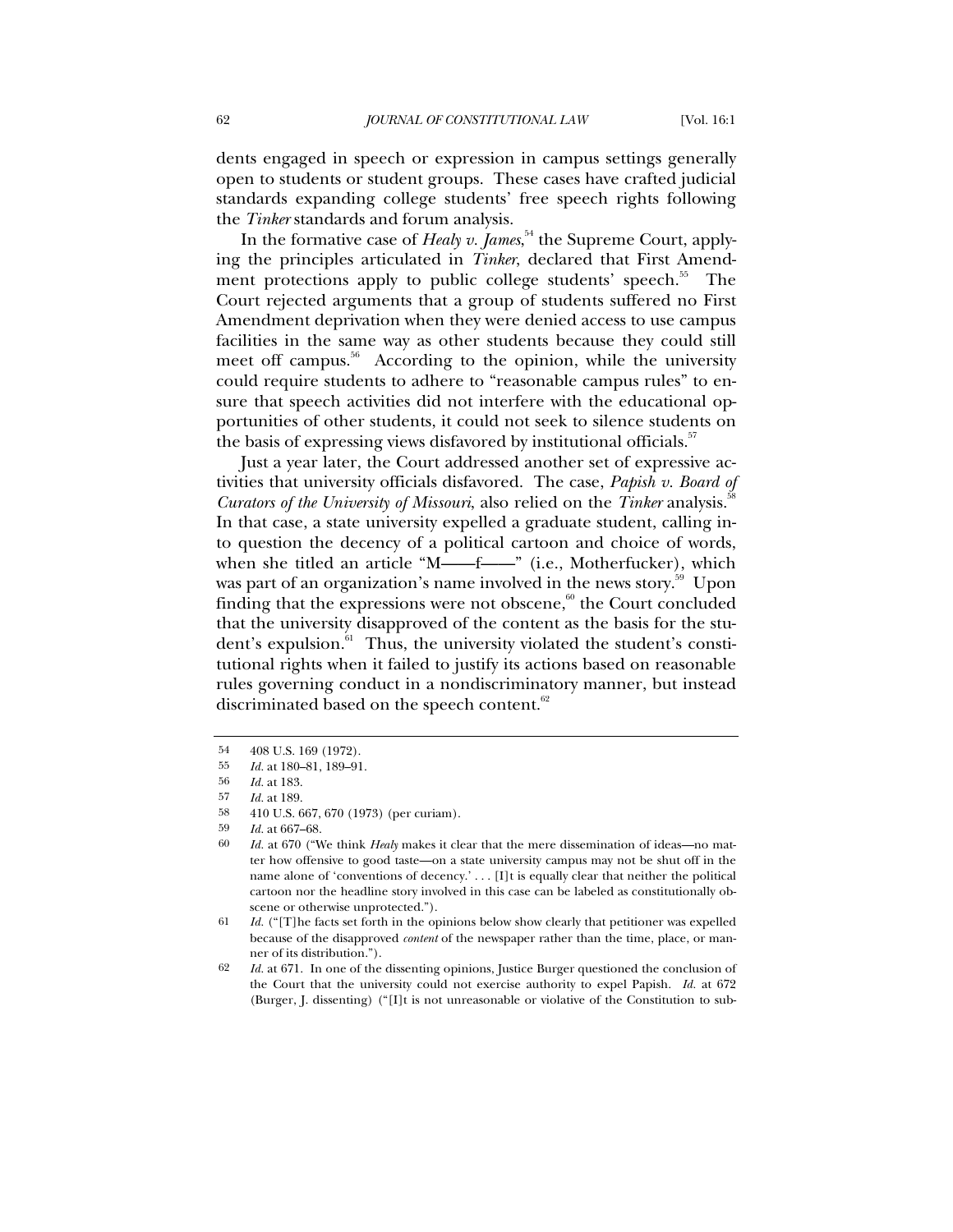Starting in the 1980s, the U.S. Supreme Court faced a series of challenges that addressed the space of the expressive activity. A landmark decision, *Widmar v. Vincent*, <sup>63</sup> addressed the broad First Amendment protections generally available to students and student groups when a public institution creates some type of campus forum for independent student speech and expression. In the decision, the Supreme Court held that a university that had made its facilities available to meetings for student groups could not then deny campus access to a student organization with a religious purpose absent a compelling governmental interest $64$  or as part of a reasonable, content-neutral regulation of the time, place, or manner in which the speech occurred.<sup>65</sup> According to the Court, once the university opted to create a forum generally open for use by student organizations, it could not restrict access on content grounds absent a compelling governmental justification.<sup>66</sup>

In *Widmar*, the Court stated that permitting student organizations to use university facilities resulted in "a forum generally open for use by student groups. Having done so, the University has assumed an obligation to justify its discriminations and exclusions under applicable constitutional norms."<sup>67</sup> Citing *Police Department v. Mosley*<sup>68</sup> and *Healy*, the Supreme Court discussed how it had "recognized that the campus of a public university, at least for its students, possesses many of the characteristics of a public forum."69 But, the Court also stated that First Amendment standards should be evaluated "'in light of the

ject to disciplinary action those individuals who distribute publications which are at the same time obscene and infantile. To preclude a state university or college from regulating the distribution of such obscene materials does not protect the values inherent in the First Amendment; rather, it demeans those values."). The university documented Papish's academic probation and her provocative actions around campus. *Id.* at 674–75 (Rehnquist, J. dissenting). While Papish may have been a controversial figure in terms of academic performance and campus discussions, the per curium opinion noted that the university's decision still rested on the content of Papish's speech. *Id*. at 670–71 n.6 ("[I]n the absence of any disruption of campus order or interference with the rights of others, the sole issue was whether a state university could proscribe this form of expression.").

<sup>63</sup> 454 U.S. 263 (1981). Much of the debate in *Widmar* centered on whether the university could deny access to the student organization as part of an effort to avoid a potential Establishment Clause violation. *Id*. at 270.

<sup>64</sup> *Id.* at 269–270. The Court rejected the university's arguments that it should be permitted to deny the student group access to avoid Establishment Clause concerns. *Id.* at 273.

<sup>65</sup> *Id.* at 276.

<sup>66</sup> *Id.* at 267–68.

<sup>67</sup> *Id.*

<sup>68</sup> 408 U.S. 92 (1972).

<sup>69</sup> *Widmar*, 454 U.S. at 267 n.5.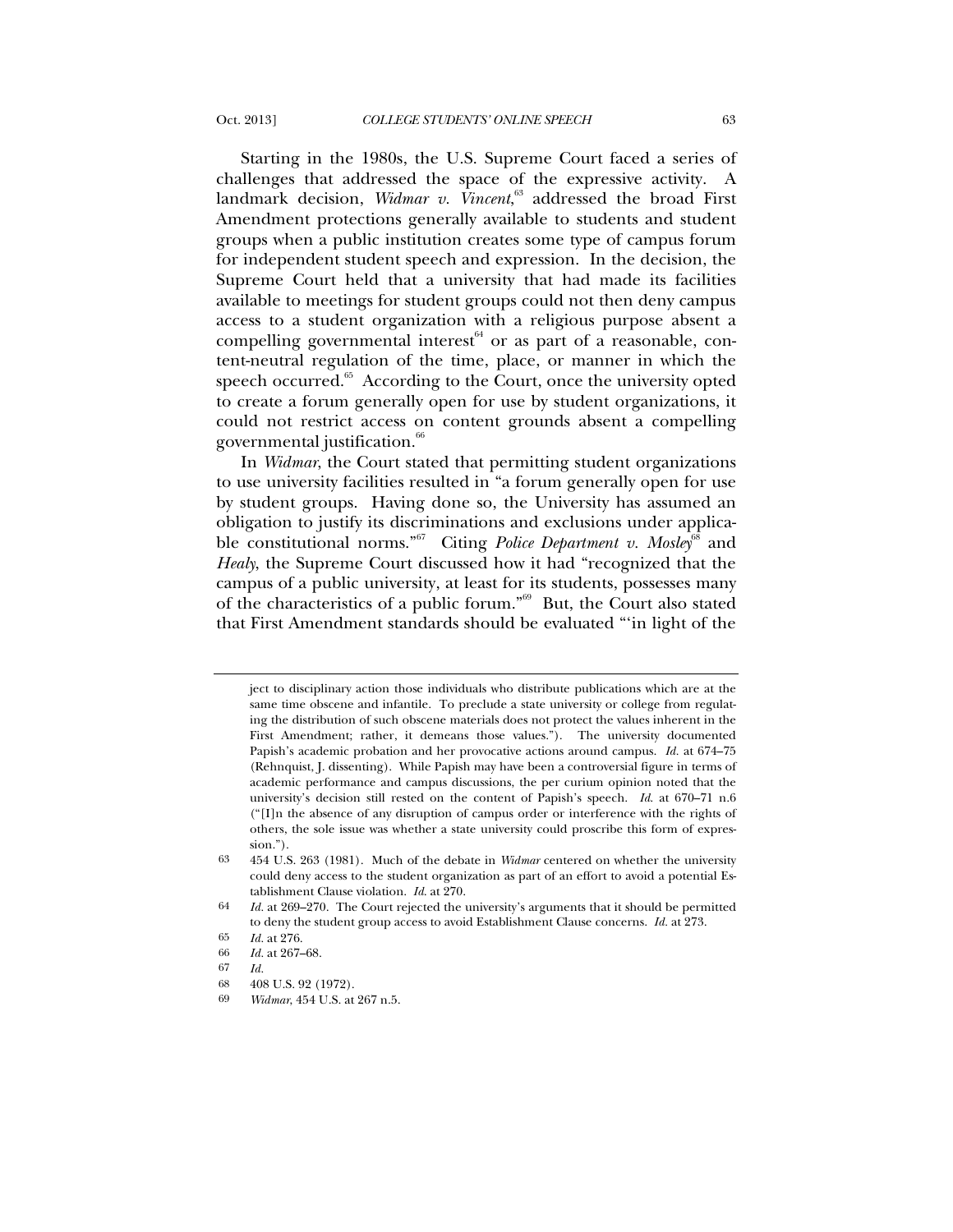special characteristics of the school environment.'"<sup>70</sup> According to the *Widmar* opinion,

A university differs in significant respects from public forums such as streets or parks or even municipal theaters. A university's mission is education, and decisions of this Court have never denied a university's authority to impose reasonable regulations compatible with that mission upon the use of its campus and facilities. We have not held, for example, that a campus must make all of its facilities equally available to students and nonstudents alike, or that a university must grant free access to all of its grounds or buildings.

This excerpt suggests that public higher education reflects a substantially different kind of government organization with greater latitude to impose speech restrictions.

Later Supreme Court cases illuminated the standards applicable to student forums at public colleges. In *Rosenberger v. Rector and Visi*tors of the University of Virginia,<sup>72</sup> Board of Regents of the University of Wis*consin System v. Southworth*, <sup>73</sup> and, most recently, in *Christian Legal Socie* $t$ *y v. Martinez* (*CLS*),<sup>74</sup> the Court evaluated institutional policies providing access in terms of campus facilities, funding opportunities, and organizational membership for officially recognized student groups as limited public forums, with accompanying requirements of reasonableness and viewpoint neutrality.

In short, the *Healy* and *Papish* cases present general institutional limits to restricting college student speech that is independent in nature and outside of an instructional context, though it occurs within some type of physical or virtual campus forum. These decisions and others establish that colleges may limit such speech based on reasonable campus rules and without content-based restrictions. *Widmar*, *Rosenberger, Southworth*, and *CLS* crafted constitutional standards based on the expressive space in which the speech takes place. Notably, when a limited public forum has been established, a college may restrict speech based on reasonable regulations related to the purpose

<sup>70</sup> *Id.* (quoting Tinker v. Des Moines Indep. Cmty. Sch. Dist., 393 U.S. 503, 506 (1969)).

<sup>71</sup> *Id.*

<sup>72</sup> 515 U.S. 819 (1995). Potentially instructive for student speech rights in online settings, in *Rosenberger*, the Court applied forum standards to a non-physical environment, as a student religious organization sought access to funds available to help support student publications. *Id.* at 826–27.

<sup>73</sup> 529 U.S. 217, 220–221 (2000) (holding that the state university's viewpoint-neutral application of student activities fees did violate students' First Amendment rights).

<sup>74</sup> 130 S. Ct. 2971, 2978 (2010) (finding that the state university's nondiscrimination policy requiring all-comers to be eligible members of student groups did not violate free speech and expressive association rights of registered student organizations).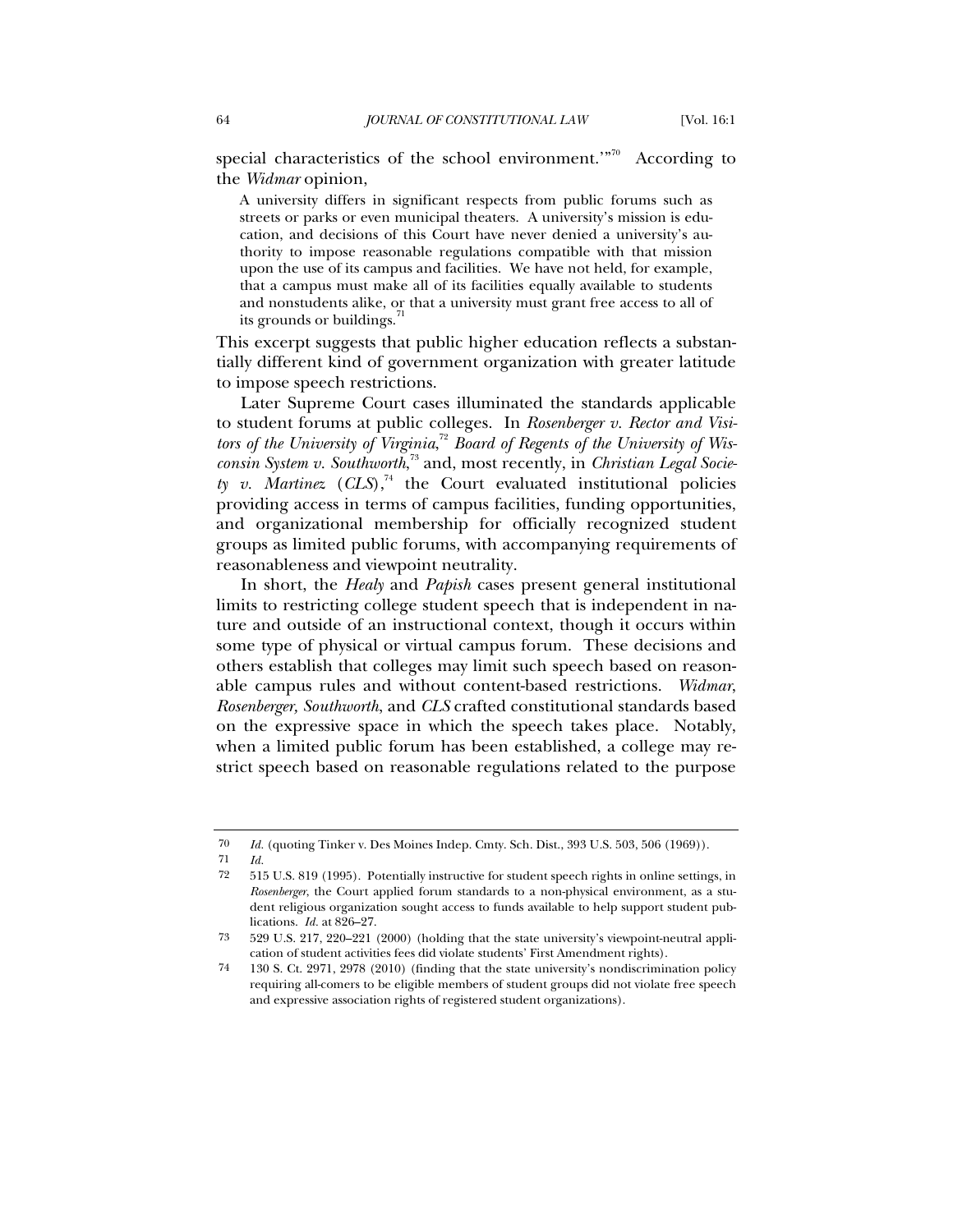of the forum so long as the policy or action is viewpoint-neutral.<sup>75</sup> Institutional authority over student speech in campus forums designated for independent student speech is relatively circumscribed when compared to curricular-based student speech.

## *B. Student Speech Rights in Instructional Settings or Involving a Curricular Connection*

Unlike the relatively expansive First Amendment speech rights students often possess in non-instructional situations (absent particular conditions, such as speech that is threatening to specific individuals), courts have generally recognized heightened institutional authority to regulate college student speech arising in class settings or somehow triggering curricular concerns, such as the enforcement of professionalism standards.<sup>76</sup> The *Hazelwood* decision has proven especially important in framing the contours of college authority over student speech in instructional settings.<sup>77</sup> As noted, U.S. Supreme Court cases establishing judicial deference for college and university decisions made on academic grounds have also served as a basis to permit enhanced institutional control over student speech in this area of cases.<sup>78</sup>

*Axson-Flynn v. Johnson*<sup>79</sup> illustrates college authority in instructional settings and suggests, as well, some degree of judicial uncertainty re-

<sup>75</sup> *See Rosenberger*, 515 U.S. at 829 (holding that the university could not place content-based restrictions on speech in a limited public forum it had created). A limited public forum is typically a nonpublic forum that the government has identified for purposes of certain groups or certain topics such as the student groups, facilities, or publications.

<sup>76</sup> *See, e.g.*, Ward v. Polite, 667 F.3d 727, 730 (6th Cir. 2012) (observing that schools are given flexibility in determining and enforcing course policies, but denying summary judgment to the school on plaintiff's claims that it had violated her First Amendment rights); Keeton v. Anderson-Wiley, 664 F.3d 865, 875 (11th Cir. 2011) (deferring to the school's curricular choices in analyzing a student's First Amendment claims); *see also*, Neal H. Hutchens et al., *Testing the Limits of Faculty Authority: Graduate Students Challenge Professionalism Standards as Infringement of First Amendment Rights*, 283 EDUC. L. REP. 637 (2012) (discussing *Ward* and *Keeton*); Neal H. Hutchens, *A Delicate Balance: Faculty Authority to Incorporate Professionalism Standards into the Curriculum Versus College and University Students' First Amendment Rights*, 270 EDUC. L. REP. 371 (2011) (discussing cases in which courts have assessed First Amendment challenges to school professionalism standards).

<sup>77</sup> *See* discussions *supra* Parts I.A and I.C. The standards have also been applied to legal disputes involving institutional authority to regulate professorial speech. *See, e.g.*, Bishop v. Aronov, 926 F.2d 1066, 1071 (11th Cir. 1991) (holding that a college course was not a public forum).

<sup>78</sup> In the context of legal deference to academic decisions, lower courts have also looked to *Horowitz* and *Ewing* in deciding student speech cases. *See, e.g.*, Axson-Flynn v. Johnson, 356 F.3d 1277, 1292 n.14 (10th Cir. 2004); Brown v. Li, 308 F.3d. 939, 950–51 (9th Cir. 2002).

<sup>79</sup> 356 F.3d at 1277.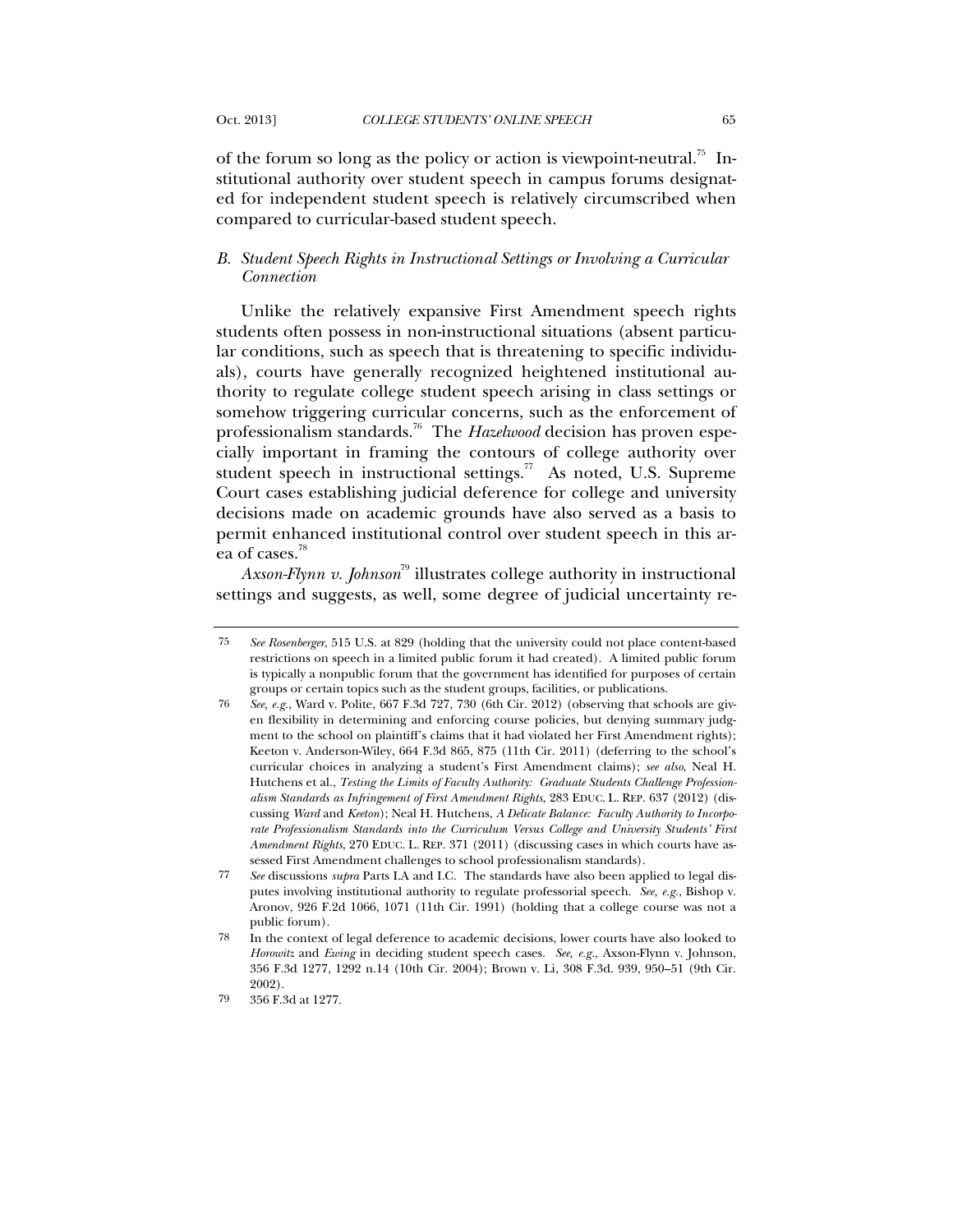garding an appropriate standard for student's academic speech. The case centered on a student enrolled in a theater program at the University of Utah. The student argued that the First Amendment protected her from not having to express words she found offensive in fulfilling course assignments.<sup>80</sup> In reviewing the student's legal claims, the Tenth Circuit described the classroom as a "nonpublic forum" subject to reasonable regulations by officials on student speech.<sup>81</sup> The opinion divided student speech in educational settings into the two areas of independent "student speech that 'happens to occur on the school premises'"82 and "'school-sponsored speech,' which is "speech that a school 'affirmatively . . . promotes' as opposed to speech that it 'tolerates,'" which is governed by *Hazelwood*."<sup>83</sup> While acknowledging disagreement among courts over applying *Hazelwood* to non-curricular student speech, the court stated that the standards from the decision applied to the current case because it dealt with curricular speech.<sup>84</sup>

*Brown v. Li*, one of the cases relied on by the court in *Axson-Flynn*, highlights disagreement over the appropriate legal standards to govern independent student speech implicating some type of academic or curricular concern.<sup>85</sup> This decision involved a graduate student who satisfied all degree requirements, but his committee withdrew its approval of his thesis after becoming aware that the student had included a "Disacknowledgements" section in the document originally approved by the committee.<sup>86</sup> In the "Disacknowledgements'" section, the student stated that he "would like to offer special *Fuck You's* to the following degenerates for . . . being an ever-present hindrance during my graduate career."<sup>87</sup> The student included elected officials, university employees, and academic departments among the targets of his comments.<sup>88</sup> After being informed about the inclusion of the

<sup>80</sup> *Id.* at 1280. The student opted to withdraw from the university after the theater department informed her that she would receive no exemption from being able to speak words that she found offensive in fulfilling course assignments. *Id.* at 1282. For support, the court looked to *Settle v. Dickson County School Board*, 53 F.3d 152, 155–56 (6th Cir. 1995), where the court relied on the *Hazelwood* framework to hold that a secondary school teacher, in the exercise of a legitimate pedagogical aim, could prohibit a student from writing an essay solely on Christianity or the life of Jesus.

<sup>81</sup> *Axson-Flynn*, 356 F.3d at 1285.

<sup>82</sup> *Id*. (quoting Fleming v. Jefferson Cnty. Sch. Dist. R-1, 298 F.3d 918, 923 (10th Cir. 2002)).

<sup>83</sup> *Id.* (quoting Hazelwood Sch. Dist. v. Kuhlmeier, 484 U.S. 260, 270–71 (1988)).

<sup>84</sup> *Id.* at 1286 n.6.

<sup>85</sup> 308 F.3d 939 (9th Cir. 2002).

<sup>86</sup> *Id*. at 942.

<sup>87</sup> *Id*. at 943.

<sup>88</sup> *Id*.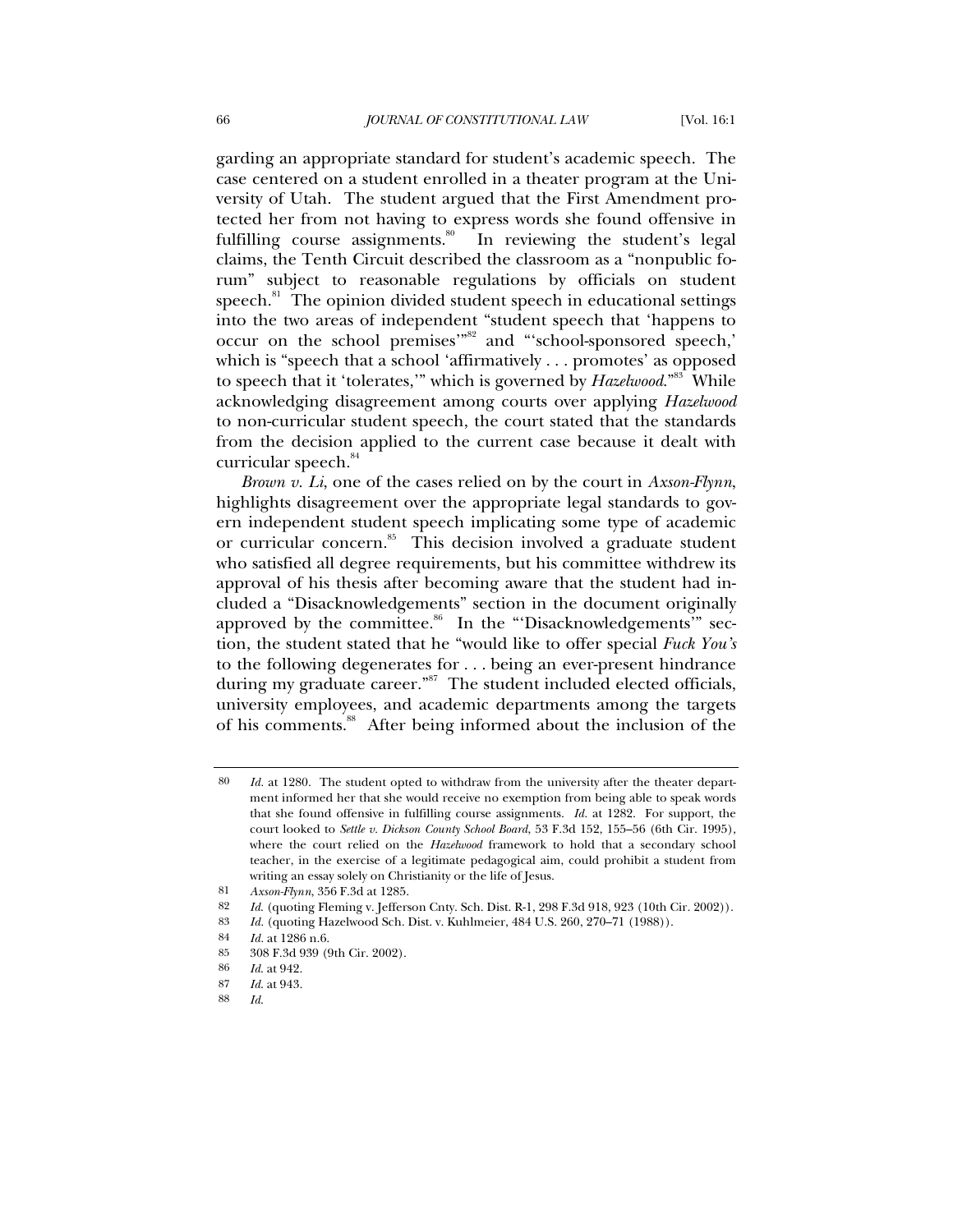material, the student's thesis committee determined that the "Disacknowldegements" section failed to satisfy commonly accepted professional standards related to the inclusion of an acknowledgments section in a thesis.<sup>89</sup> The university eventually decided that it would award the student his degree based on the thesis originally approved without the offending section, but the student declined to submit the thesis without the "Disacknowledgements" page as the official version to the university library. $\frac{90}{90}$ 

A panel for the U.S. Court of Appeals for the Ninth Circuit, while agreeing to remand the case for consideration of a state constitutional claim, could not reach a consensus regarding the legal standards to guide analysis of the student's First Amendment arguments. The opinion announcing the court's judgment asserted that the *Hazelwood* standards sufficed in providing the appropriate legal framework,  $91$ even though the authoring judge acknowledged that no Supreme Court decision had specifically addressed "the appropriate standard for reviewing a university's regulation of students' *curricular* speech" and it represented "an open question whether *Hazelwood* articulates the standard for reviewing a university's assessment of a student's academic work."<sup>92</sup> Despite this lack of guidance from the Supreme Court, the judge stated that the *Hazelwood* standards still should apply to a higher education environment, with academic freedom considerations supporting greater regulation of college students' speech than would ostensibly be permissible for elementary and secondary students.<sup>93</sup> According to the opinion, the committee acted in accordance with a legitimate pedagogical purpose in refusing to approve the thesis. $94$ 

One of the judges on the panel<sup>95</sup> argued against applying the *Hazelwood* standards to higher education students, stating that "the reasons underlying the deference with respect to the regulation of the

94 *Id*.

<sup>89</sup> *Id*. at 943.

<sup>90</sup> *Id*. at 945. Submitting the approved version to the library constituted a requirement for fulfilling degree requirements.

<sup>91</sup> *Id.* at 949.

<sup>92</sup> *Id*.

<sup>93</sup> *Id*. at 951. The court acknowledged that faculty have academic freedom and autonomy to make decisions regarding teaching, but it found the *Hazelwood* case as the controlling framework to evaluate questions of curricular speech. According to the court, the *Hazelwood* framework, unlike an academic freedom justification, "does not immunize the university altogether from First Amendment challenges but, at the same time, appropriately defers to the university's expertise in defining academic standards and teaching students to meet them." *Id.* at 952.

<sup>95</sup> *Id.* at 957 (Reinhardt, J., concurring in part and dissenting in part).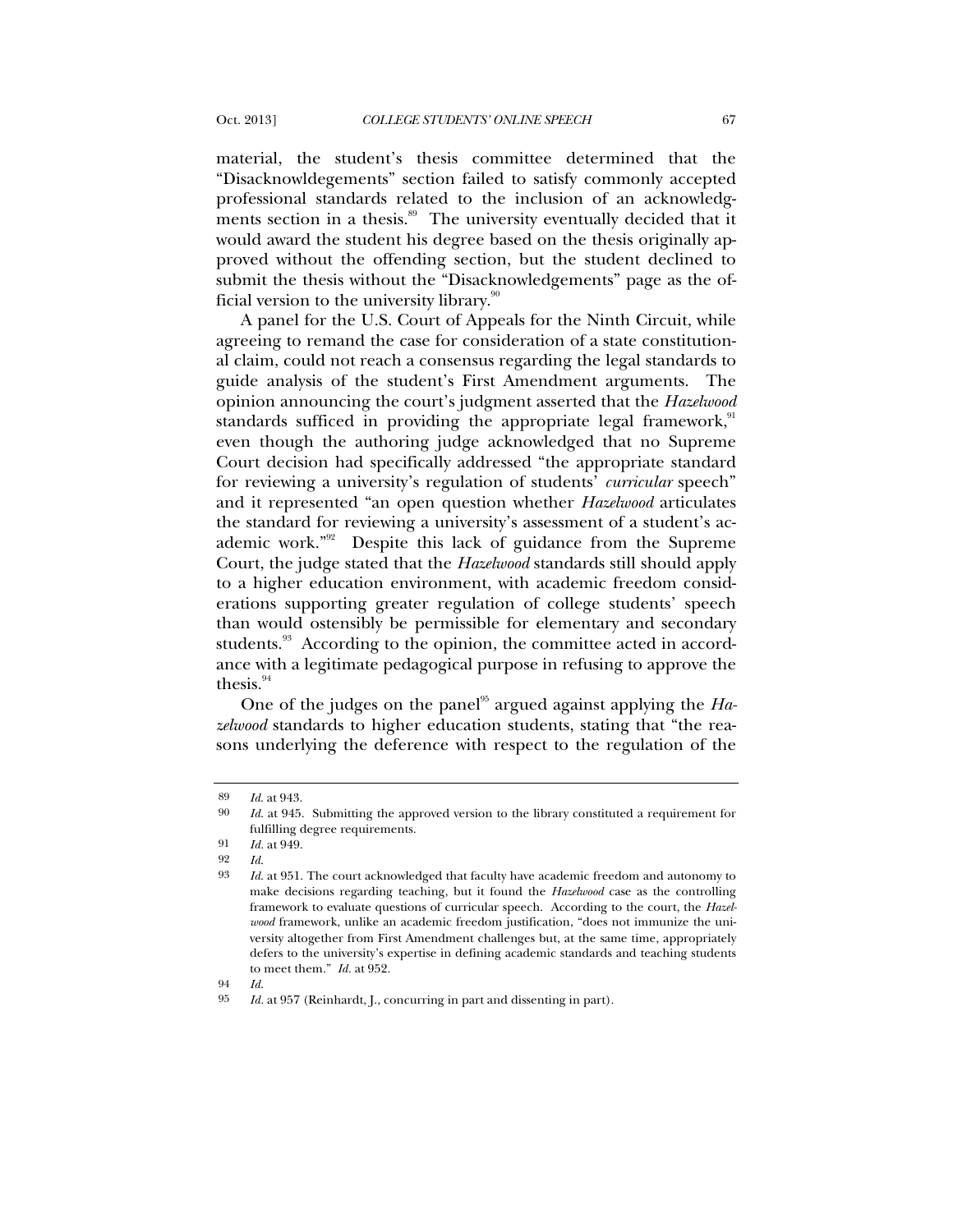speech rights of high school youths do not apply in the adult world of college and graduate students, an arena in which academic freedom and vigorous debate are supposed to flourish."<sup>96</sup> Instead, standards regulating the limited or designated public forum or associated with intermediate scrutiny represented better alternatives to evaluate restrictions on college students' curricular-based speech.<sup>97</sup> Accordingly, while agreeing with the decision to remand the case to examine the state constitutional issues, the judge rejected the *Hazelwood* framework as the appropriate analysis for higher education contexts.

Despite continued periodic questioning of reliance on *Hazelwood* to evaluate student speech claims in higher education, as demonstrated by several lower federal court rulings, the decision continues to play a prominent role in higher education cases with a curricular dimension.<sup>98</sup> In *O'Neal v. Falcon*,<sup>99</sup> for instance, a community college student claimed that an instructor violated her First Amendment rights in refusing to let her select abortion as topic for an in-class speech assignment.<sup>100</sup> The court, looking to *Brown* and *Axson-Flynn*, determined that the "*Hazelwood* framework" should guide its analysis.101 The court refused to apply the *Tinker* standards because the student's speech took place as part of a course assignment.<sup>102</sup> The court stated that *Hazelwood* did not require it to balance the student's speech rights against the college's educational purpose in disallowing the speech; instead, the inquiry focused on whether a valid educational purpose motivated the institution's actions.<sup>103</sup> Additionally, the allowance of other controversial topics for discussion in class assignments did not invalidate the school's ability to prohibit the speech topic.

<sup>96</sup> *Id*. Another concurrence argued that the student's act of deceit in hiding the "Disacknowledgements" section from the committee should bar the student from being able to assert a cognizable First Amendment claim. *Id.* at 956 (Ferguson, J., concurring).

<sup>97</sup> *Id.* at 963–64.

<sup>98</sup> Courts have not limited the decision's reach to cases involving students. In *Bishop v. Aronov*, 926 F.2d 1066, 1071 (11th Cir. 1991), for example, the U.S. Court of Appeals for the Eleventh Circuit looked to *Hazelwood* in rejecting a faculty member's First Amendment arguments.

<sup>99</sup> 668 F. Supp. 2d 979 (W.D. Tex. 2009). The school also obtained a temporary restraining order against the student for potentially threatening language communicated by the student in legal documents related to the case. *Id.* at 985 n.2.

<sup>100</sup> *Id*. at 982.

<sup>101</sup> *Id*. at 985.

<sup>102</sup> *Id*. at 987.

<sup>103</sup> *Id*. at 986 (citing Curry *ex rel.* Curry v. Hensiner, 513 F.3d 570, 579 (6th Cir. 2008)).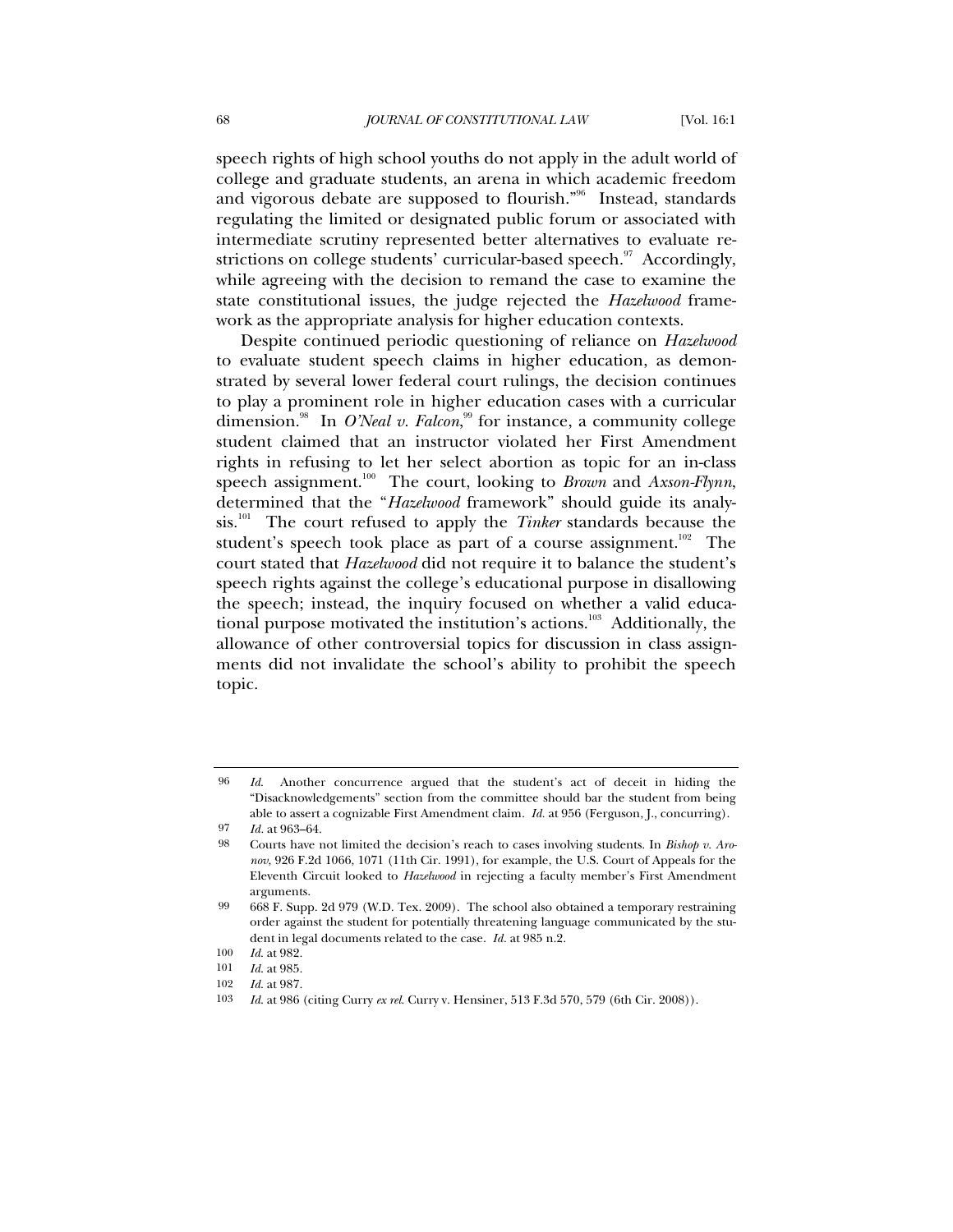speech claims.

A federal district court case, *Heenan v. Rhodes*,<sup>104</sup> which involved a nursing student, provides an instructive example of a court struggling with application of the *Hazelwood* standards to student speech failing to qualify as school-sponsored. In *Heenan*, a student claimed that her dismissal from a nursing program occurred because she challenged the academic program's disciplinary policy, which was based on a points system.<sup>105</sup> In the case, the court issued an amended opinion to clarify several problematic legal stances it had seemingly taken in re-

In its initial opinion, the court declined to apply the *Tinker* standards, even though the student's speech did not deal with satisfactory completion of course requirements, and at least some of the speech referenced by the court clearly took place outside of a class environment.<sup>106</sup> According to the opinion, the *Tinker* standards only should apply to politically based speech. $107$  In contrast, stated the court, the nursing student's speech was non-political in nature and dealt only with complaints aimed at the school's internal grading and disciplinary policies.<sup>108</sup>

gards to the legal standards appropriate to evaluate the student's

As such, determined the court in its first opinion, the *Hazelwood* standards governed the student's speech claims rather than those from *Tinker*.<sup>109</sup> In making the distinction between student speech that reflected a political versus non-political message, the court acknowledged that the case did not involve school-sponsored speech.<sup>110</sup> But, looking heavily to *Brown v. Li*, the court stated that *Hazelwood* "has been adopted by other courts faced with the question of what protections are due student expression that touches upon internal school matters of pedagogical and curricular concern."<sup>111</sup> That is, the court appeared to suggest that even in relation to any of the student's speech taking place outside of an instructional context, the *Hazelwood* standards should apply merely because the content of the speech ad-

<sup>104</sup> 757 F. Supp. 2d 1229 (M.D. Ala. 2010). The student moved to alter or amend the judgment, which was denied by a later court. Heenan v. Rhodes, 761 F. Supp. 2d 1318, 1320 (M.D. Ala. 2011).

<sup>105</sup> *Heenan*, 757 F. Supp. 2d at 1235.

<sup>106</sup> *Id*. at 1236–38.

<sup>107</sup> *Id*. at 1237.

<sup>108</sup> The court looked to the Supreme Court's decision in *Morse v. Frederick*, 551 U.S. 393 (2007), to support the position that the nature of the speech at issue in *Tinker* raised special First Amendment concerns.

<sup>109</sup> *Heenan*, 747 F. Supp. 2d at 1237–38.

<sup>110</sup> *Id*. at 1237.

<sup>111</sup> *Id*. at 1238.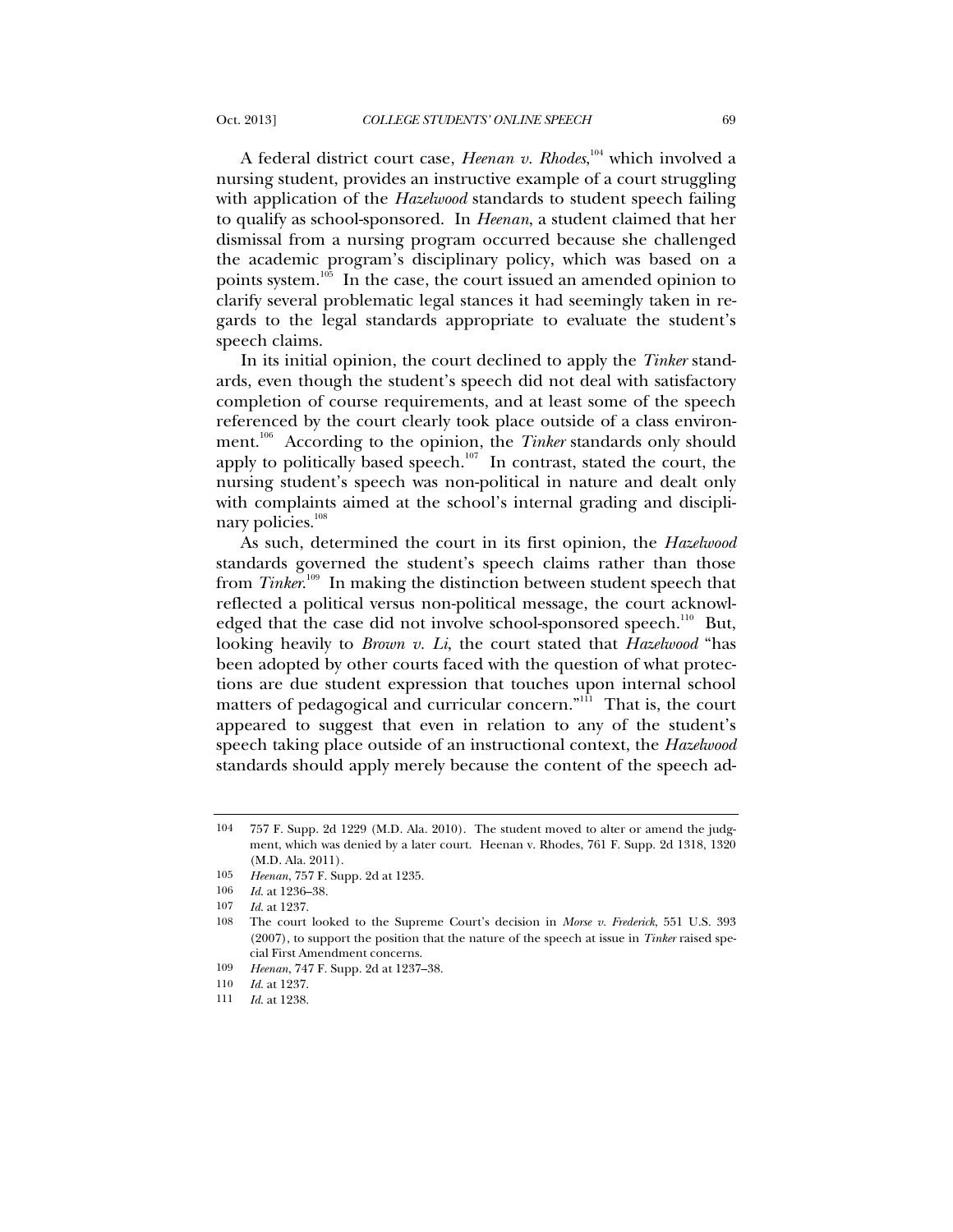dressed pedagogical and curricular issues related to the nursing pro $gram.<sup>112</sup>$ 

In a second opinion, $113$  while refusing to rescind the grant of summary judgment against the student, the court offered some important clarifications. The court emphasized that the student's dismissal was proper because it was based on documented poor academic performance.114 The amended opinion also stated that *Hazelwood* did not sanction institutional authority to take punitive action against a student for out-of-class speech that was not made to instructors.<sup>115</sup> The court discussed how *Hazelwood* could extend to comments made concerning the nursing standards "expressed in nurse-training related circumstances" as well as perhaps made to instructors outside of an instructional setting.<sup>116</sup> Notably, even in its revised opinion, the court indicated that the *Hazelwood* standards could still apply to a student's independent, in-class speech critical of instructional methods or assessment criteria simply based on the fact that it took place in class.<sup>117</sup> In doing so, the opinion failed to offer any meaningful distinctions regarding when a student should be able to, for instance, disagree with grading or pedagogical practices, including during class, without foregoing First Amendment protection.

The *Heenan* decision reveals a court struggling with the extent to which the *Hazelwood* standards should apply to college students' independent speech, either taking place in an instructional setting or occurring outside of an instructional context, but potentially implicating curricular matters. In attempting to remove some of the student's speech from the purview of *Tinker*, the court failed to announce a very convincing legal rationale as to why the decision only applied to independent student speech of a political nature.<sup>118</sup> The amended opinion in *Heenan*, despite offering some clarification, also

117 *Id*.

<sup>112</sup> The court found that the college did not violate Heenan's First Amendment rights as the complaints did not rise to the level of protected speech. The court rationalized that in "fulfillment of their duties as educators, the defendants [were] tasked with inculcating the necessary knowledge, values, and experience, so that their nursing students can become valued and reliable members of the medical community upon graduation." *Id.* at 1239. While the decision thus drew on concepts from cases articulating deferential treatment to colleges and their faculties when evaluating academic performance, the court relied on *Hazelwood* as the legal standard to determine that the nursing program's point system was "clearly 'reasonably related to legitimate pedagogical concerns.'" *Id.*

<sup>113</sup> Heenan v. Rhodes, 761 F. Supp. 2d 1318 (M.D. Ala. 2011).

<sup>114</sup> *Id*. at 1320–21.

<sup>115</sup> *Id*. at 1321.

<sup>116</sup> *Id*.

<sup>118</sup> Heenan v. Rhodes, 757 F. Supp. 2d 1229, 1236–38 (M.D. Ala. 2010).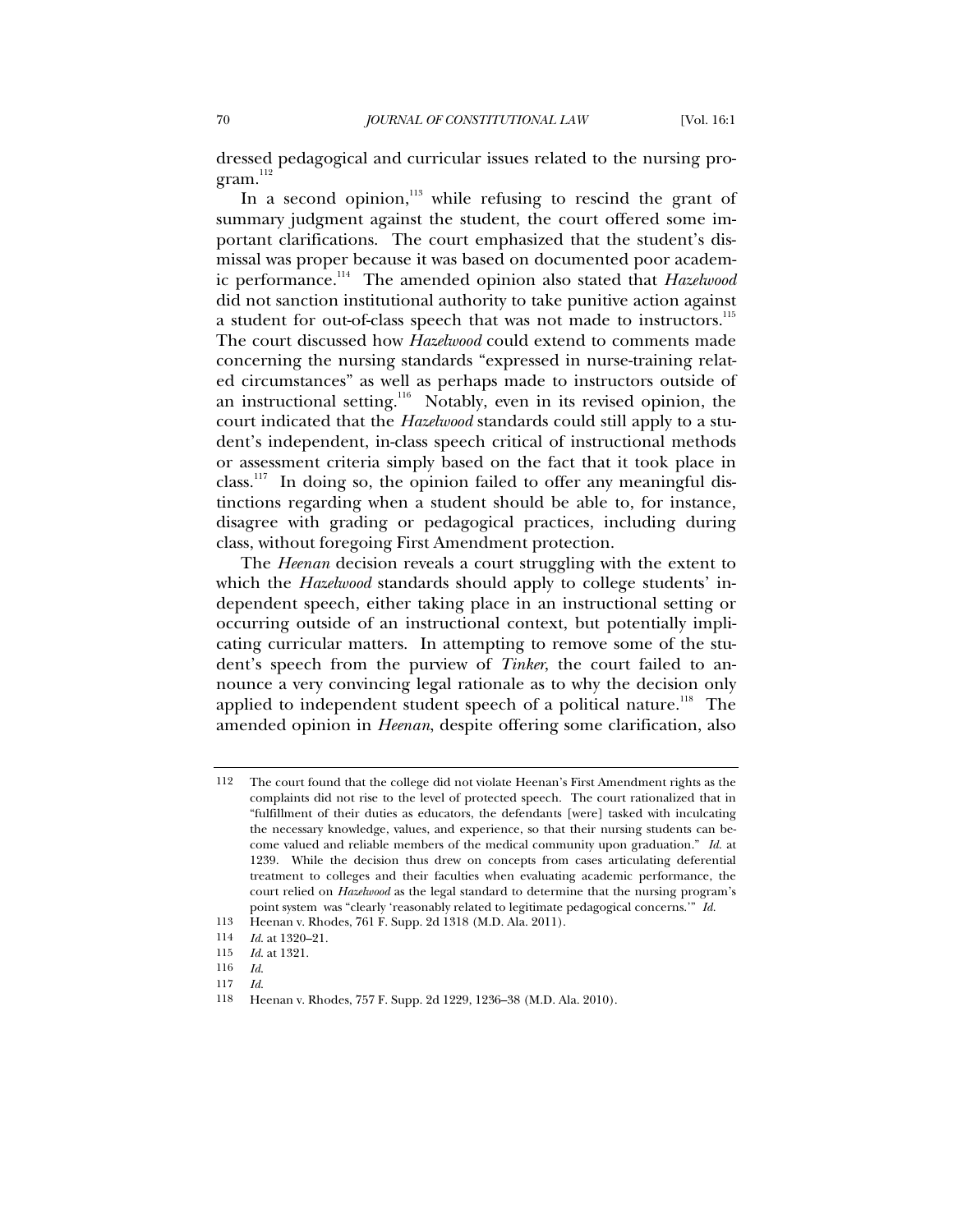failed to articulate a sound basis for when independent student speech having some potential curricular connection should be subject to faculty authority. $119$  In sum, the case illustrates problems with wholesale importation of the *Hazelwood* standards to college students' speech, especially when the speech at issue clearly falls outside the conceptual umbrella of being school-sponsored in nature.<sup>120</sup>

*Hazelwood* appears to provide a reasonable legal framework appropriate for higher education when dealing most directly with student speech pursuant to fulfilling curricular requirements, such as in Axson-Flynn.<sup>121</sup> In such instances, institutional authority over the student's speech is grounded in faculty expertise to make curricular and pedagogical choices clearly tied to student performance and to the overall learning environment for other students. A case like *Heenan*, in contrast, shows the *Hazelwood* school-sponsored speech concept being stretched too thin. Similarly, issues confronted in several of the online speech cases, discussed in the next Part, have also revealed the need to move away from or modify the *Hazelwood* standards in relation to independent student speech occurring in an instructional context or raising curricular concerns.

### *C. Student Independent and Curricular Speech Distinctions*

The line of cases analyzed between Subparts A and B raises three significant points in the application of student speech outside and inside of instructional contexts.

First, these cases illustrate that the reasonableness standard operates based on different assumptions. Student speech outside of an instructional setting is afforded greater degrees of freedom with reasonableness interpreted more narrowly, whereas courts have viewed reasonableness more broadly in regards to student speech within the curricular learning space. The *Heenan* case illustrates such a definitional stretch of the reasonable application in curricular matters, one well beyond the seeming confines of *Hazelwood*.

Second, these cases illustrate that the Supreme Court has established quite clearly that forum is not a location-based criterion. The Court has taken the forum analysis to include spatial forums in terms

<sup>119</sup> *See id.* at 1236–38; *Heenan*, 761 F. Supp. 2d at 1320–21.

<sup>120</sup> The conflicts regarding the applicable standards present quite evidently the arguments pertaining to the over-reliance on K–12 cases—particularly *Hazelwood*, *Tinker*, and the cases addressing faculty authority over curricular matters, such as *Horowitz* and *Ewing*. *See* discussions *supra* Parts I.A and I.C.

<sup>121</sup> Axson-Flynn v. Johnson, 356 F.3d 1277, 1287 (10th Cir. 2004).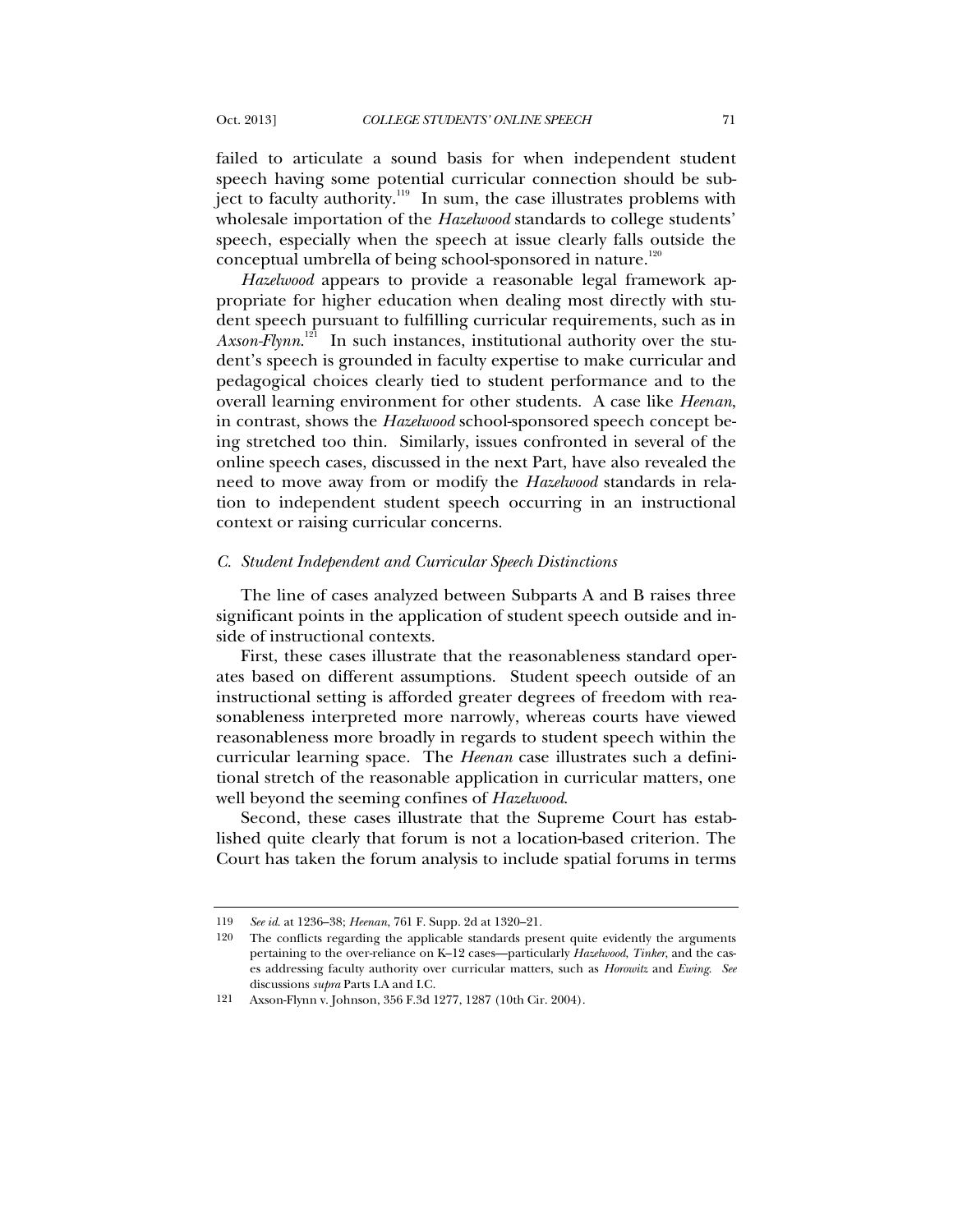of access to what Professor Zick would characterize as an "expressive topography."122 Thus, physical location need not serve as such a strict marker to address what falls within the collegiate learning space. Because online speech adds new spatial challenges, the notion of curricular learning space may require re-conceptualization of location in terms of where the speech was initiated (i.e., origination of the posting), mediated (i.e., the facilitated transmission), and touched (i.e., the impacted campus area).

Third, student speech cases—e.g., *Widmar, Rosenberger, Southworth*, and *CLS*—establish that public higher education institutions must *not* favor or discriminate against particular student views in the regulation of forums that are open to students. This analysis is more restrictive regarding viewpoint neutrality than when courts typically employ the *Hazelwood* framework.<sup>123</sup> That is, viewpoint neutrality for students' *independent* speech under the limited public forum standards followed in *Widmar, Rosenberger*, *Southworth*, and *CLS* examine if a public college's actions foreclose access, while viewpoint neutrality in relation to students' *curricular-based* speech grants public colleges the authority to foreclose access in a uniformly viewpoint neutral manner.

# III. STUDENT ONLINE SPEECH CASES IN AN INSTRUCTIONAL SETTING OR WITH A CURRICULAR CONNECTION

A review of legal decisions involving online student speech shows that courts have tended to follow the general distinctions discussed in Part II between speech taking place in curricular contexts versus in non-curricular settings. At the same time, the cases demonstrate that no definitive framework reflects the appropriate legal analysis for independent student speech taking place outside of an instructional setting but involving some type of curricular connection, such as the enforcement of professionalism standards.<sup>124</sup> A review of these cases

<sup>122</sup> *See* Zick, *Space, Place, and Speech*, *supra* note 37, at 125. Thus, the cases are consistent with the view that greater distinctions are needed and that the expressive topography presents a viable analysis to delineate the "space" among these different speech settings.

<sup>123</sup> Even within these cases, there is a slight distinction. When a case involves the exclusion of certain classes of speakers or topics from the limited public forum, the restriction must be reasonable and viewpoint neutral. By contrast, if the regulation excluded certain classes of speakers or expressive matters of individuals or groups who achieved access to the limited public forum, the analysis would have followed a strict scrutiny review. That is, the restriction must be content neutral and narrowly tailored to serve a compelling government interest. Christian Legal Soc'y v. Martinez (*CLS*), 130 S. Ct. 2971, 2985–86 (2010).

<sup>124</sup> *See, e.g.*, Yoder v. Univ. of Louisville, 2012 WL 1078819, No. 3:09-CV-0025, at \*7 (W.D. Ky. Mar. 30, 2012) (finding that the nursing program had a legitimate pedagogical purpose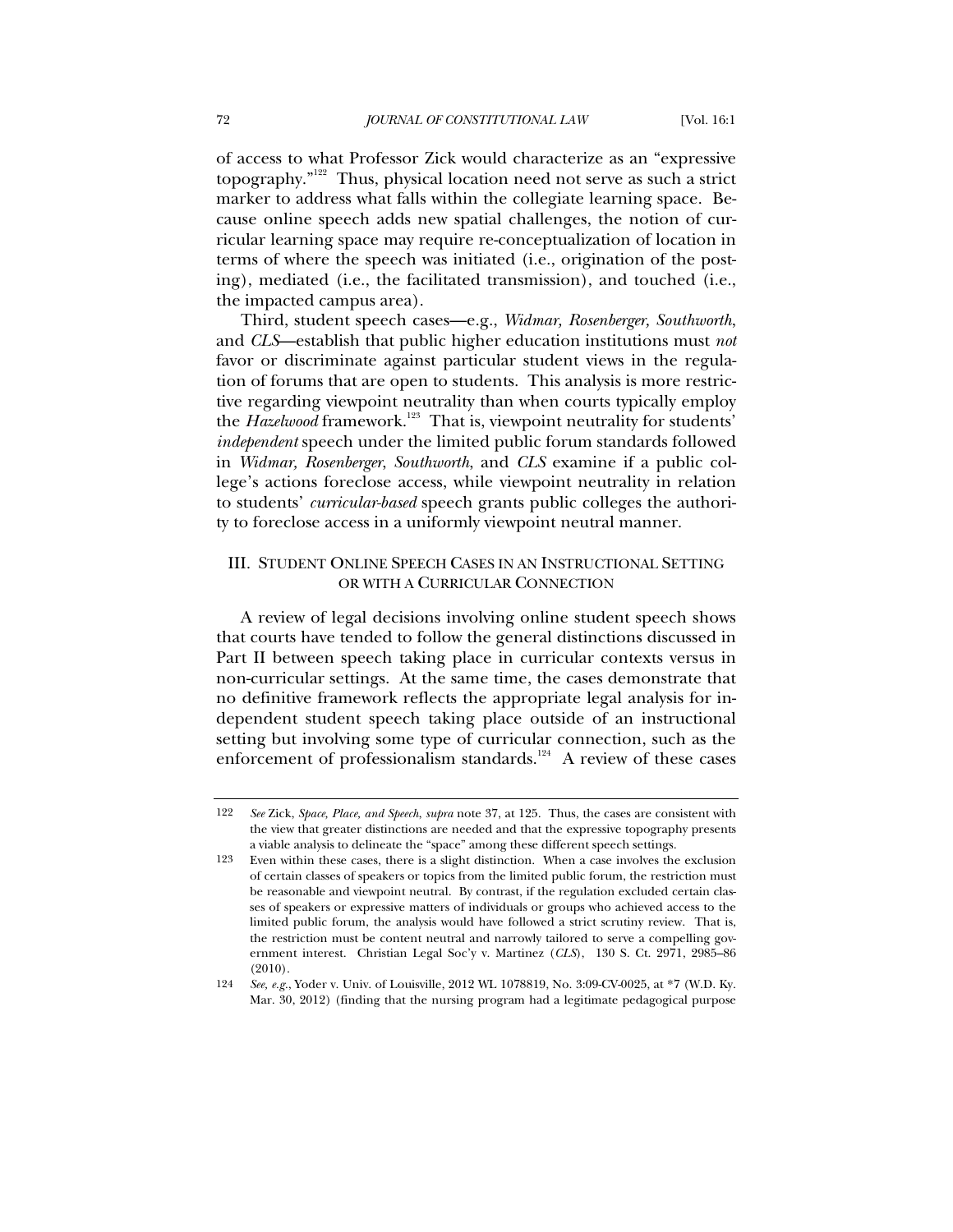serves to magnify the shortcomings of over-reliance on legal standards derived from cases at the elementary and secondary level to higher education student speech claims. Additionally, several decisions involving independent student speech claims in the context of practicums or internships show courts turning to the public employee speech cases in defining student speech rights.<sup>125</sup> Just as over-reliance on legal decisions involving elementary and secondary students is misplaced in defining student speech rights in a higher education setting, $126$  looking to the public employee speech standards also often strikes a poor legal balance between college students' speech rights and faculty authority.

### *A. Online Speech Cases in an Instructional Setting*

Several online speech cases have dealt with class-related expression of college students, where courts followed the pattern established in previous decisions involving physical classrooms of deference to academic authority and reliance on the *Hazelwood* standards. One such case, *Harrell v. Southern Oregon University*,<sup>127</sup> dealt with a student, Peter Harrell, challenging action taken against him for online postings made in two classes taught online.<sup>128</sup> The federal district court, adopting the report and recommendations of a magistrate judge, held that the institution acted appropriately in sanctioning the student.<sup>129</sup> University officials disciplined Harrell for making online postings in two courses that were determined to be disrespectful to students and to instructors.<sup>130</sup> The student's postings in the first class resulted in a formal censure, and his problematic online postings in the second course resulted in probation. $131$  Illustrative of the type of comments made, in one class posting Harrell stated to another student that "'clearly you haven't bothered to read the rest of the board

to hold a student responsible for posting on a social media site about a patient's birthing process); Byrnes v. Johnson Cnty. Cmty. Coll., No. 10-2690-EFM-DJW, 2011 WL 166715, at \*2 (D. Kan. 2011) (using none of the traditional frameworks in student speech cases to resolve this case, but recognizing less deference to the college for the discipline of nursing students for having posted photos examining a placenta specimen); Tatro v. Univ. of Minn., 816 N.W.2d 509, 524 (Minn. 2012) (finding that the violation of academic program rules was sufficient to discipline a student).

<sup>125</sup> *See, e.g.*, Watts v. Fla. Int'l Univ., 495 F.3d 1289 (11th Cir. 2007); Snyder v. Millersville, No. 07-1660, 2008 WL 5093140 (E.D. Pa. Dec. 3, 2008).

<sup>126</sup> *See* discussion *supra* Part I.A.

<sup>127</sup> Harrell v. S. Or. Univ., No. 08-3037-CL, 2009 WL 3562732 (D. Or. Oct. 30, 2009).

<sup>128</sup> *Id.* at \*2–3.

<sup>129</sup> *Id.* at \*2.

<sup>130</sup> *Id.* at \*2–3.

<sup>131</sup> *Id.* at \*3.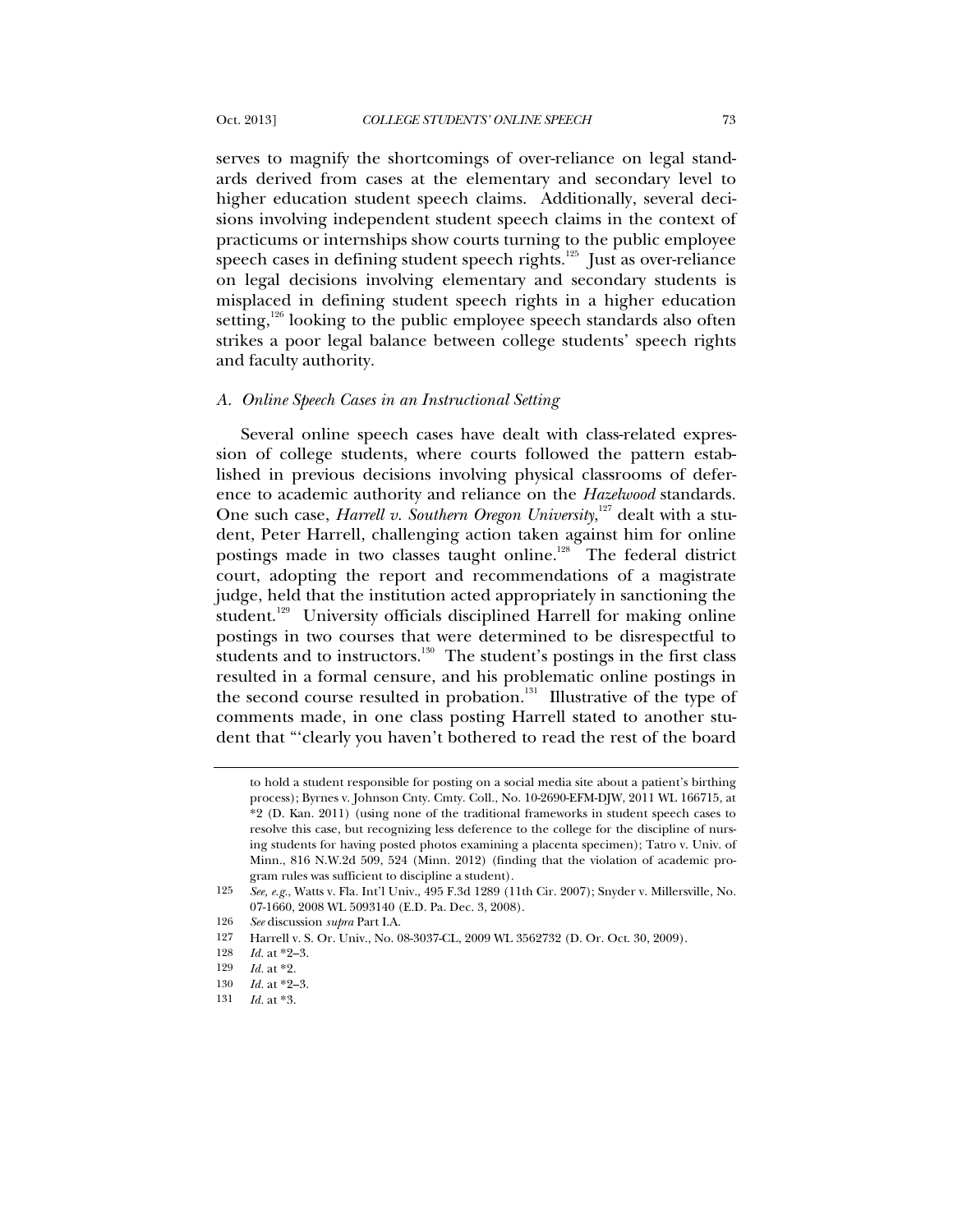[postings] on this topic.'"<sup>132</sup> For this and other instances of speech deemed disrespectful to other students, Harrell was disciplined under the university's student conduct standards, which contained a provision that prohibited students from disrupting, obstructing, or interfering with "'educational activities."<sup>133</sup>

In reviewing the student's claims, the magistrate judge's report and recommendations discussed both *Tinker* and *Hazelwood* in relation to student speech rights, with the court noting that the latter decision sanctioned the regulation of student speech considered schoolsponsored.<sup>134</sup> Looking to the *Hazelwood* standards, the court rejected Harrell's argument that the school's policy failed on vagueness or overbreadth grounds and also rejected the student's challenge to the policy as applied to him.<sup>135</sup> In making these arguments, Harrell relied on previous decisions where courts had struck down general antiharassment rules adopted by colleges or universities that had applied to speech or activity outside of the classroom.<sup>136</sup> The magistrate judge, rejecting these efforts, concluded that the school's policy permissibly sought to regulate conduct that interfered with or obstructed educational activities, rather than seeking to target students on the basis of particular viewpoints.<sup>137</sup> In relation to the as applied challenge, the magistrate report and recommendations stated,

Plaintiff argues that because his objectionable speech is connected in some way, even tangentially, to his personal political convictions, he is entitled to express himself in any way he chooses. It is possible, however, for Plaintiff to express his political views without insulting other students. . . . His comments did not express his political opinions, as he asserts. The comments belittle other students' work and their contribution to the discussion.<sup>138</sup>

While the federal district court acknowledged that the institution's policy could have been clearer, it supported the magistrate judge's determination that college officials acted well within their authority to restrict Harrell's speech. According to the court, it appeared that he had "behaved in a manner that would be tolerated in few classrooms. Harrell perceives class discussion as a form of 'combat' and he conducts himself accordingly."<sup>139</sup> Discussing the special

<sup>132</sup> *Id.*

<sup>133</sup> *Id.* at \*3 n.1.

<sup>134</sup> *Id.* at \*5–6.

<sup>135</sup> *Id.* at \*6–9.

<sup>136</sup> *Id.* at \*8.

<sup>137</sup> *Id.*

<sup>138</sup> *Id.* at \*9.

<sup>139</sup> *Id.* at \*1.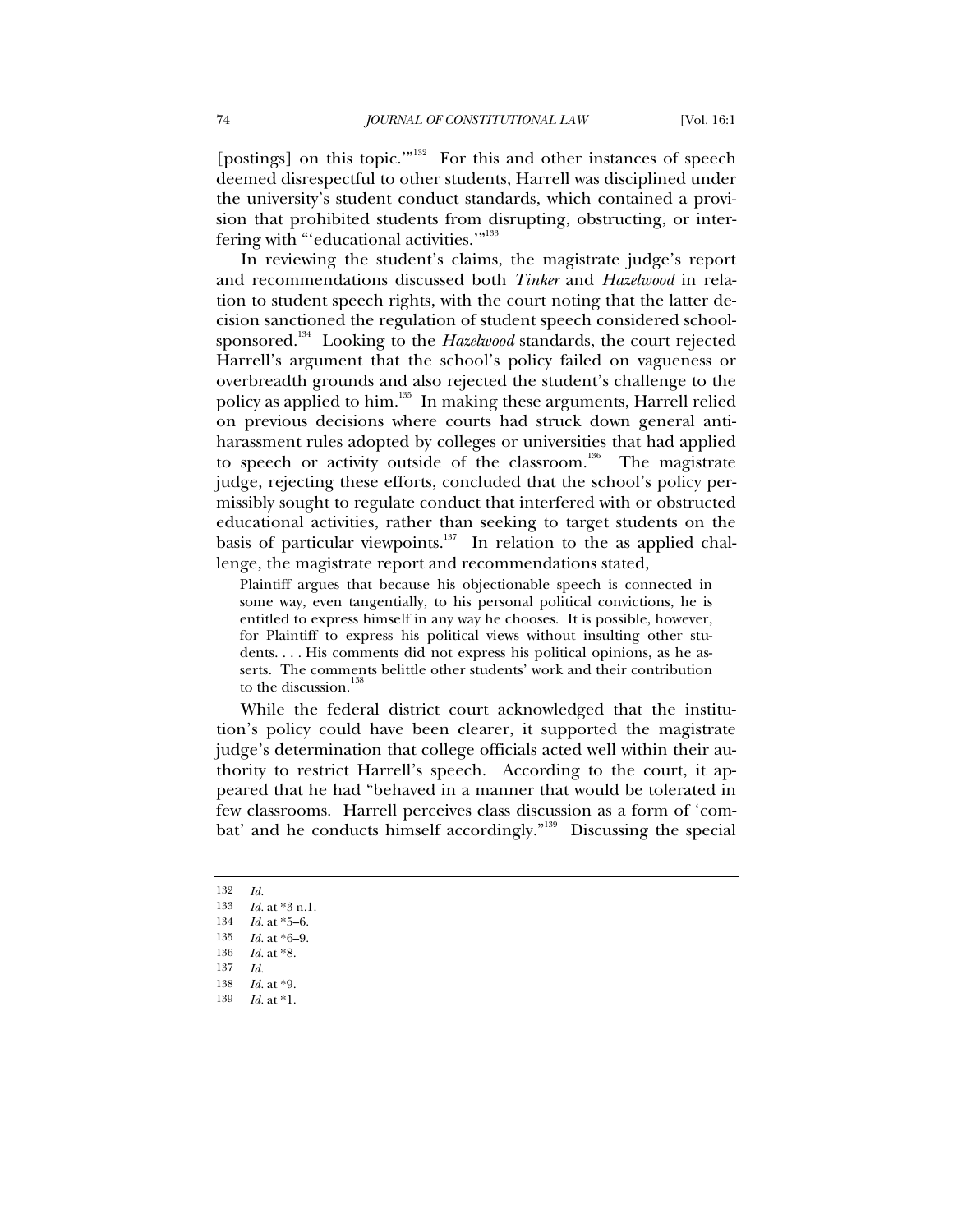institutional prerogatives existing in relation to the class environment, the federal district court stated

A classroom is not a public forum where each student has an absolute constitutional right to say whatever he pleases, when he pleases, however he pleases, for as long and as often as he pleases. This is not talk radio. Most of the precedents Harrell cites involve speech occurring on campus or otherwise having some connection to a school, but not during actual  $\,$  classes.  $^{140}$ 

Another case, *Feine v. Parkland College*<sup>141</sup> resulted in a similar outcome to *Harrell*, with the court in fact looking to that decision for support. $142$  The case dealt with a student, Feine, who made several online comments that a course instructor determined to be inappropriate and warned the student to modify his future online postings directed at other students enrolled in the course.<sup>143</sup> The instructor's syllabus contained language that warned students against making "'inappropriate postings (for example: personal attacks, prejudiced language, incoherent ramblings, proselytizing, etc.)."<sup>144</sup> In addition to warnings from the instructor, a student who was the target of some of Feine's online comments initiated a harassment complaint against him that alleged gender and disability discrimination.<sup>145</sup> Based on Feine's online posts, the professor deducted points from an assignment and also warned him that future incidents would result in disciplinary actions.<sup>146</sup> Feine initiated legal action after he unsuccessfully lodged an administrative complaint against the instructor, claiming deprivation of his First Amendment speech rights.<sup>147</sup>

In considering the student's claims, as in *Harrell*, the court determined that the institution did not discipline the student for the content of his speech but, rather, for the student's "manner of writing and his personal attacks on the postings of another student."<sup>148</sup> While pointing out that views and content are generally protected by the First Amendment, the court emphasized that the actions taken against Feine were based on legitimate pedagogical concerns related to his "*manner of expression* and not the content of his messages or his

<sup>140</sup> *Id.*

<sup>141</sup> Feine v. Parkland Coll. Bd. of Trs., No. 09-2246, 2010 WL 1524201 (C.D. Ill. Feb. 25, 2010).

<sup>142</sup> *Id.* at \*6. The opinion does not provide specific details or examples regarding the nature of the student's online comments.

<sup>143</sup> *Id.* at \*1–2.

<sup>144</sup> *Id.* at \*1.

<sup>145</sup> *Id.* at \*3.

<sup>146</sup> *Id.* at \*2.

<sup>147</sup> *Id.* at \*3.

<sup>148</sup> *Id.* at \*6.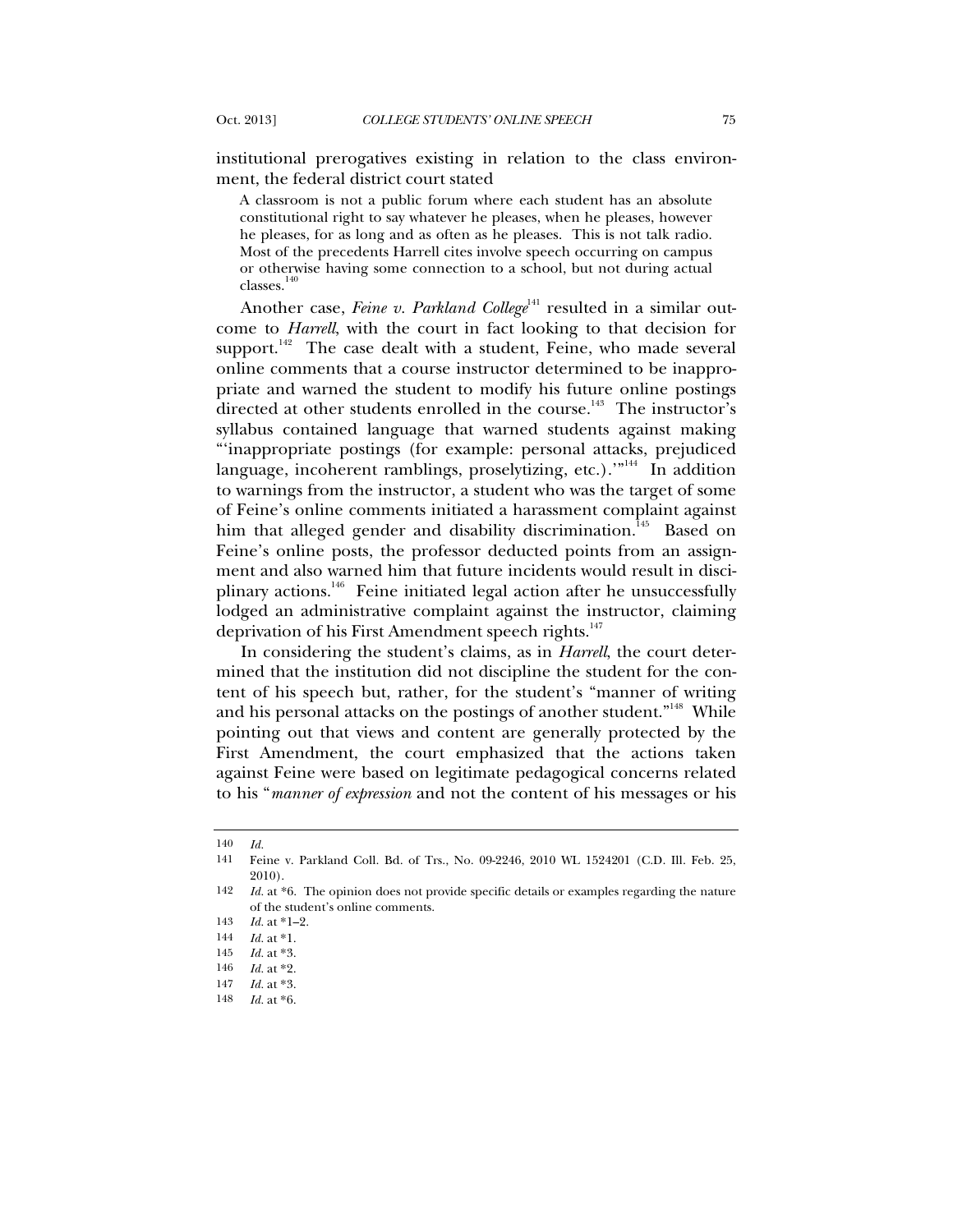viewpoints regarding the subject matter of the course assignment."<sup>149</sup> As such, stated the court, the student could not rely on the First Amendment to protect his abusive treatment of other students.<sup>150</sup> The court, directly addressing the online nature of the speech at issue, stated that precedent in the Seventh Circuit had established that classrooms are not public forums.<sup>151</sup> According to the opinion, "[u]nder the circumstances alleged here, the fact that classroom discussion was conducted via an electronic discussion board and email messages does not change the essential nonpublic nature of the classroom."152

Cases such as *Harrell* and *Feine* indicate that courts are likely to show little hesitation in extending faculty authority recognized over student speech taking place in a physical classroom to the context of online course environments. Just as with a physical classroom, courts are likely to give considerable latitude to institutions in imposing viewpoint neutral regulations to online settings when that speech impinges on the learning environment of other students. As the next Subpart shows, more difficult legal questions have arisen in relation to online student speech not arising directly in a class context, but still potentially implicating a sufficient curricular or instructional concern to permit regulation of the student's speech on academic grounds.

# *B. Cases Outside of an Instructional Setting but Implicating Curricular Concerns*

In several cases, courts have considered institutional authority over student online speech occurring outside of a formal instructional context but raising curricular concerns, such as the application of professionalism standards in internships and practicums. One of these cases, *Yoder v. University of Louisville*, <sup>153</sup> involved a student, Nina

<sup>149</sup> *Id.*

<sup>150</sup> *Id.*

<sup>151</sup> *Id.* (citing Linnemeir v. Bd. of Trs. of Purdue Univ., 260 F.3d 757, 760 (7th Cir. 2001)). The opinion also discussed *Pichelmann v. Madsen*, 31 F. App'x 322, 327 (7th Cir. 2002), where the court determined that a university e-mail system did not constitute an open forum.

<sup>152</sup> *Feine*, 2010 WL 1524201, at \*7.

<sup>153</sup> Yoder v. Univ. of Louisville, No. 3:09-CV-205-S, 2009 WL 2406235 (W.D. Ky. Aug. 3, 2009). On remand, the district court declined to rule that Yoder's action was moot because she had graduated from the university's nursing program during the litigation. Yoder v. Univ. of Louisville, No. 3:09CV–205–S, 2011 WL 5434279 (W.D. Ky. Nov. 9, 2011). Thus, this case may still result in a review of Yoder's claims on First Amendment and due process grounds.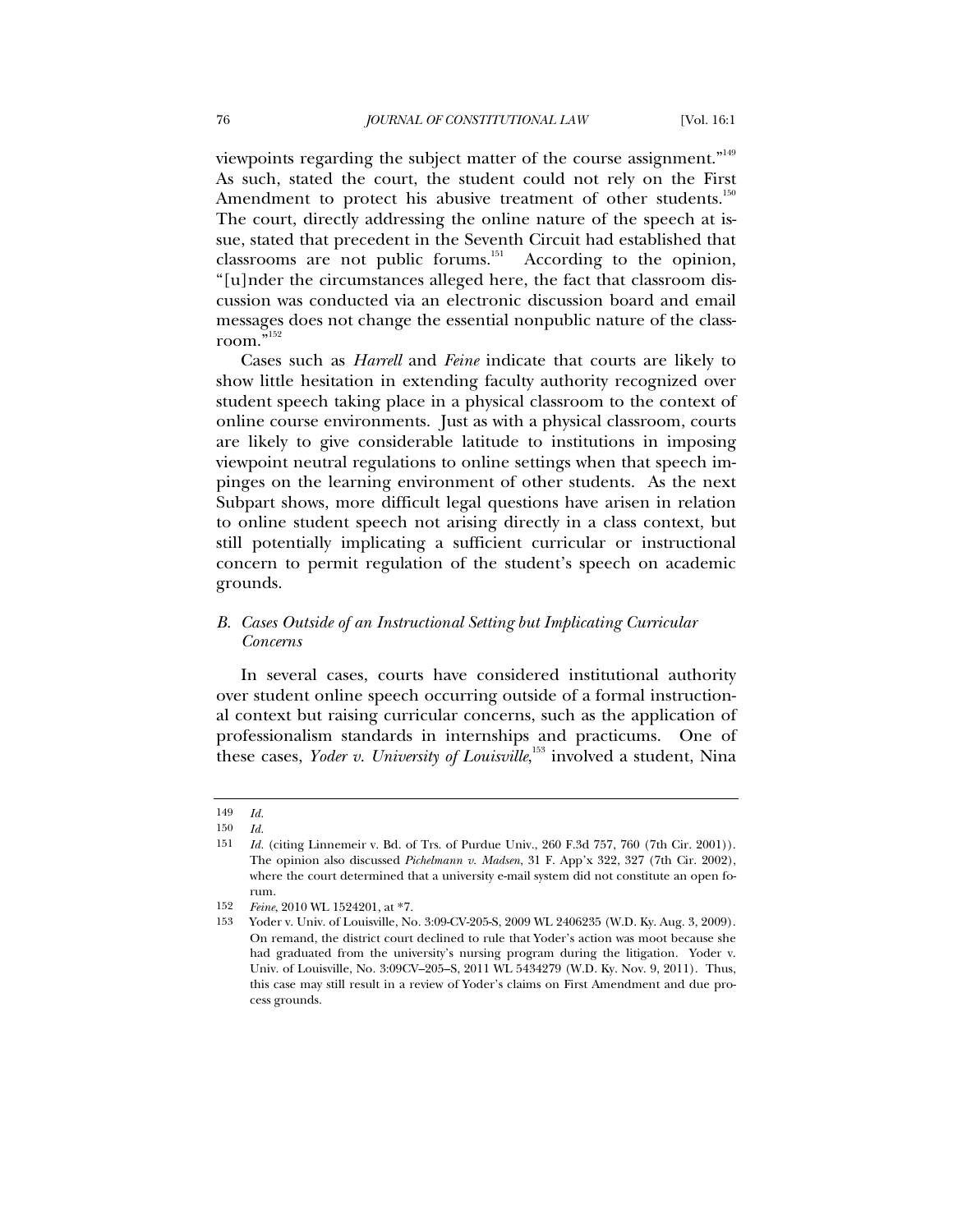Yoder, who was dismissed from a nursing program at a public university based on online postings appearing on her personal page on the social networking site Myspace.<sup>154</sup> Yoder made online comments about an obstetric patient that she observed during the birthing process as part of fulfilling the requirements of a child-birthing class.<sup>155</sup> She wrote, for instance, "'*Beautiful* pregnant women are beautiful, or more like, only slightly distorted with the belly . . . . Otherwise, pregnancy makes an ok-looking woman ugly, and an ugly woman— fucking horrifying.'"156 Another comment stated, "At last my girl gave one big push, and immediately out came a wrinkly bluish creature, all Picasso-like and weird, ugly as hell, covered in god knows what, screeching and waving its tentacles in the air."157

After the course's instructor learned of the posting from another student, she determined that Yoder had violated the school of nursing's honor code, the course's confidentiality agreement, the terms of the consent form signed by the mother, and the general standards of the nursing profession.<sup>158</sup> The honor code provided, in part, that students agreed "to adhere to the highest standards of honesty, integrity, accountability, confidentiality, and professionalism, in all written work, spoken words, actions and interactions with patients, families, peers and faculty."159 The confidentiality agreement provided that students would "consider confidential any and all information entrusted" to them during clinical rotations, with such information encompassing "medical, financial, personal, and employment related information."160 Yoder also agreed to respect the terms of the consent form signed by the patient, which stipulated that "[a]ny information shared with the named nursing student will be used only for written/oral assignments. . . . I understand that information regarding my pregnancy and my health care will be presented in written or oral form to the student's instructor only."161

The instructor brought the blog comments to the attention of administrators, and Yoder was dismissed from the nursing program after she admitted to making the blog post.<sup>162</sup> Yoder challenged her

<sup>154</sup> *Yoder*, 2009 WL 2406235, at \*1.

<sup>155</sup> *Id.*

<sup>156</sup> *Id.* (noting that the postings did not offer identifying information regarding the women observed by the student).

<sup>157</sup> *Id.* at \*2.

<sup>158</sup> *Id.* at \*3.

<sup>159</sup> *Id.*

<sup>160</sup> *Id.* Yoder also agreed to respect the terms of the consent form signed by the patient.

<sup>161</sup> *Id.*

<sup>162</sup> *Id*. at \*4.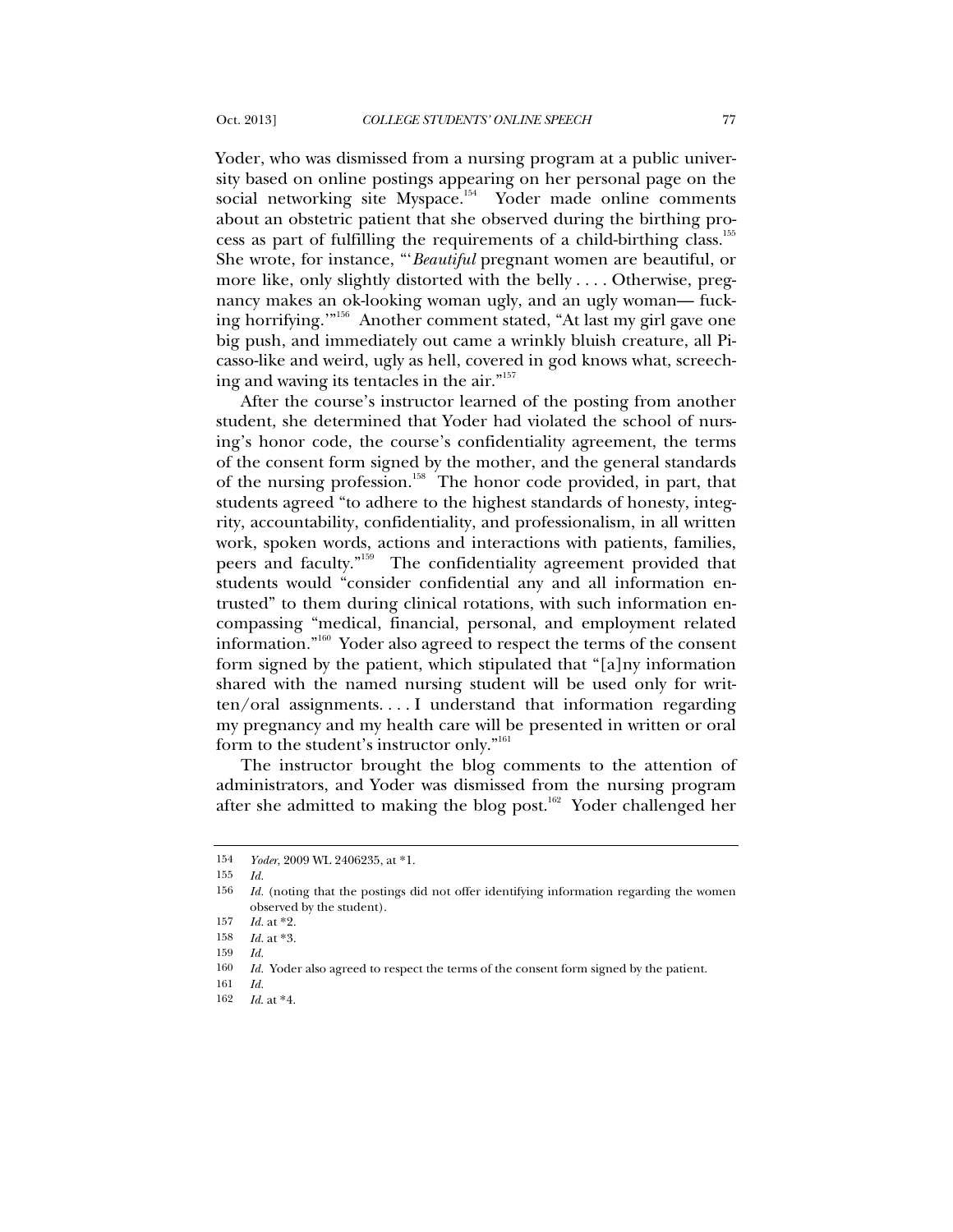dismissal on First Amendment and due process grounds.<sup>163</sup> The district court initially ruled in Yoder's favor, but on contractual grounds instead of on the basis of the First Amendment.<sup>164</sup> Following remand from the court of appeals on the basis that the contractual issue had not been properly raised for consideration, the federal district court upheld the nursing school's actions.<sup>165</sup> The court determined that requiring Yoder to adhere to the terms of the confidentiality agreement served a legitimate pedagogical purpose.<sup>166</sup> According to the court,

[I]n exchange for the opportunity to follow the birth mother, Yoder agreed not to publicly disclose any information about the birth-mother's pregnancy or health care. And . . . [the school of nursing] had a legitimate pedagogical purpose in requiring that its students agree to that condition with the patients they were to follow.

Yoder also attempted to argue that other students had not been disciplined in a similar fashion for their "coarse" or "unprofessional" online speech.<sup>168</sup> The court accepted the explanation of program officials that these students had not been subject to discipline because their comments did not refer to specific patients.<sup>169</sup> In its decision, the court discussed that deference to academic judgment is "particularly acute in the case of schools in the health care field."<sup>170</sup> The court also held that the dismissal of Yoder complied with due process requirements, determining that she was dismissed for academic reasons versus disciplinary ones.<sup>171</sup> As such, stated the court, the "fairly" minimal" process provided to Yoder was adequate.<sup>172</sup>

While vacated for improperly considering the student's claims on contractual grounds,173 the initial district court opinion in *Yoder* pre-

<sup>163</sup> *Id.* at \*1, \*4.

<sup>164</sup> *Id.* at \*5.

<sup>165</sup> Yoder v. Univ. of Louisville, 417 F. App'x. 529, 529 (6th Cir. 2011) (vacating a previous order granting Yoder's motion for summary judgment); Yoder v. Univ. of Louisville, No. 3:09-CV-0025, 2012 WL 1078819 (W.D. Ky. Mar. 30, 2012) (denying Yoder's motion for summary judgment). In the most recent turn in this litigation, the U.S. Court of Appeals for the Sixth Circuit held that university officials named in the lawsuit were entitled to qualified immunity from liability, as any First Amendment right asserted by Yoder in relation to her blog posts was not clearly established. Yoder v. Univ. of Louisville, No. 12- 5354, 2013 WL 1976515, at \*6–8 (6th Cir. May 15, 2013).

<sup>166</sup> *Yoder*, 2012 WL 1078819, at \*6–7.

<sup>167</sup> *Id.* at \*8

<sup>168</sup> *Id*.

<sup>169</sup> *Id*. at \*7–8.

<sup>170</sup> *Id*. at \*7.

<sup>171</sup> *Id*. at \*10.

<sup>172</sup> *Id*. at \*9.

<sup>173</sup> Yoder v. Univ. of Louisville, 417 F. App'x 529, 530 (6th Cir. 2011).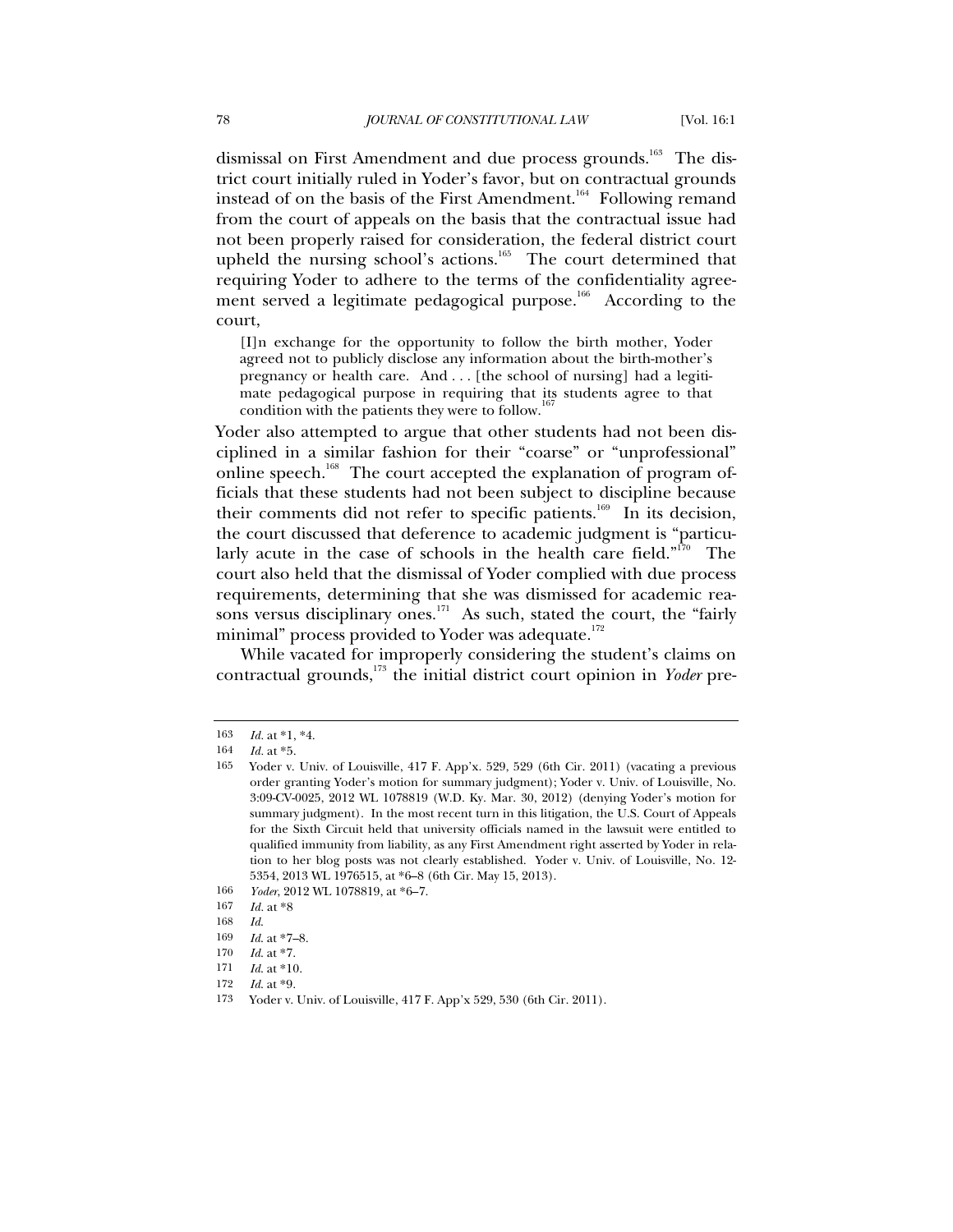sents an interesting contrast with the district court's later opinion, highlighting the inconsistencies that often surround the student speech cases. Namely, in the initial opinion, the district court gave much less deference to the academic authority of the nursing program faculty regarding the interpretation of the professionalism standards at issue. The court stated in the first opinion that the applicable standards governing the student's conduct and speech activities referred to the disclosure of identifying information and not to the disclosure of details involving specific, but unidentified (i.e., anonymous) patients. $174$ 

The court in this initial opinion also stated that professionalism was not adequately defined in the nursing school's rules and regulations.175 The university argued that beyond any confidentiality issues, the posting violated professionalism standards because of its "vulgar and unprofessional manner."<sup>176</sup> The court drew a distinction between communications in the context of Yoder carrying out her responsibilities as a nursing student versus her engaging in expression outside of a professional context:

The court does not disagree with Defendants that the Blog Post is vulgar. It is generally distasteful and, in parts, objectively offensive. However, the Blog Post is not "unprofessional." Rather, it is entirely *nonprofessional*, and therefore it falls outside the purview of the Honor Code. Yoder did not post the Blog "as a representative of the School of Nursing." Moreover, the Blog Post is not "written work, spoken words, actions [or] interactions with patients, families, peers [or] faculty." It is simply a crude attempt by Yoder to be humorous in describing an anonymous prolonged labor and delivery. It was written without any clearly intended audience and posted on Yoder's own personal MySpace page. That the Blog Post was technically accessible to the public does not fundamentally alter the nature of the writing. $177$ 

The opinion also stated that if the school of nursing meant to include the type of information contained in Yoder's posting, then it bore a responsibility to provide "fair notice" to her by specifying the professionalism obligations imposed on nursing students.<sup>178</sup>

While not basing its decision on First Amendment grounds, the court in this first *Yoder* opinion made an important distinction between a student speaking in a professional setting—such as a clinical

<sup>174</sup> *Yoder*, 2012 WL 1078819, at \*6 ("In sum, the Blog Post does not contain information that could possibly lead to the discovery of the birth mother's identity.").

<sup>175</sup> *Id*.

<sup>176</sup> *Id.*

<sup>177</sup> *Id.* at \*7.

<sup>178</sup> *Id.*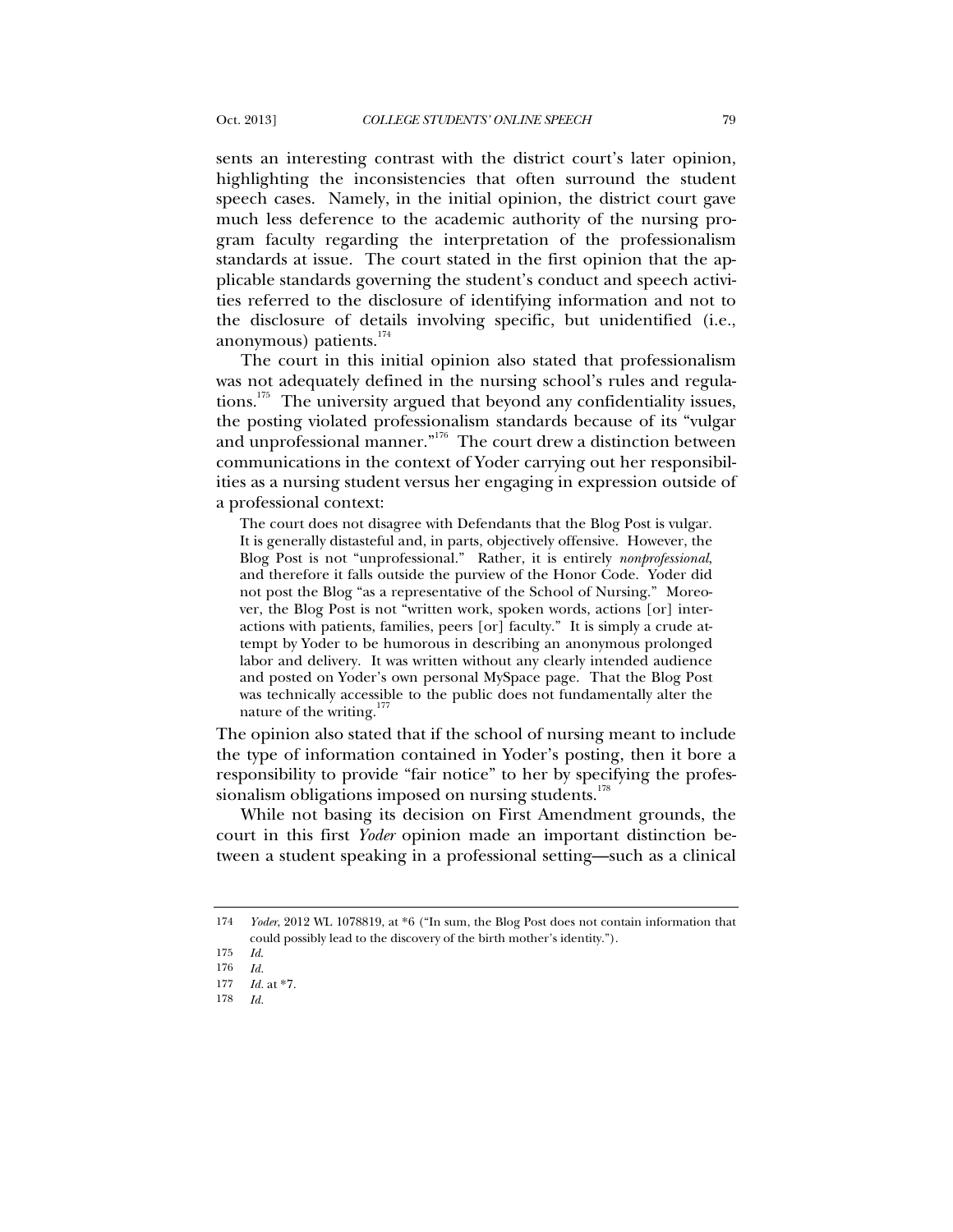rotation or formal instructional setting—and a student speaking in a non-curricular context.

The contrasting district court opinions in *Yoder* demonstrate how the emergence of online speech has left courts struggling with the appropriate legal standards that should govern student speech and expression that take place outside of a formal instructional setting, but still potentially manifest some type of appropriate curricular connection for institutions to regulate the speech. In another case that raises such concerns with online speech, *Snyder v. Millersville University*, <sup>179</sup> a federal district court turned to the legal standards governing public employee speech rights to determine the extent of a student's speech rights. *Snyder* dealt with the removal of a university student from her student teaching placement by the cooperating school due, in part, to online postings that she made. $180$  Following her removal from the student teaching placement, the university could not award Stacey Snyder an education degree with teacher certification based on Pennsylvania requirements for the awarding of such degrees.<sup>181</sup> She sued the university, alleging deprivation of her First and Fourteenth Amendment rights.<sup>182</sup>

As part of the preparation for her student teaching experience, university officials provided Snyder with a guide informing her that she was expected to adhere to the same professionalism standards as full-time teachers at the placement school.<sup>183</sup> Student teachers were warned not to "friend" students or teachers on personal Web pages, and were informed of a past instance concerning a student teacher who was dismissed from a practicum for such activity.<sup>184</sup> Snyder, disregarding these admonishments, discussed her Myspace page with students at the placement school on several occasions.<sup>185</sup>

In one incident, Snyder confronted a student at her placement school who had recognized and communicated with a friend of hers, ostensibly as a result of viewing content on Snyder's Myspace page.<sup>186</sup> She discussed this incident on her Myspace page. $^{187}$  In this same posting, Snyder appeared to refer to a school official as the reason for not

<sup>179</sup> Snyder v. Millersville Univ., No. 07-1660, 2008 WL 5093140 (E.D. Pa. Dec. 3, 2008).

<sup>180</sup> *Id.* \*5–8. The student's removal from the placement meant that she was unable to obtain an education degree with teacher certification.

<sup>181</sup> *Yoder*, 2012 WL 1078819, at \*2, \*8.

<sup>182</sup> *Snyder*, 2008 WL 5093140, at \*1.

<sup>183</sup> *Id.* at \*3.

<sup>184</sup> *Id.* at \*4.

<sup>185</sup> *Id.* at \*5.

<sup>186</sup> *Id.*

<sup>187</sup> *Id.*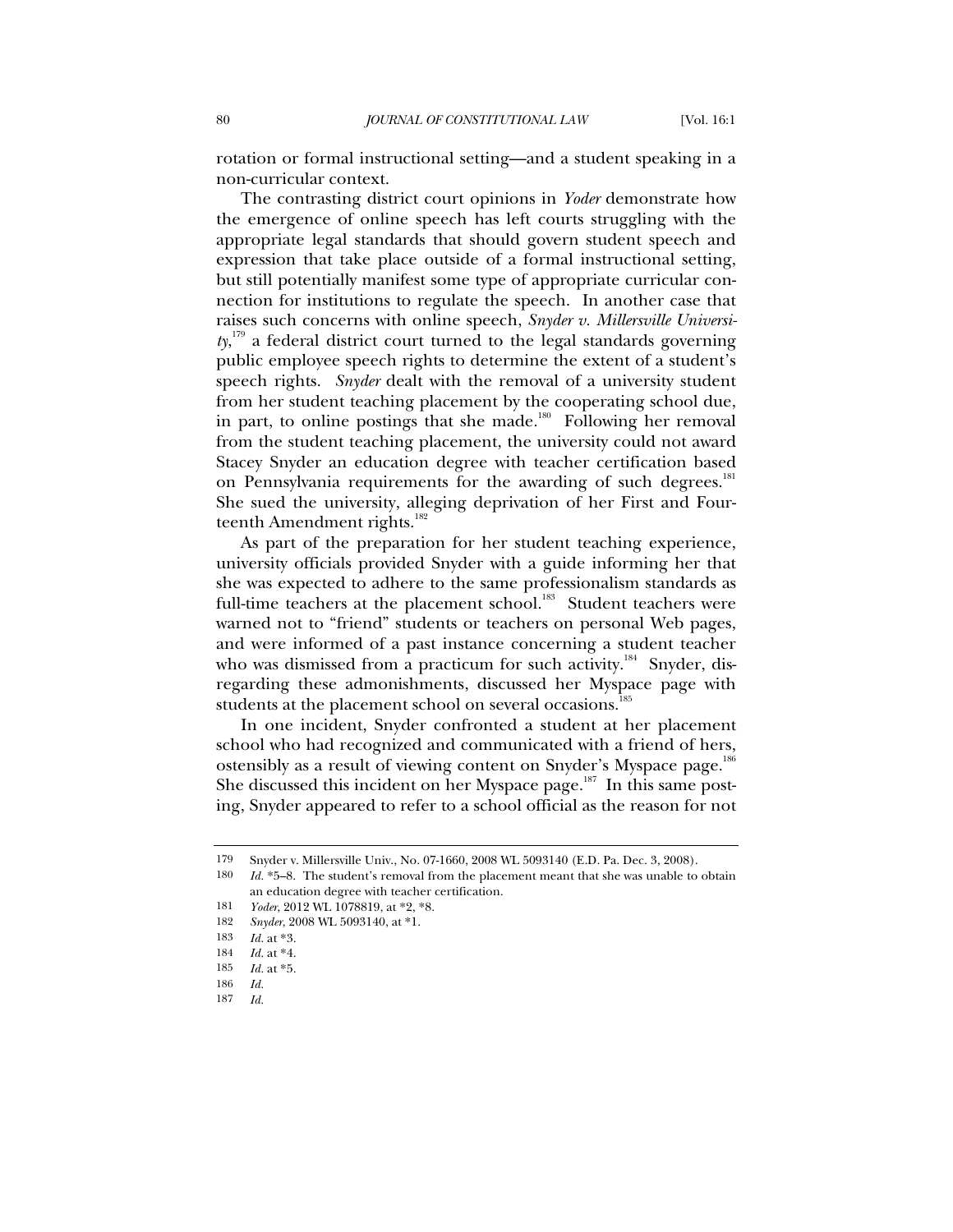wanting to apply for a permanent position at the placement school.<sup>188</sup> Snyder also had a picture on her Myspace page that showed her wearing a pirate hat and holding a plastic cup with the caption "drunken pirate."189 In part because of the content of her MySpace postings, school officials disallowed Snyder from continuing her placement.<sup>190</sup>

In analyzing Snyder's claims, the court stated that a threshold issue involved whether she should be viewed as a student or as an employee for purposes of her First Amendment arguments.<sup>191</sup> Influenced by the fact that the student did not attend any classes at the university during the period of the placement and the professional nature of student teaching assignments, the court determined that Snyder "was more a teacher than a student." $192$  This meant, according to the court, that the student's speech claims were subject to evaluation under First Amendment rules governing public employees' speech rights.<sup>193</sup> Applying these standards, the court stated that her speech would be eligible to receive protection if it had addressed a matter of public concern, but stated that "[p]laintiff conceded at trial . . . that her posting raised only personal matters."<sup>194</sup> Accordingly, the court rejected Snyder's arguments that she should be eligible for the First Amendment protections that typically attach to student speech.

Another case raising issues similar to those at stake in *Yoder* and *Snyder* is *Tatro v. University of Minnesota*.<sup>195</sup> As with the two district court opinions in *Yoder*, the different analytical frameworks employed by the Minnesota Court of Appeals<sup>196</sup> and the Minnesota Supreme Court<sup>197</sup> illustrate how courts are wrestling with the proper legal standards to apply to student online speech. While the case involved online speech raising both curricular concerns and the issue of threatening speech, we focus on the curricular aspects at issue in the litigation.

The case involved a mortuary science student, Amanda Tatro, who made various postings on her Facebook page, such as assigning a

<sup>188</sup> *Id.*

<sup>189</sup> *Id.* at \*6.

<sup>190</sup> *Id.*

<sup>191</sup> *Id.* at \*14.

<sup>192</sup> *Id.* at \*15.

<sup>193</sup> *Id.* at \*14–15.

<sup>194</sup> *Id.* at \*16.

<sup>195</sup> Tatro v. Univ. of Minn., 800 N.W.2d 811 (Minn. Ct. App. 2011), *aff'd*, 816 N.W.2d 509 (Minn. 2012).

<sup>196</sup> *Tatro*, 800 N.W.2d at 811.

<sup>197</sup> *Tatro*, 816 N.W.2d at 509.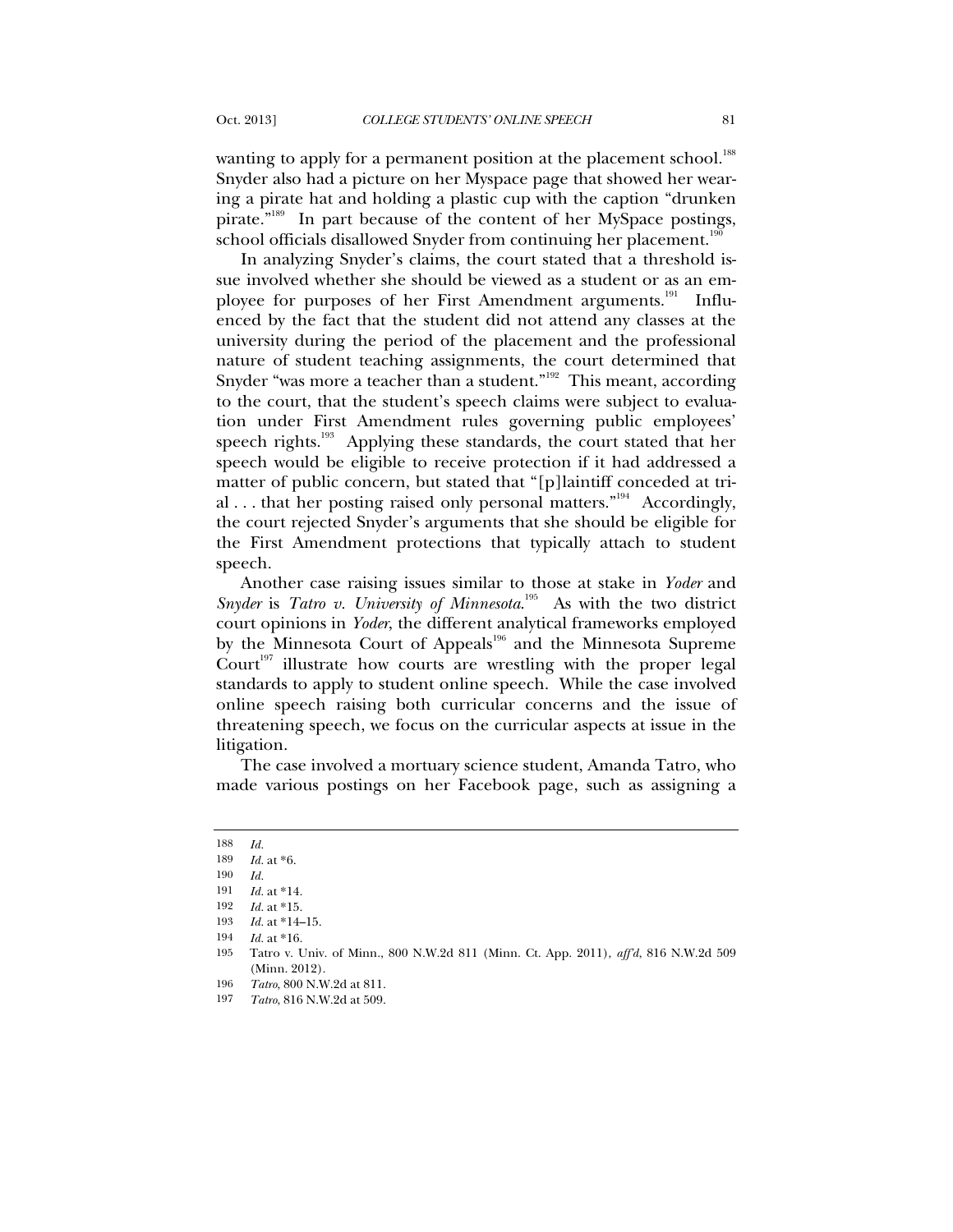nickname to a cadaver used in classroom assignments.198 She also posted, for instance, about wanting to use a mortuary device to stab someone in the throat, stating, "Hmm . . . perhaps I will spend the evening updating my 'Death List # 5' and making friends with the crematory guy. I do know the code  $\dots$ ."<sup>199</sup> Upon learning about the postings, university officials—in addition to asking the police to investigate<sup>200</sup>—charged the student with  $(1)$  violating the student conduct code by engaging in harassing or assaultive conduct and (2) violating rules governing student behavior in the mortuary science program.<sup>201</sup> A hearing panel determined that the student had violated student conduct rules as well as professionalism standards for mortuary science students.<sup>202</sup> It imposed sanctions on Tatro that included receiving a failing grade for the course and a requirement that she enroll in a clinical ethics course. $203$ 

In relation to the issue of professionalism standards, the Minnesota Court of Appeals considered several grounds on which the university took action against Tatro. The university concluded that Tatro violated rules in the mortuary science student conduct code related to "carry[ing] out all aspects of the funeral service in a competent and respectful manner" and treating deceased persons with "proper care and dignity during the transfer from the place of death and subsequent transportation of the remains."<sup>204</sup> The court agreed with Tatro that these provisions dealt with funeral services and, thus, could not be applied to her Facebook postings.<sup>205</sup>

The court held that Tatro's Facebook comments could fall under the rule regulating conversational language related to discussion of cadaver dissection.<sup>206</sup> Tatro also argued that the university improperly found that she had "violated rules outlined in her signed anatomybequest-program human-anatomy access-orientation disclosure form."207 She contended that the form did not contain any list of rules, but the court stated that the form demonstrated recognition from Tatro that she "understood the policies and the overall responsibilities that the privilege of dissecting a human body carries with

199 *Id.* at 815.

201 *Id.* at 814–15.

<sup>198</sup> *Tatro*, 800 N.W.2d at 814.

<sup>200</sup> *Id.* at 814. The university police determined that no crime had been committed. *Id*.

<sup>202</sup> *Id.* at 815.

<sup>203</sup> *Id.*

<sup>204</sup> *Id.* at 819.

<sup>205</sup> *Id.*

<sup>206</sup> *Id.* at 818–19.

<sup>207</sup> *Id.* at 819.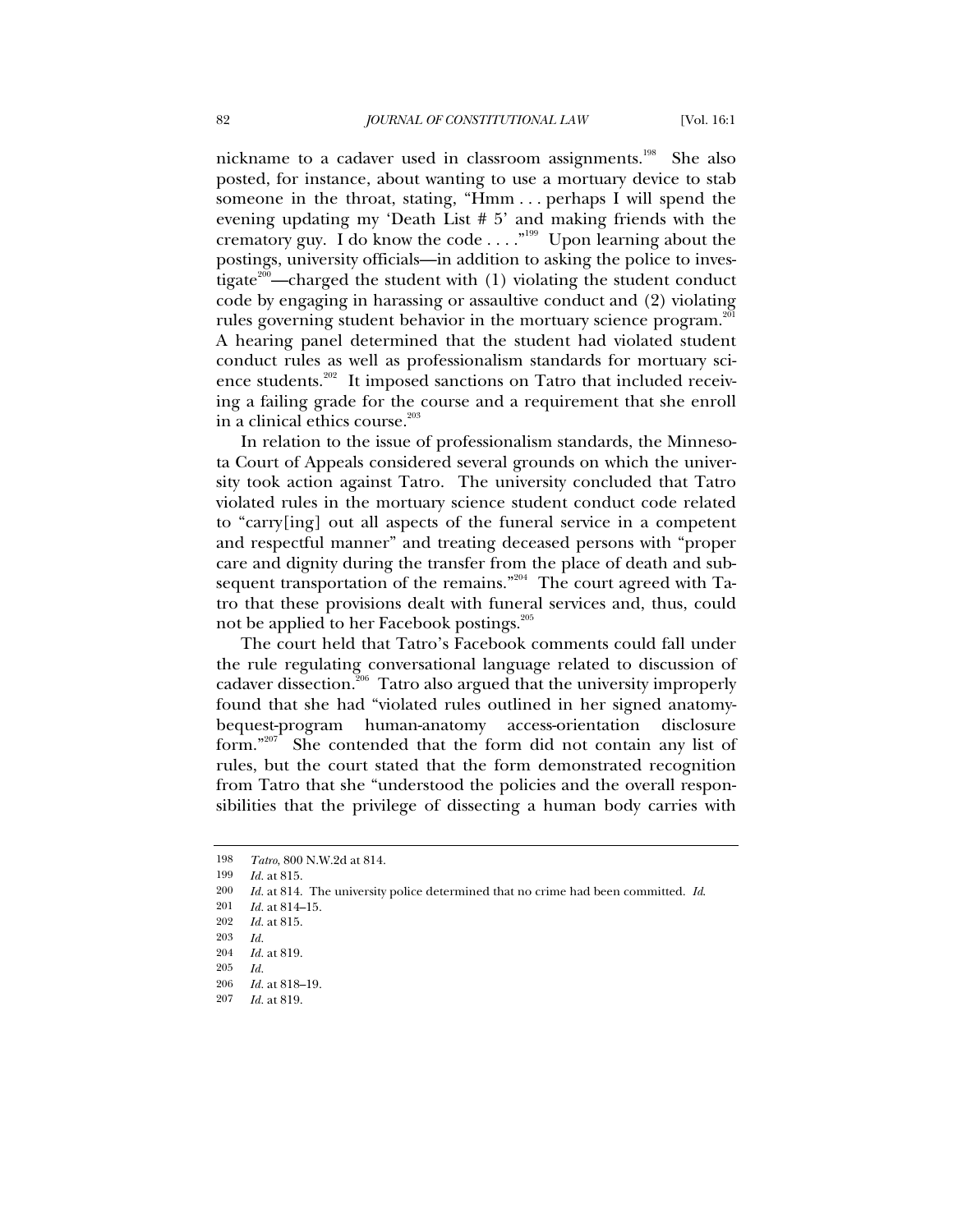it."<sup>208</sup> "From the disclosure form," discussed the court, "it is evident that certain policies and rules regarding treating donors with respect and dignity were explained during the orientation."<sup>209</sup> As such, the court of appeals determined that it was appropriate for the university to reference the form in deciding that Tatro "violated the overall policy requirement of treating donors with respect and dignity."<sup>210</sup>

The Minnesota Supreme Court upheld the ruling that the university could discipline Tatro on academic grounds, but it was careful to articulate limits on the extent of institutional authority in this area. $^{211}$ The court determined that neither *Tinker*/*Healy* nor *Hazelwood* provided the appropriate legal frameworks to evaluate Tatro's speech claims dealing with whether she violated curricular standards.<sup>212</sup> In considering the academic rationale to discipline Tatro, the court considered two justifications advanced by the university: (1) to educate students regarding applicable professionalism and ethical standards; and (2) to help maintain the viability of the anatomy bequest program by ensuring the respectful treatment of donated remains.<sup>213</sup>

Regarding the issue of academic authority as a basis to sanction Tatro, the opinion referenced an amicus brief from the American Board of Funeral Service Education. That brief stated that the program standards were consistent with the organization's accreditation standards.<sup>214</sup> The court viewed the professional standards as equivalent to academic standards, which is a basis to grant universities deference in decision-making absent arbitrary decision-making. The court concluded that Tatro's social media posting did indeed violate academic program rules pertaining to the treatment of human cadavers.<sup>215</sup>

In relation to the *Tinker*/*Healy* standards, the court rejected Tatro's arguments that her postings were beyond the purview of the university's academic authority. $^{216}$  She had urged the court to accept the position that "public university students are entitled to the same free speech rights as members of the general public with regard to Facebook posts."<sup>217</sup> Implicitly, the argument she raised contended

<sup>208</sup> *Id.* (internal quotation omitted).

<sup>209</sup> *Id.*

<sup>210</sup> *Id.*

<sup>211</sup> Tatro v. Univ. of Minn., 816 N.W.2d 509, 523 (Minn. 2012).

<sup>212</sup> *Id.* at 518–21.

<sup>213</sup> *Id.* at 521–24.

<sup>214</sup> *Id.* at 516–17.

<sup>215</sup> *Id.* at 524.

<sup>216</sup> *Id.* at 517.

<sup>217</sup> *Id.*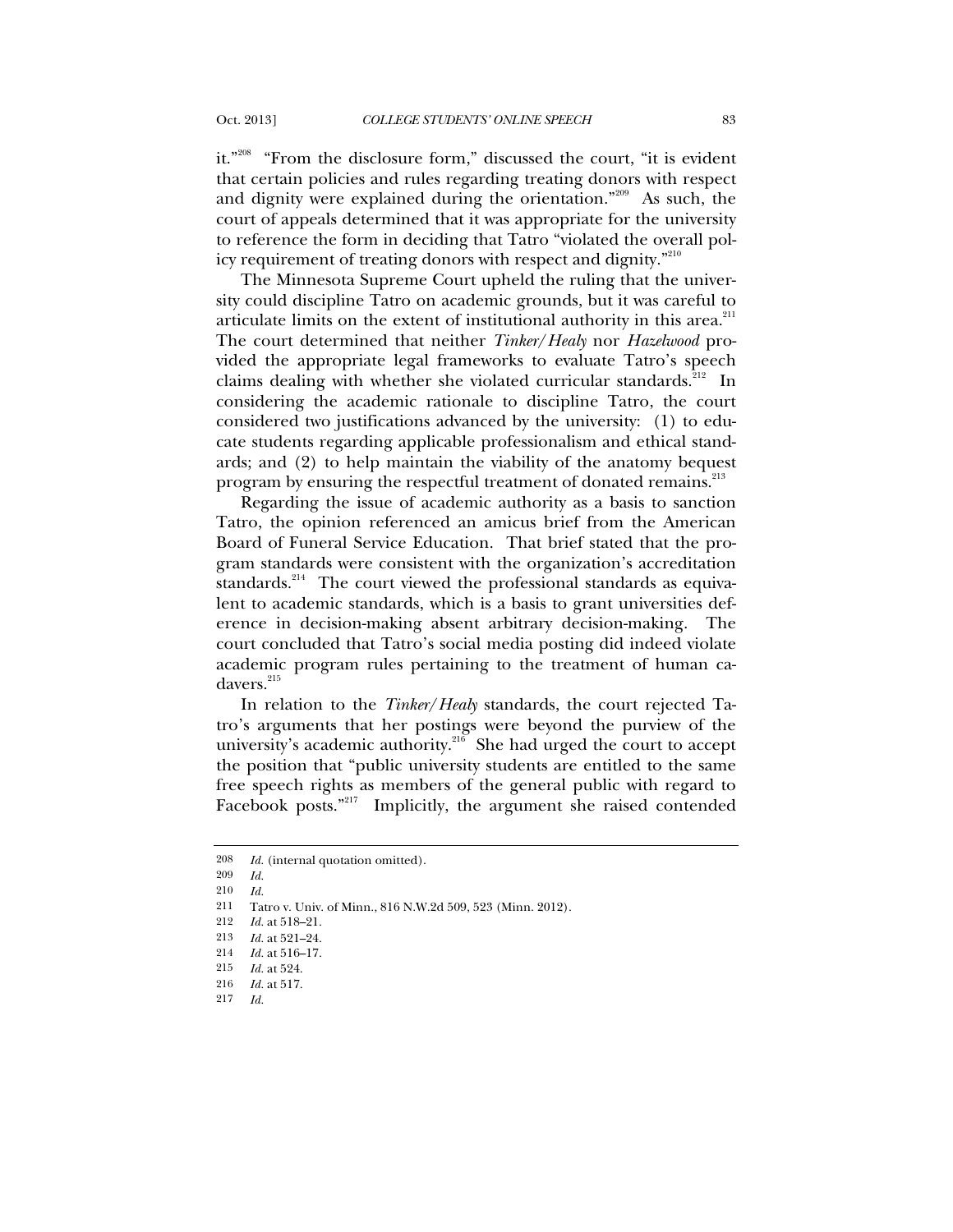that her online postings reflected off-campus and non-curricular matters. The court acknowledged "the concerns expressed by Tatro and supporting amici that adoption of a broad rule would allow a public university to regulate a student's personal expression at any time, at any place, for any claimed curriculum-based reason."<sup>218</sup> Despite these concerns, the Minnesota Supreme Court noted that both parties agreed that a university has authority to regulate speech when such speech violates professional conduct standards. Thus, Tatro's argument failed.

The university asserted the *Hazelwood* standard as the appropriate framework, stating that the policy was reasonably related to a legitimate pedagogical objective. The court disagreed about this framework too. In rejecting *Hazelwood* as providing the appropriate standard, the court stated that the decision's standards apply to schoolsponsored speech and "addresses the question whether the First Amendment requires a school affirmatively to promote particular student speech."<sup>219</sup> The court stated that conceiving of Tatro's Facebook posts as somehow school-sponsored would provide colleges with "wide-ranging authority to constrain offensive or controversial Internet activity by requiring only that a school's actions be 'reasonably related' to 'legitimate pedagogical concerns.'"<sup>220</sup> It noted that high school decisions had interpreted the concept of legitimate pedagogical concern broadly, permitting schools to address concerns related to such issues as courtesy and respect for authority.<sup>221</sup>

The court also declined to apply the substantial disruption standard from *Tinker* as an appropriate basis to ground the university's academic authority over curricular issues, even as it noted that this had been applied in other decisions dealing with online student speech, including several ones involving secondary students.<sup> $222$ </sup> As the court noted, the *Tinker* opinion had stated that speech causing substantial disruption could be subject to educators' authority.<sup>223</sup> But, in relation to the university sanctioning Tatro on academic grounds, the court pointed out that the issue was not one of disruption to the campus or to the mortuary sciences program.<sup>224</sup> Instead, the university took ac-

<sup>218</sup> *Id.* at 521.

<sup>219</sup> *Id.* at 518 (internal quotation omitted).

<sup>220</sup> *Id.*

<sup>221</sup> *Id.*

<sup>222</sup> *Id.* at 518–21.

<sup>223</sup> *Id.* at 519.

<sup>224</sup> *Id.* at 520.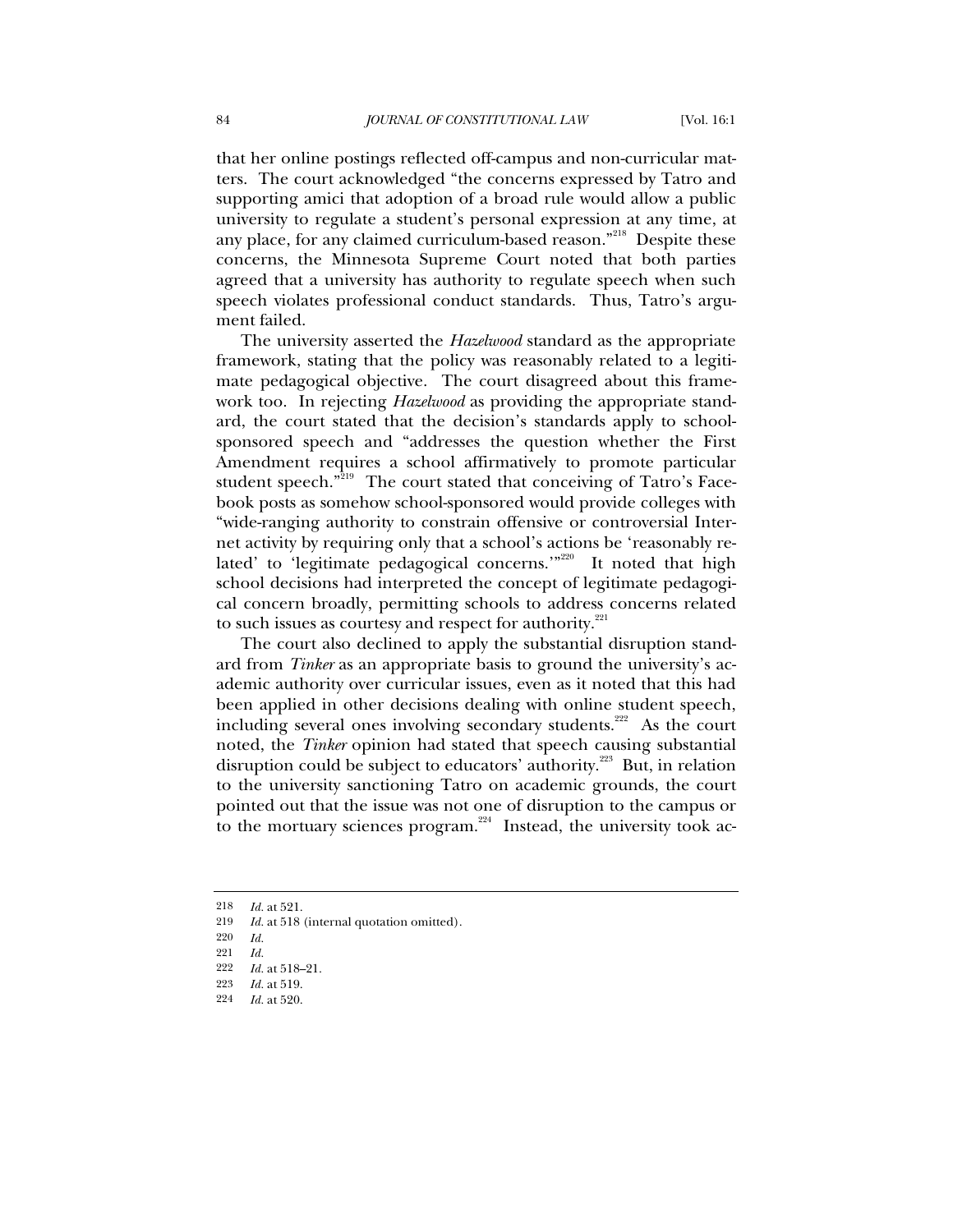tion against Tatro based on violation of professional norms expected of students in the mortuary sciences program.<sup>225</sup>

Looking to several recent cases dealing with the enforcement of professionalism standards in relation to graduate students in counselor education programs,<sup>226</sup> the Minnesota Supreme Court focused on the enforcement of legitimately based professionalism standards as an appropriate basis for institutional authority to extend to student off-campus speech, such as that engaged in by Tatro. The court stated, "[W]e hold that a university does not violate the free speech rights of a student enrolled in a professional program when the university imposes sanctions for Facebook posts that violate academic program rules that are narrowly tailored and directly related to established professional conduct standards."<sup>227</sup>

In reviewing the standards imposed on Tatro, the Minnesota Supreme Court discussed that there existed clearly established professionalism rules for those in the mortuary sciences dealing with respect for human cadavers.<sup>228</sup> The court then agreed that the specific rules imposed on Tatro comported with these standards and were narrowly tailored.<sup>229</sup> In making this determination, the court discussed the importance of showing appropriate deference to academic decisions dealing with curricular issues:

In this case, the University is not sanctioning Tatro for a private conversation, but for Facebook posts that could be viewed by thousands of Facebook users and for sharing the Facebook posts with the news media. Accordingly, we conclude that the University's sanctions were grounded in narrowly tailored rules regulating widely disseminated Facebook posts.<sup>2</sup>

The court noted that the rules applied to Tatro permitted private conversational language about cadavers that was respectful.<sup>231</sup>

An interesting dimension to the court's decision involved the emphasis that it placed on the public nature of Tatro's comments. Thus, the court did not address the issue of a Facebook posting not available to large number of individuals. The public/private distinction appeared to represent a dimension responding to how online postings, especially on social media sites, can result in widespread distribution. The court failed to outline the parameters of this public/private divide. For instance, the court did not discuss the permis-

<sup>225</sup> *Id.* at 521.

<sup>226</sup> *Id.* at 520–21.

<sup>227</sup> *Id.* at 521.

<sup>228</sup> *Id.* at 520.

<sup>229</sup> *Id.* at 521.

<sup>230</sup> *Id.* at 523.

<sup>231</sup> *Id.*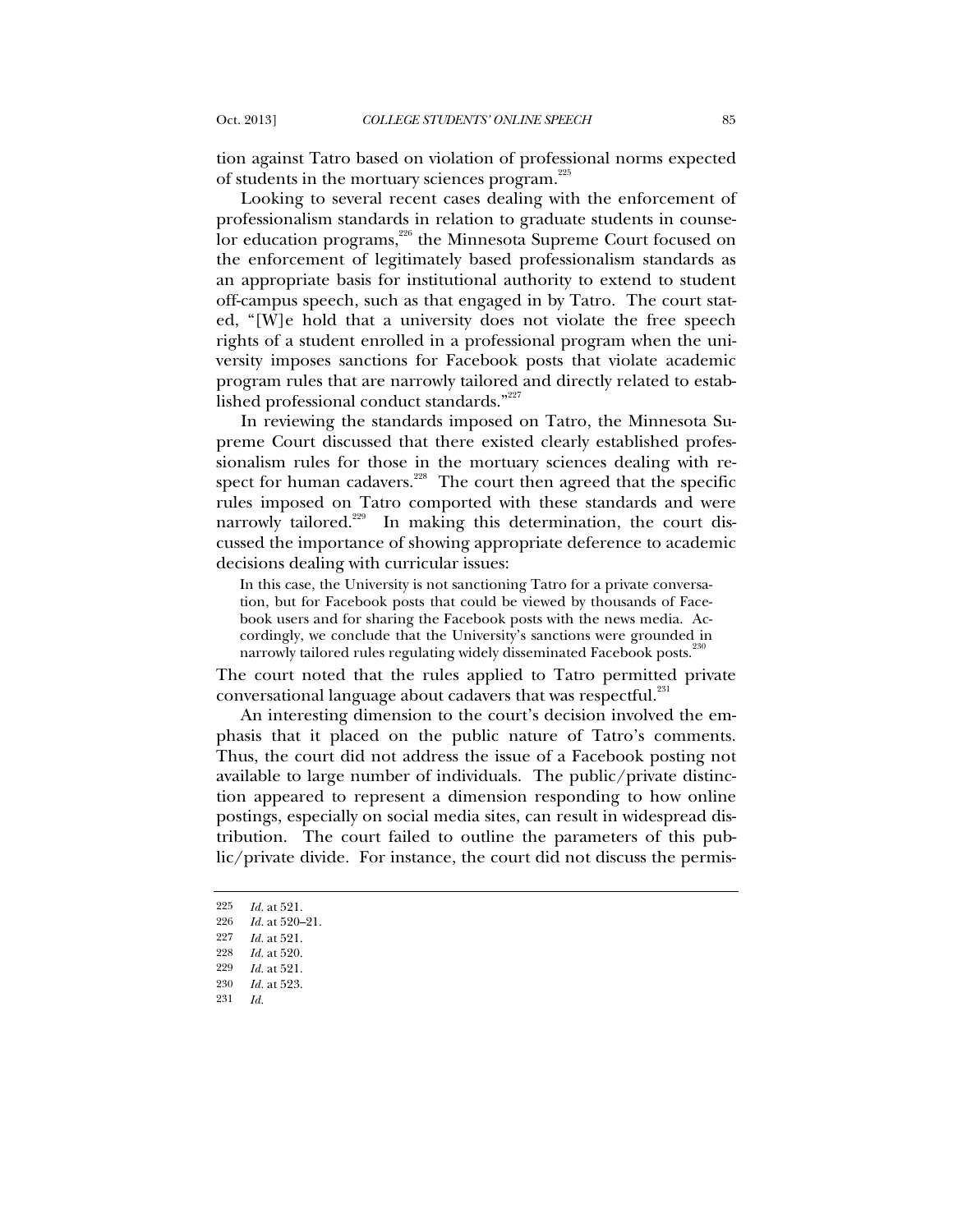sibility of sanctions if a student sent an e-mail or made a statement, and then another person posted these comments on a social media site.

In the evolving area of law related to higher education students' online speech, court decisions demonstrate varying approaches regarding the appropriate legal standards to apply. Some courts have sought to stretch the *Hazelwood* standards to accommodate issues raised by independent student speech involving potential curricular concerns, even when the speech occurs outside of a formal instructional context. As demonstrated in *Snyder*, for students enrolled in practicums and internships, the legal standards derived from the public employee speech cases have emerged as another option to define students' speech rights, one giving far-reaching authority to institutional officials over student speech in such settings. In contrast, when faced with circumstances not completely distinct from those at issue in *Snyder*, the two district court opinions in the *Yoder* case represent additional legal paths to dealing with independent student speech raising curricular concerns. The Minnesota Supreme Court's decision in *Tatro* represents yet another approach, one mindful of investing colleges with too much control over independent student speech.

Wading into this muddled situation, this Article now considers the issue of what legal standards courts should adopt when balancing legitimate institutional interests related to academic matters with the accompanying need to enforce rules suitable for higher education environments rather than ones predominately grounded in concerns at the elementary and secondary education levels.

## IV. CONSTRUCTING THE CURRICULAR NEXUS TEST

In Part III, the focus was to further delineate the concept of speech taking place within or implicating the collegiate learning space. Now, in Part IV, the discussion shifts to presenting the Curricular Nexus Test. Cases involving higher education students' online speech help reveal the legal overreach that occurs as a result of wholesale application to higher education of legal standards developed in cases dealing with elementary and secondary students. Further, the need exists to refine the legal rules governing independent student speech in instructional settings or taking place outside of a formal class context but potentially implicating curricular concerns. Tackling these issues, Subpart A first considers independent student speech taking place in a curricular context and then turns to speech taking place outside of a formal instructional environment, but po-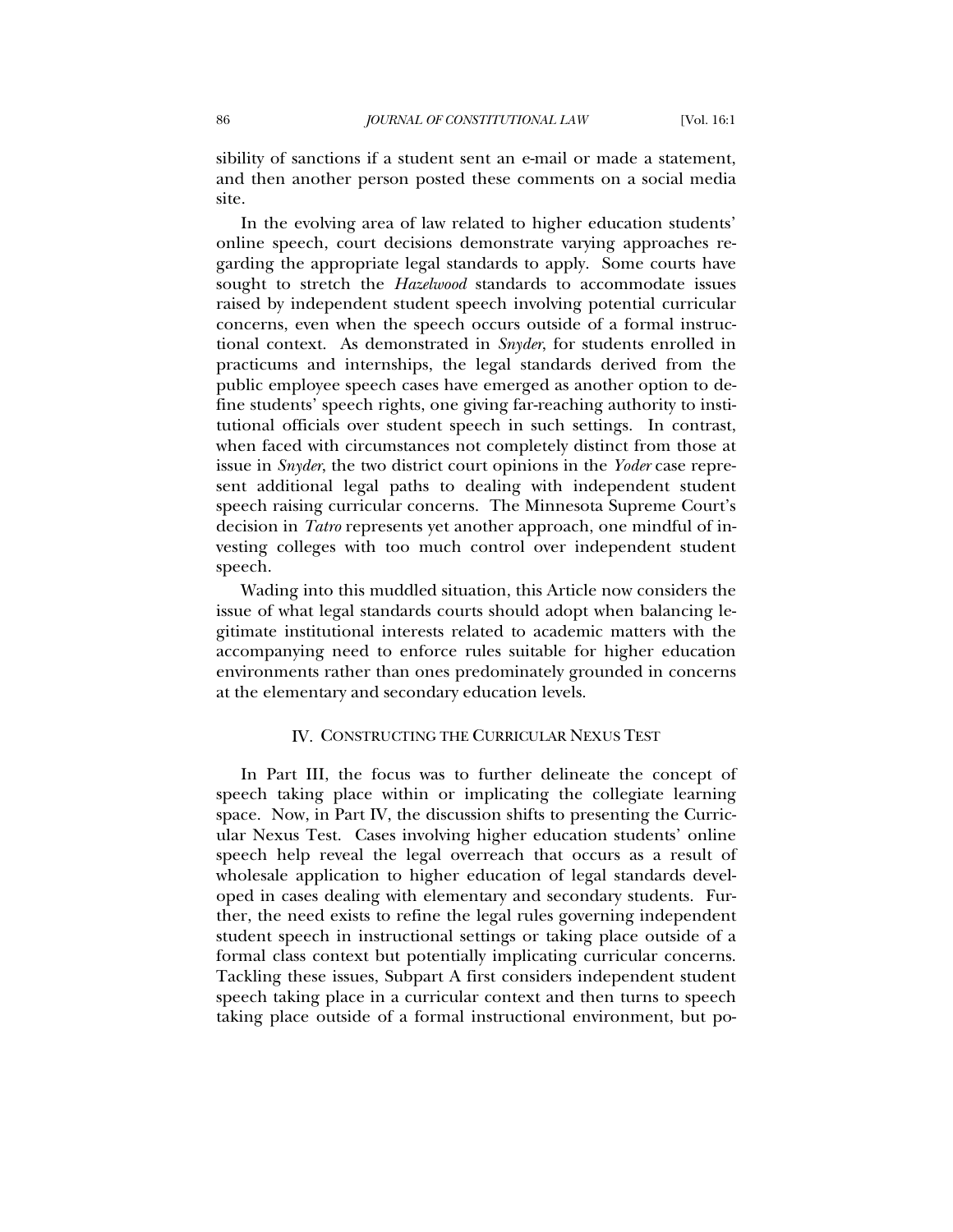tentially raising legitimate curricular considerations. Subpart B examines independent speech that takes place outside of the formal instructional setting but has a capacity to reach curricular concerns.

### *A. Independent Student Speech in an Instructional Setting*

In relation to independent student speech taking place in a formal class context, the legitimate pedagogical standards from *Hazelwood* are not wholly unsuitable to apply to college student speech.<sup>232</sup> The important caveat that courts must recognize with these standards, however, relates to the need to clarify the concept of legitimate curricular or pedagogical interest in a higher education environment. While at times giving perfunctory acknowledgement to the need to tailor these standards to college student speech,<sup>233</sup> courts in fact often fail to clarify the specific types of criteria that they should take into account regarding the concept of legitimate pedagogical concerns justifying speech restrictions on college students.<sup>234</sup>

In *Hazelwood*, the Supreme Court put substantial emphasis on the fact that school officials had acted to protect younger students from exposure to certain views or information for which they might not be prepared to engage.<sup>235</sup> In contrast, the collegiate experience, rather than sheltering students from ideas or views from which they might not yet be mature enough to encounter, is focused on challenging students intellectually, including in relation to examining their own values and beliefs. Instead of seeking to shelter students from certain types of views or beliefs, colleges and universities fulfill a special niche in the "marketplace of ideas."<sup>236</sup> Accordingly, the concept of pedagogical concern announced in *Hazelwood* should be adjusted to account for the Court's declarations that colleges and universities are meant to be places of open inquiry and the exchange of ideas. In essence, the *Hazelwood* standards need to *grow up* if they are to constitute legal rules sensible to apply in higher education.<sup>237</sup>

<sup>232</sup> *See* discussions *supra* Parts II.B and III.B.

<sup>233</sup> *See* discussion *supra* Part II.B, particularly with regard to the *Heenan* case.

<sup>234</sup> *See* discussion *supra* Part II.B.

<sup>235</sup> Hazelwood Sch. Dist. v. Kuhlmeier, 484 U.S. 260, 271–72 (1988).

<sup>236</sup> *See* discussions *supra* Parts I.C and II.B.

<sup>237</sup> *See* Rosenberger v. Rector & Visitors of the Univ. of Va., 515 U.S. 819, 836 (1995) (articulating that the "quality and creative power of student intellectual life to this day remains a vital measure of a school's influence and attainment" so courts should be weary of administrative actions of "suppression of free speech and creative inquiry in one of the vital centers for the Nation's intellectual life, its college and university campuses"); Healy v. James, 408 U.S. 169, 180 (1972) ("The college classroom with its surrounding environs is peculiarly 'the marketplace of ideas.'"); Keyishian v. Bd. of Regents of the Univ. of the State of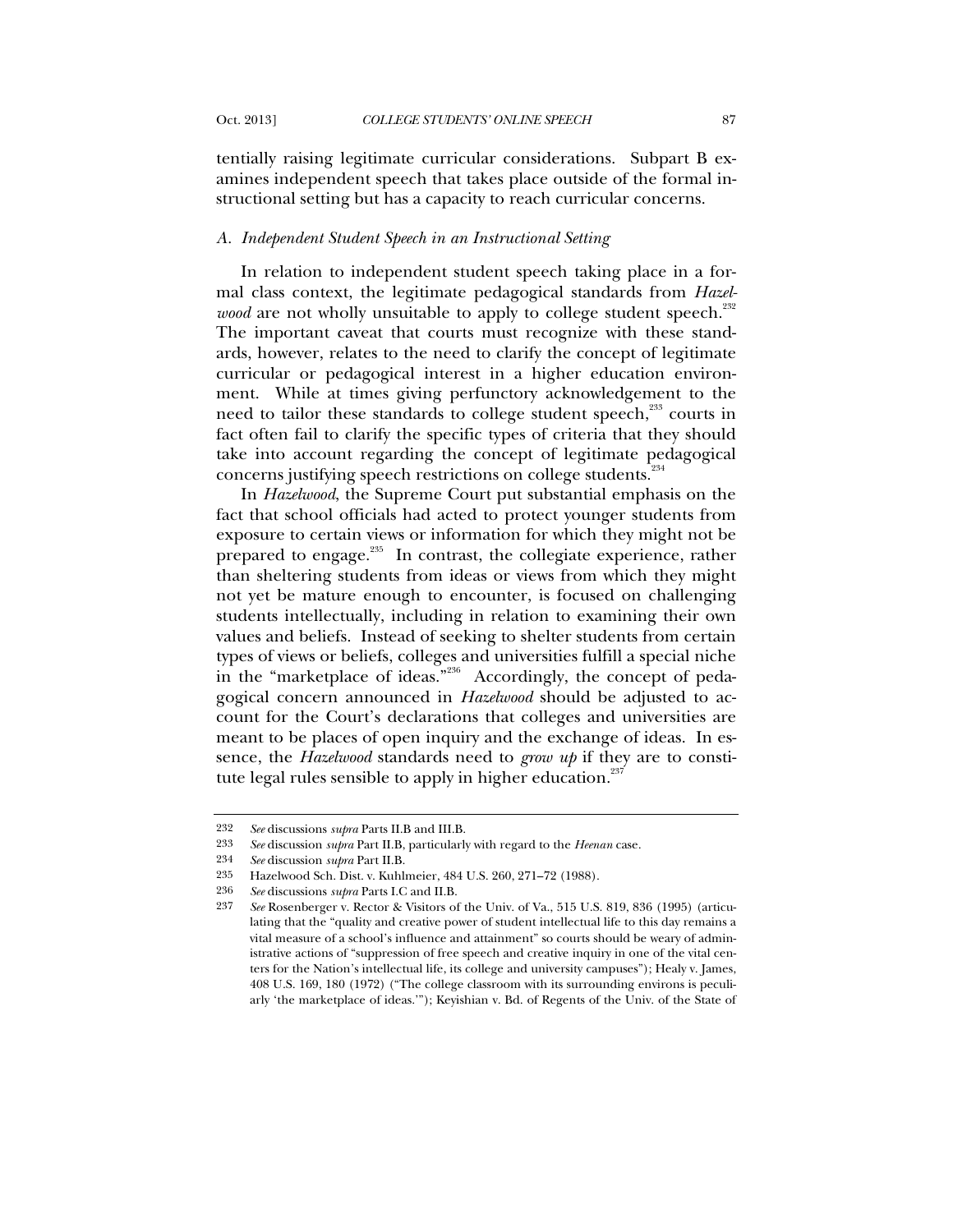The application of tort standards to the collegiate environment provides a good example of how courts have readily adopted the view that college students should be considered as adults.<sup>238</sup> Similarly, as discussed in Part I, courts have restricted institutional authority to regulate student speech in the co-curricular realm, even for speech that is offensive to members of the campus community. Yet, courts have too often balked at the need to acknowledge that higher education student speech in instructional settings also needs to be differentiated from elementary or secondary student speech. The suggestion that colleges have authority to restrict speech in a manner that signals high degrees of control in the learning process reflects an antithetical viewpoint about the individual development and responsibility of adulthood.<sup>239</sup>

Understandably, some of the resistance by courts to question faculty authority over independent student speech arising in a curricular context stems from the judicial deference to academic decisions established in cases such as  $Ewing^{240}$  and  $Horowitz^{241}$  In fact, some opinions have even indicated that academic freedom concerns potentially should permit greater control of college students' speech in instructional contexts than of elementary and secondary students' speech; $^{242}$ but these opinions have failed to explain under what conditions specifically such circumstances arise.243 The issue of faculty authority to enforce curricular standards and evaluate student competency at issue in cases such as *Ewing* and *Horowitz* should not be haphazardly comingled with the standards from *Hazelwood*. The fact that independent student speech has occurred in an instructional context or otherwise touched on curricular or pedagogical issues should not subject such college student speech in a perfunctory fashion to un-

N.Y., 385 U.S. 589, 603 (1967) (recognizing academic freedom as a First Amendment interest because the "Nation's future depends upon leaders trained through wide exposure to that robust exchange of ideas" that occurs in higher education); Sweezy v. New Hampshire, 354 U.S. 234, 263 (1957) (Frankfurter, J., concurring) (valuing the role of colleges as an atmosphere of "speculation, experiment and creation," which is "essential to the quality of higher education").

<sup>238</sup> Bradshaw v. Rawlings, 612 F.2d 135, 139 (3d Cir. 1979) ("College students today are no longer minors; they are now regarded as adults in almost every phase of community life.").

<sup>239</sup> Jeffrey Jensen Arnett, *Are College Students Adults? Their Conceptions of the Transition to Adulthood*, 1 J. ADULT DEV. 213 (1994) (finding that a majority of college students expressed signs of adulthood through recognition of independence and responsibility).

<sup>240</sup> Regents of the Univ. of Mich. v. Ewing, 474 U.S. 214 (1985).

<sup>241</sup> Bd. of Curators of the Univ. of Mo. v. Horowitz, 435 U.S. 78 (1978).

<sup>242</sup> *See* discussion *supra* Part I.C.

<sup>243</sup> *See* discussion *supra* Part I.C.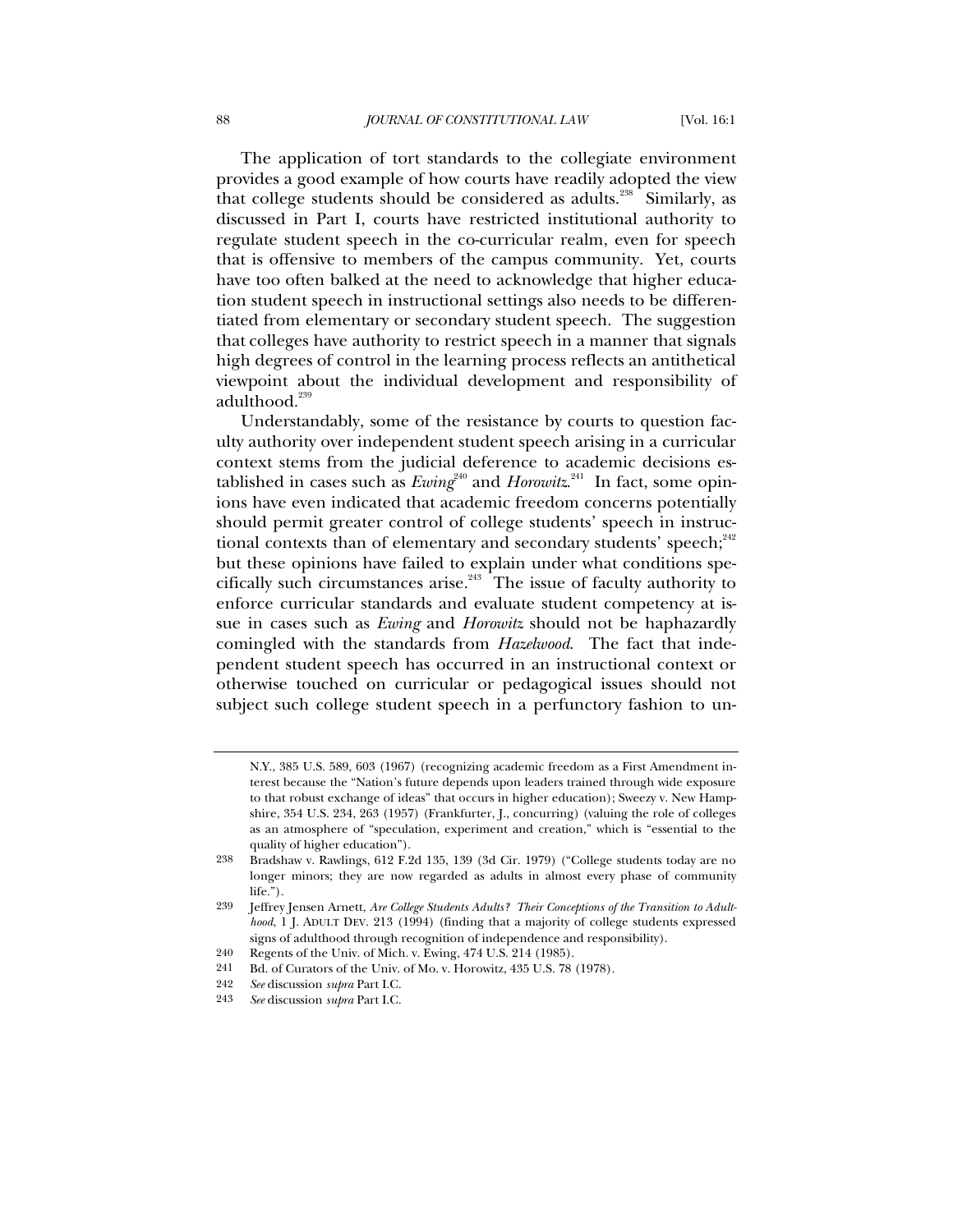warranted institutional control. Instead, courts need to discern the dimensions of the word "legitimate" when referring to a legitimate curricular pedagogical interest. That interpretation must fit the context of higher education as opposed to what could pass for a legitimate pedagogical or curricular interest in an elementary or secondary education context.

As active participants in the marketplace of ideas, college students are not supposed to behave merely as passive recipients of ideas and knowledge.<sup>244</sup> They may advocate for positions, raise questions, and challenge the views and positions of others, including faculty. While compelling grounds exist that a student should not enjoy free rein to disrupt a course, to interfere with the learning of other students, or to ignore curricular requirements developed pursuant to the exercise of faculty expertise,<sup>245</sup> the *Hazelwood* standards should not serve as a basis to limit higher education students' right to participate in the intellectual life of the academy, including in relation to voicing critiques and concerns about academic offerings. Accordingly, courts should pay attention to ensure that restriction of a student's independent speech in a curricular context is backed by curricular or pedagogical reasons suitable for adults.

Notably, absent creating a disruption or failing to satisfy curricular requirements, a student's disagreement in class with curricular, grading, or professionalism standards should not suffice to trigger a *Hazelwood* level of faculty control over the speech or expression. In *Heenan v. Rhoades*, discussed in Part II, the court clearly struggled with this important limitation on *Hazelwood* in a higher education setting. The court discussed the pedagogical need for students to accept and address their own academic shortcomings,<sup>246</sup> but it failed to sufficiently explain how mere disagreement with an instructor over the evaluation of a student's work or with curricular standards should serve as a basis to invoke the *Hazelwood* standards. Giving such unfettered authority to institutions over student speech conflicts with the concept of college students as adult members of an intellectual community and also runs contrary to student First Amendment cases in other settings, such as those involving institutionally created forums for student speech. $247$ 

<sup>244</sup> PAULO FREIRE, PEDAGOGY OF THE OPPRESSED 16, 72 (2006) (arguing that education should not operate off of a "banking model" in which students learn from deposits of information without fully questioning and engaging in the lessons).

<sup>245</sup> *See generally* discussion *supra* Part I.

<sup>246</sup> Heenan v. Rhodes, 761 F. Supp. 2d 1318, 1321 (M.D. Ala. 2011).

<sup>247</sup> *See* discussion *supra* Part II.A.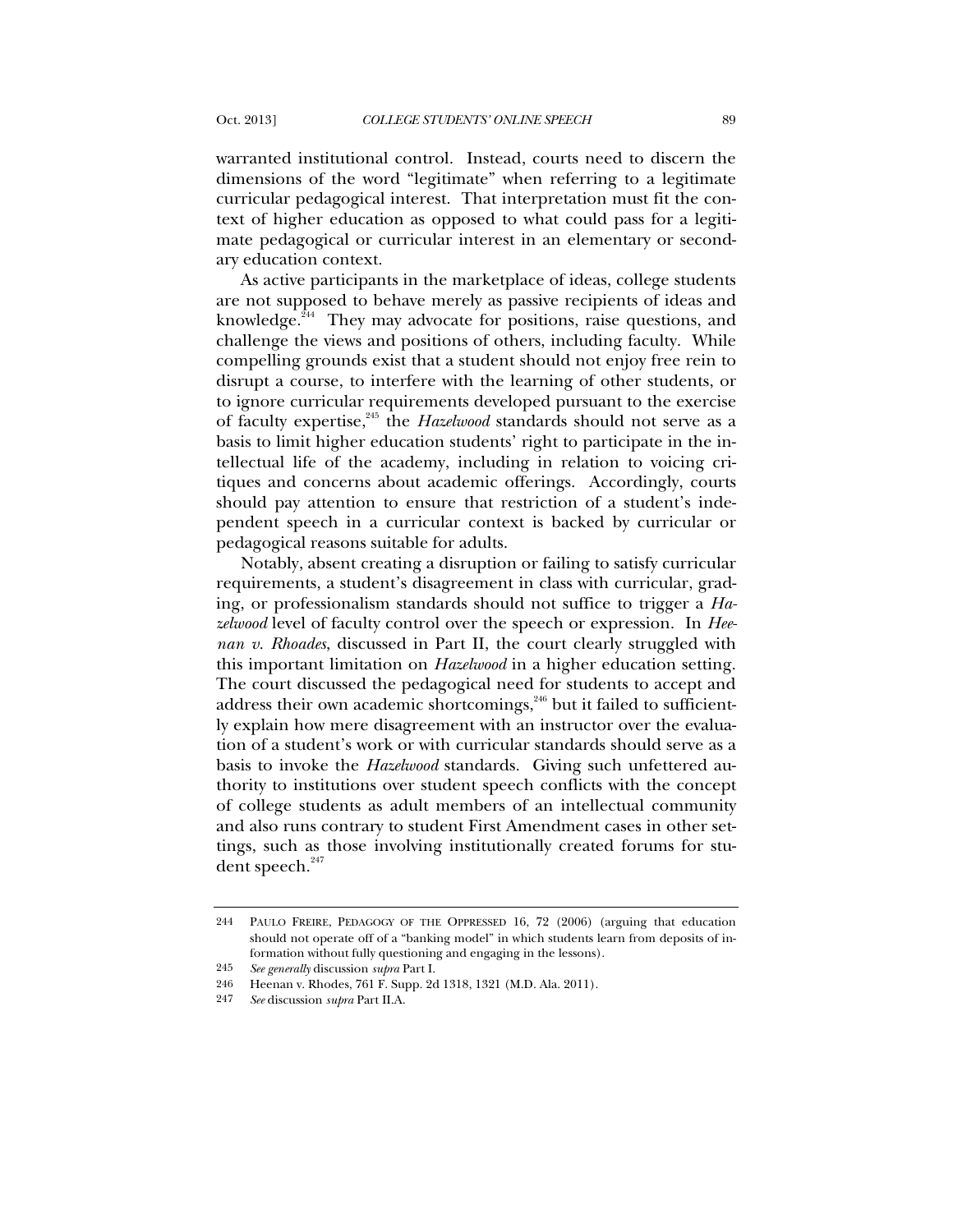In considering independent student speech taking place in the curricular context of practicums and internships, the *Snyder v. Millersville University* decision represents an even more problematic approach than looking to the *Hazelwood* standards.<sup>248</sup> In *Snyder*, the court relied on the public employee speech standards as a basis to deny a student an education degree and accompanying state teaching certification.249 Under these standards, a public employee engaging in speech pursuant to carrying out official employment duties may not look to the First Amendment to protect such speech or expression.<sup>250</sup> Speech not made pursuant to carrying out official employment duties may be eligible for First Amendment protection if it addressing a matter of public concern.<sup>251</sup>

The public employee standards, developed as a result of the need to permit public employers adequate control over the workplace environment,<sup>252</sup> are far removed from the types of considerations at issue in regards to faculty authority over curricular matters. Thus, in *Snyder*, the court conflated the speech standards applicable to public school teachers in regards to their employers with the legal standards an academic program should follow in relation to student speech rights.<sup>253</sup> Adoption of such a position permits institutions a degree of control over student speech far removed from that permitted in any of the other student speech cases, one not requiring even the establishment of a minimal curricular or pedagogical reason, even in instances where a student could be denied a degree. While a college or university may not be able to force a placement partner to allow a student to continue with an internship or practicum, the institution should still have to establish that legitimate curricular grounds exist to sanction the student or to disallow the granting of a degree.

The actions of the court in *Snyder* represent another variation of courts failing to tailor speech standards in a way that is appropriate to a higher education environment.<sup>254</sup> In this instance, rather than treating college students in a manner more appropriate for elementary or secondary students, the *Snyder* court adopted a stance that confused their status and speech interests with that of full-time public employees. In equating an internship or practicum to the experienc-

<sup>248</sup> Snyder v. Millersville Univ., No. 07-1660, 2008 WL 5093140 (E.D. Pa. Dec. 3, 2008).

<sup>249</sup> *Id.* at \*10.

<sup>250</sup> *Id.* at \*14.

<sup>251</sup> *Id.* at \*14–15.

<sup>252</sup> *Id.* at \*10.

<sup>253</sup> *See* discussion *supra* Part II.C.

<sup>254</sup> Hutchens, *supra* note 76.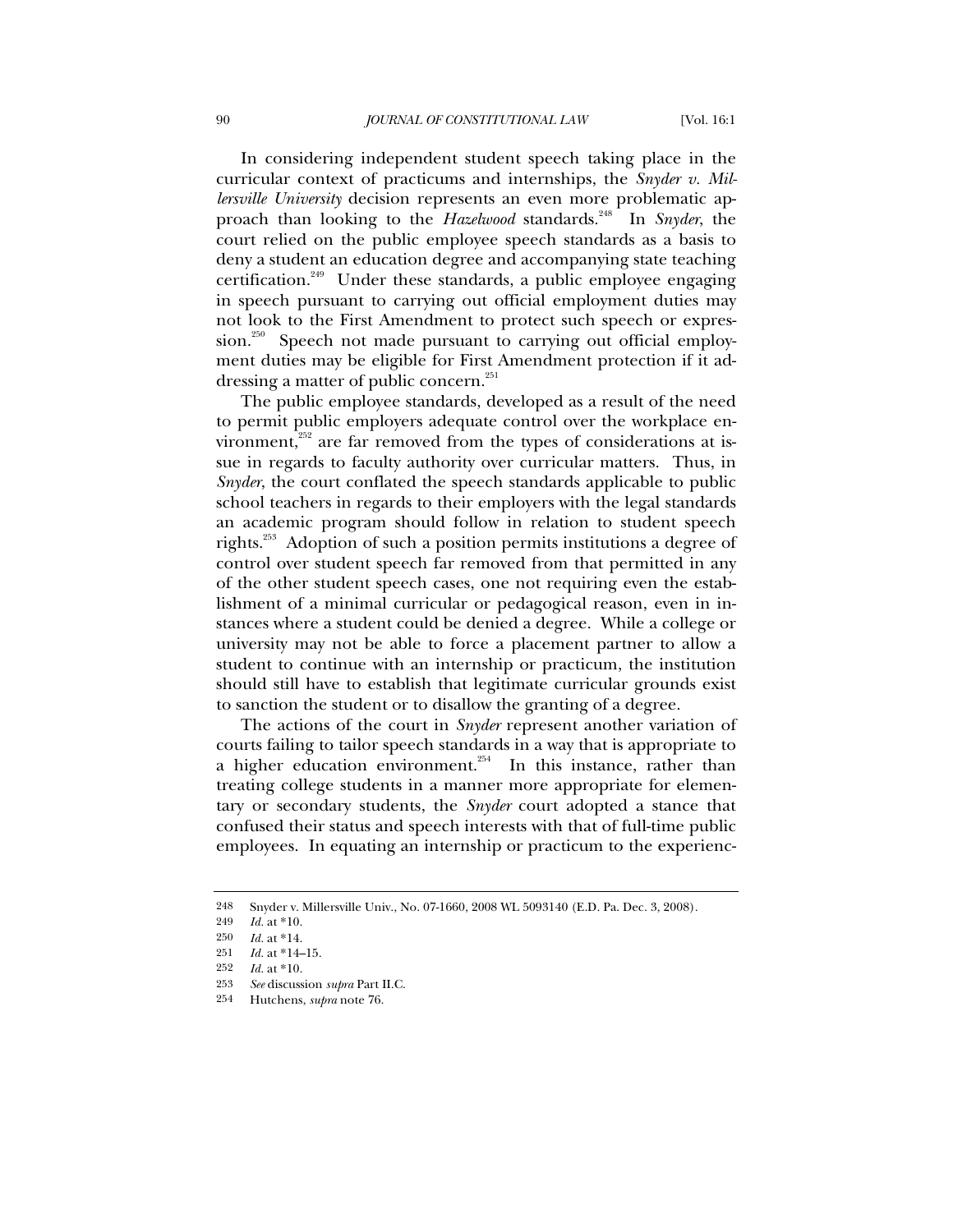es of full-time employment, the court gave remarkable legal discretion to an institution not merely to dismiss a student from an employment situation, but also to deny the individual a degree. That is, failing to consider the unique circumstances at stake in relation to the student's educational pursuits, the court in *Snyder* articulated a position giving institutions almost unbridled control over student speech arising as part of fulfilling internship or practicum requirements. A student's participation in a practicum or internship should not serve as a sufficient basis to restrict college students' curricular speech under the First Amendment via the public employee speech standards.

Instead, when evaluating student speech in a formal instructional setting, including in a practicum or internship, courts should require that institutions demonstrate their curricular or pedagogical rationales in a manner that justifies the regulation in relation to the unique characteristics of higher education. This rule, of course, contains exceptions such as true threats, defamation, incitement, obscenity, and actual disruption to the class environment that interferes with the learning of other students or a faculty member's ability to teach (e.g., interrupting the instructor or other students). Further, speech that demonstrates a failure to comply with curricular requirements presumptively fails to meet protections in the curricular setting. As a general matter, college students' independent in-class speech should merit meaningful First Amendment protection. Accordingly, courts should be careful to ensure that institutions are not seeking to play the pedagogical card as a means to sanction student speech that runs counter to the views or opinions of faculty or institutional officials.

## *B. Independent Student Speech Outside an Instructional Setting but Potentially Implicating Curricular Concerns*

In relation to independent student speech taking place outside a formal instructional setting, curricular concerns can and do exist, such as the enforcement of professionalism standards, where institutional authority should extend to the speech based on academic grounds. Outside such limited instances, institutions should be presumptively prohibited from sanctioning independent student speech based on academic grounds.

As the Minnesota Supreme Court articulated in *Tatro*, neither the *Tinker*/*Healy* nor *Hazelwood* standards are often appropriate to apply to independent student speech generally taking place outside of a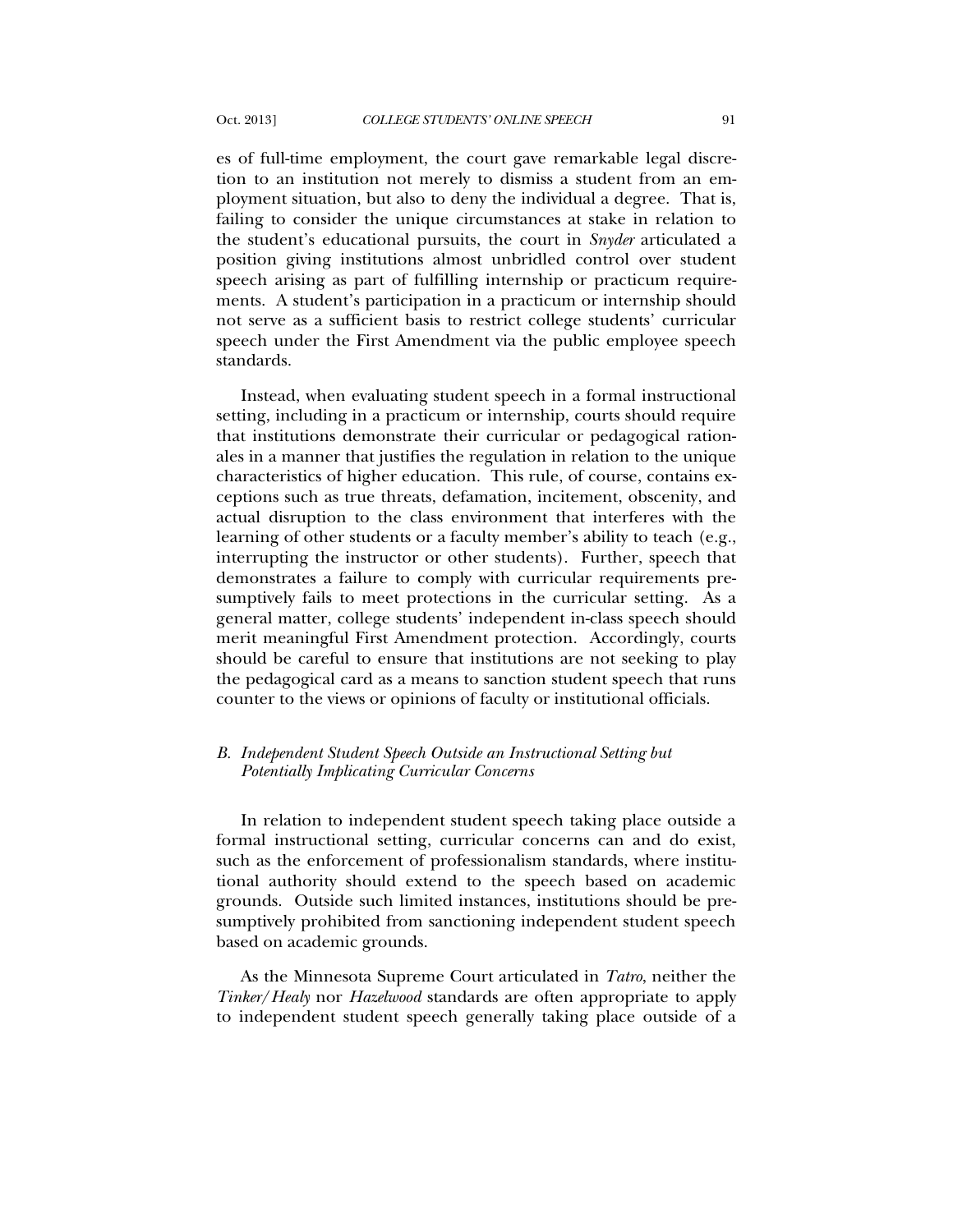formal course environment but raising curricular concerns, such as professionalism standards.<sup>255</sup> As the decision pointed out, cases such as *Tinker* (and *Morse v. Frederick*) discuss standards that deal with the disruption of the elementary or secondary school environment.<sup>256</sup> Applying the kind of disruption standard on academic grounds articulated in those decisions to a college setting makes little sense and fails to comport with judicial treatment of higher education student speech in other contexts.

For instance, especially in legal decisions involving student forums, courts have demonstrated an unwillingness to permit colleges to prohibit independent student speech simply on the basis that members of the campus community may disagree vehemently with its contents or find the speech unsettling or offensive. $257$  Thus, courts have disallowed institutions from banning anti-abortion speakers on campus from displaying graphic images<sup>258</sup> and barring students from wearing empty firearm holsters on campus as a means to promote open carry laws.259 As pointed out by the Minnesota Supreme Court in *Tatro*, relying on the *Tinker* substantial disruption standards to regulate independent, out-of-class speech based on academic concerns represents an ill-advised approach, one threatening to provide institutional officials with too much discretion to restrict student speech.<sup>260</sup>

As the *Tatro* decision also pointed out, *Hazelwood* provides an inappropriate set of legal standards to apply to independent student speech arising outside of a formal course setting. The opinion noted correctly that permitting a college or university to regulate such speech only on the basis of pedagogical concerns absent a sufficient

<sup>255</sup> *See* discussion *supra* Part III.B.

<sup>256</sup> Tatro v. Univ. of Minn., 816 N.W.2d 509, 520 (Minn. 2012).

<sup>257</sup> Bd. of Regents of the Univ. of Wis. Sys. v. Southworth, 529 U.S. 217, 230, 235 (2000) (acknowledging constitutional problems with a policy allowing student referenda as an acceptable means to fund or defund a program). In *Southworth*, the Court indicated that to "the extent the referendum substitutes majority determinations for viewpoint neutrality it would undermine the constitutional protection the program requires." *Id.* at 235. The Court explained that the "whole theory of viewpoint neutrality is that minority views are treated with the same respect as are majority views. Access to a public forum, for instance, does not depend upon majoritarian consent." *Id.*

<sup>258</sup> ASU Students for Life v. Crow, No.CV 06-1824-PHX-MHM, 2008 WL 686946 (D. Ariz. Mar. 10, 2008), *aff'd in part and vacated in part,* 357 F. App'x. 156 (9th Cir. 2009); Pro-Life Cougars v. Univ. of Hous., 259 F. Supp. 2d 5 (S.D. Tex. 2003), *appeal dismissed*, 67 F. App'x. 251 (5th Cir. 2003).

<sup>259</sup> Smith v. Tarrant Cnty. Coll. Dist., 694 F. Supp. 2d 610 (N.D. Tex. 2010) (finding a policy that barred students from wearing empty holsters in the classroom and hallways to be unconstitutional).

<sup>260</sup> *Tatro*, 816 N.W.2d at 519–20.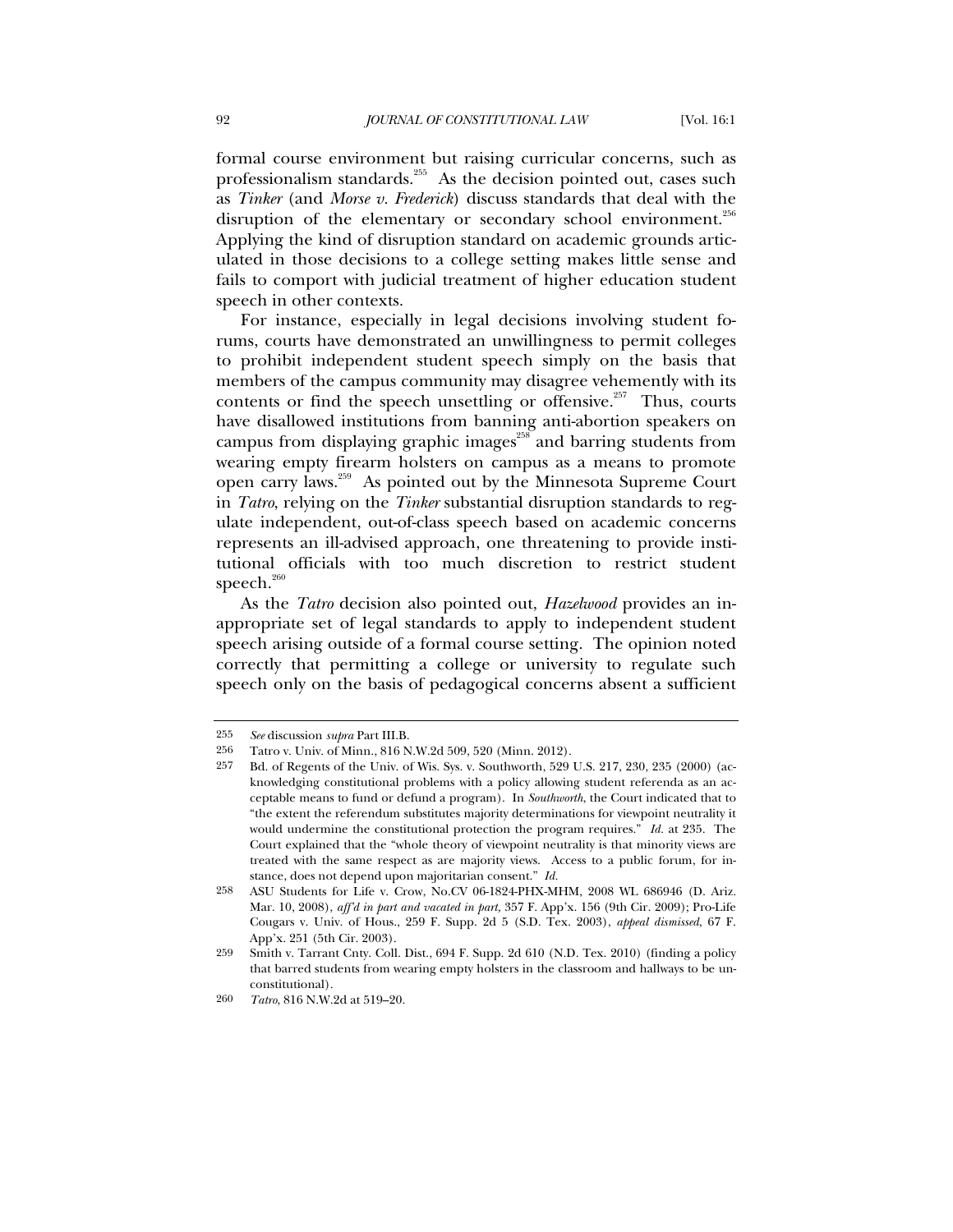and legitimate curricular rationale results in giving colleges too much legal leeway over independent student speech taking place outside of an instructional setting. The Minnesota Supreme Court, while not completely defining its standard, demonstrated a sounder approach in limiting the regulation of out-of-class, independent student speech on legitimate professionalism grounds, with such standards derived from accepted professional practices and rules.<sup>261</sup>

We argue that regulation of independent student speech outside of a class setting should require an *appropriate curricular nexus* (i.e., an underlying logic or rationale fitting for higher education students versus elementary or secondary ones) before a school can take action against a student on academic grounds. As in *Tatro*, legitimate professionalism standards could suffice. The U.S. Court of Appeals for the Eleventh Circuit, even though invoking *Hazelwood*, essentially followed this type of standard in a recent decision, *Keeton v. Anderson-*Wiley,<sup>262</sup> when it permitted a counselor education program to take action against a graduate student who expressed an intention, including through her out-of-class speech, to violate applicable professionalism standards of the counseling profession.<sup>263</sup> Even though some of the student's comments occurred outside of class, the court permitted the program to take action, as the student had evinced a clear intent not to uphold standards of the counseling profession in dealing with clients. $264$ 

A standard that permits a program to take action on academic grounds for out-of-class student speech with an appropriate curricular nexus, such as legitimate and documented professionalism standards, provides a way to balance legitimate institutional concerns related to curricular authority with important interests related to safeguarding students' First Amendment rights. As an example, a law student might sign a pledge not to discuss questions on an exam that another class section is scheduled to take at a later date. If the student then goes on Facebook and posts information about the exam that runs afoul of the pledge, such as discussing information regarding specific questions, then disciplinary action might well be appropriate. At the same time, and as addressed in *Tatro*, students should not simply be able to "sign away" their constitutional rights.<sup>265</sup> Thus, if the pledge for the exam had stated that students could not men-

<sup>261</sup> *See* discussion *supra* Part III.B.

<sup>262</sup> 664 F.3d 865 (11th Cir. 2011).

<sup>263</sup> *Id.* at 876.

<sup>264</sup> *Id.* at 877.

<sup>265</sup> *Tatro*, 816 N.W.2d at 521 n.6.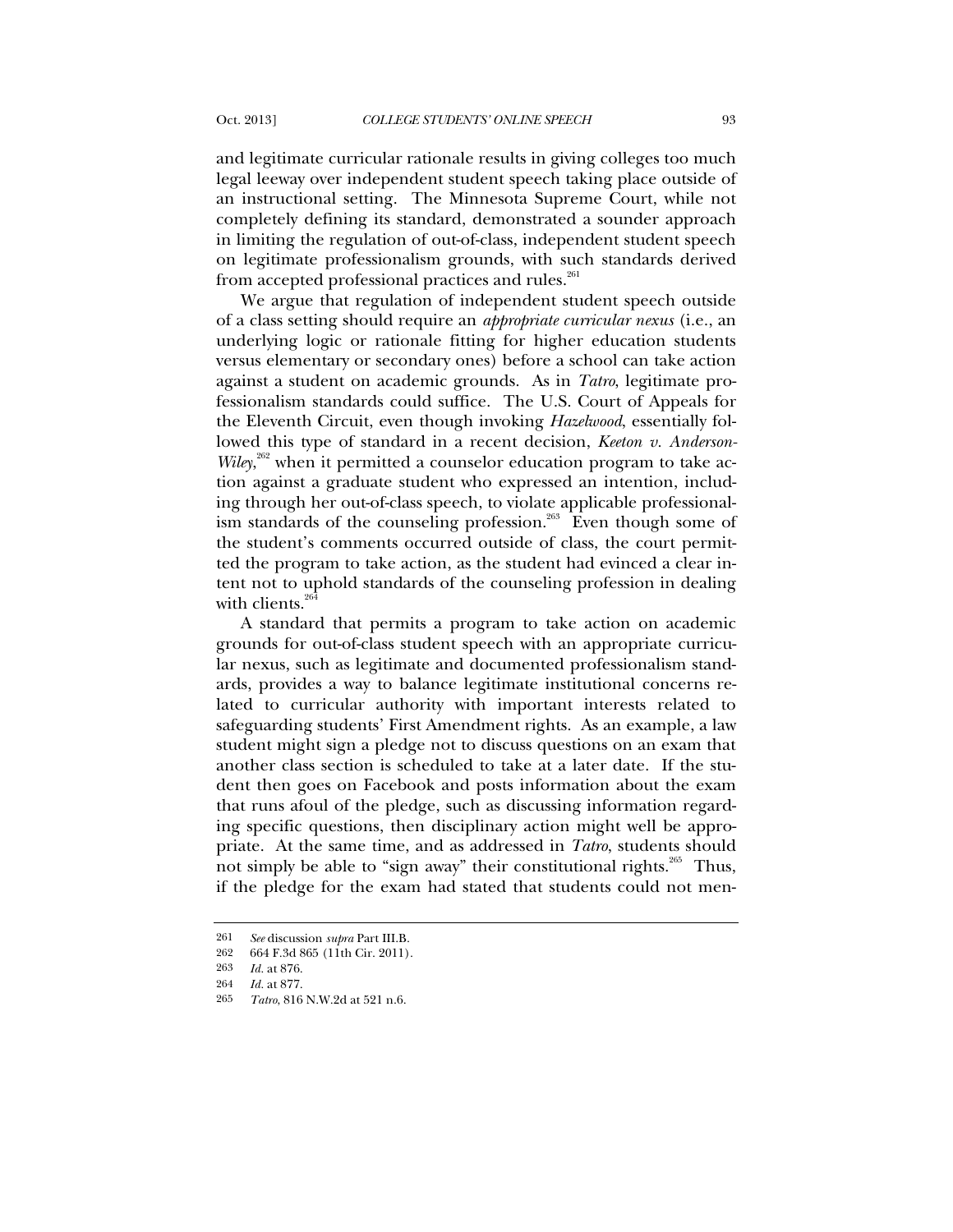tion the exam at all or be critical of the quality of the exam, and the student then wrote about the terrible quality of the questions in a general sense without providing any specifics, then the institution should face a much more difficult task in trying to establish some type of appropriate curricular nexus to take action against the student for such speech.

In looking for support for the appropriate curricular nexus test, the cases dealing with showing appropriate judicial deference to academic decision-making and noting the importance of safeguarding academic freedom provide a rationale for institutional authority distinctive from cases involving elementary and secondary students. Rather than suggesting that colleges should possess unfettered discretion, as the *Tatro* court stated, institutional authority in this area should be circumscribed. The exercise of curricular authority should align with the mission and purpose of higher education rather than be allowed to rest on some kind of vague invocation of educator authority that is overly reliant on standards appropriate for elementary and secondary students.<sup>266</sup>

In relation to professionalism standards and the idea of an appropriate curricular nexus, this standard could also be applied in relation to practicums and internships. In *Snyder*, much of the student's expression at issue took place outside of the student teaching placement. Students in practicums and internships should be viewed as students for purposes of their relationship with a university in terms of their ability to remain enrolled in an academic program.<sup>267</sup> While a school might not be able to prevent a student from being expelled from an internship or placement, an institution should not be able to deny a student a degree by latching onto the standards of the public employee speech cases, namely *Garcetti v. Ceballos*.<sup>268</sup> Accordingly, a

<sup>266</sup> *Id.* at 518.

<sup>267</sup> Snyder v. Millersville Univ., No. 07-1660, 2008 WL 5093140, at \*5–6 (E.D. Pa. Dec. 3, 2008).

<sup>268</sup> 547 U.S. 410, 411 (2006) ("So long as employees are speaking as citizens about matters of public concern, they must face only those speech restrictions that are necessary for their employers to operate efficiently and effectively."). In *Snyder*, for instance, the application of professionalism standards could well have served as a basis to deny the student an education degree. But what about the student who alleges that she is removed for a studentteaching practicum for complaining about irregularities in the administration of student achievement exams? Even if a teacher's speech in such circumstances might fail to garner First Amendment protection under the *Garcetti* standards, should a student be denied a degree because she was fulfilling the duties of a teacher? Common sense would seem to dictate that this is not a rational reason to deny a degree, and such speech should be eligible for First Amendment protection in relation to the student being able to obtain a degree.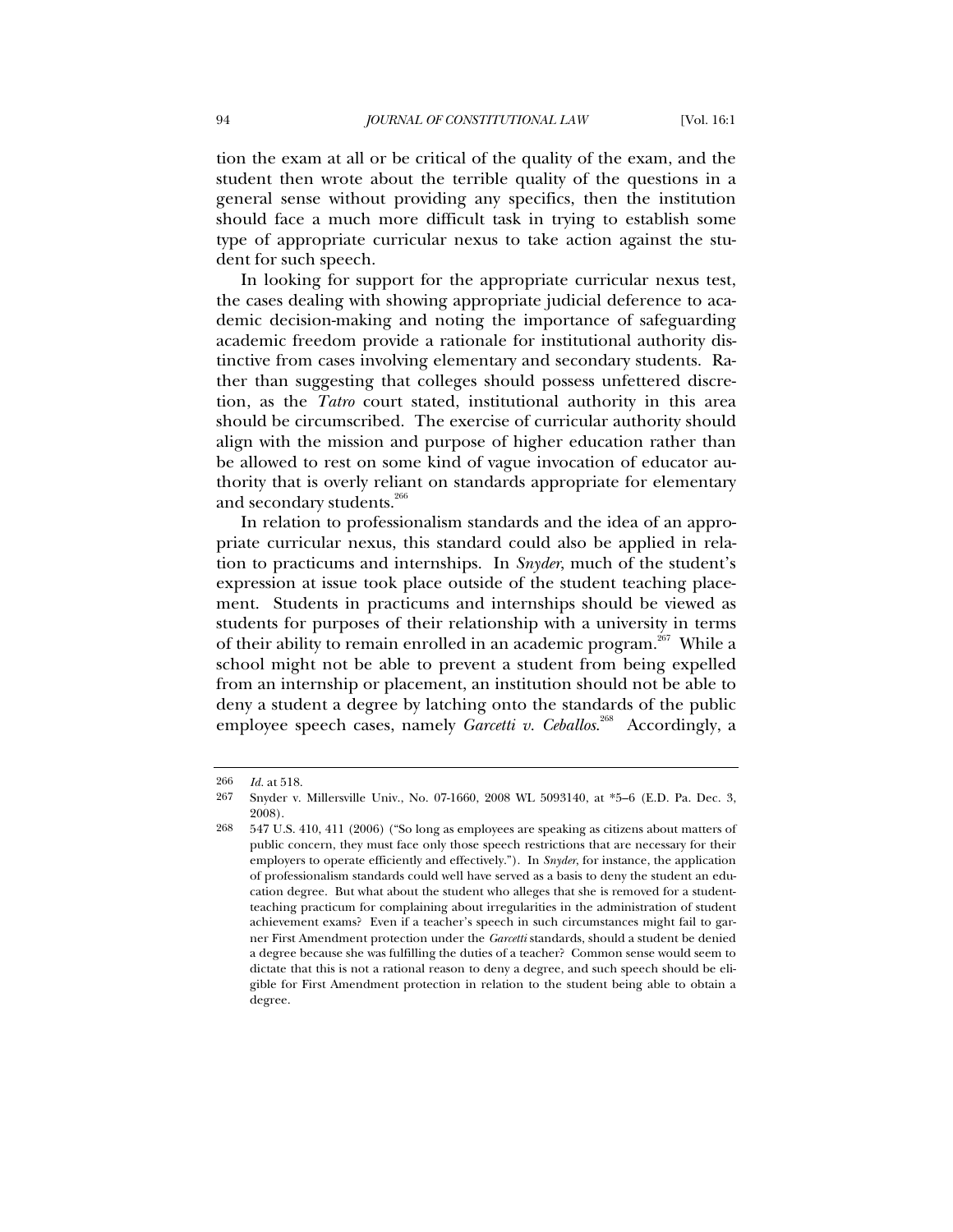school should not be able to argue that a student raised only issues of private as opposed to public concern as a basis to deny a student First Amendment protection for independent student speech made outside of a formal instructional setting, but somehow connected to professionalism standards involving a practicum or internship.<sup>269</sup>

### **CONCLUSION**

Cases involving college students' online speech demonstrate the limits of applying, to those in higher education, legal standards derived from cases dealing with elementary and secondary students. In addition, an emphasis on physical location to determine college students' speech rights often has run into limitations when courts were faced with online space. This Article suggests a Curricular Nexus Test as a means to construct a workable legal framework to address college students' online speech that impacts the curricular environment. Specifically, we argue for an emphasis on an appropriate curricular nexus that corrects over-reliance by courts on the K–12 student speech cases in constructing First Amendment standards applicable to college students. Reliance on an appropriate curricular nexus standard permits institutional regulation of independent student speech occurring not only in formal instructional contexts, but also outside of formal instructional settings in limited circumstances, such as when legitimate and established professionalism standards are at stake. As with our criticism of over-reliance on legal standards more appropriate for K–12 students, we also argue against applying legal standards from the public employee speech cases to students enrolled in practicums and internships.

The Curricular Nexus Test indicates that independent student speech taking place in a formal class context operates by default with the legitimate pedagogical standards from *Hazelwood*. As such, our test is more evolutionary than revolutionary for student online speech taking place in a class or instructional setting. Yet, to create a functional analysis of what constitutes curricular speech, the Curricular Nexus Test elaborates on the dimensions to clarify the concept of legitimate pedagogical interest in regards to higher education environments. Specifically, the determination of a legitimate pedagogical or curricular interest should be adjusted to account for the Court's declarations that colleges and universities are meant to be places of open inquiry and the exchange of ideas. Thus, an appropriate cur-

269 *Id.* at 414–16.